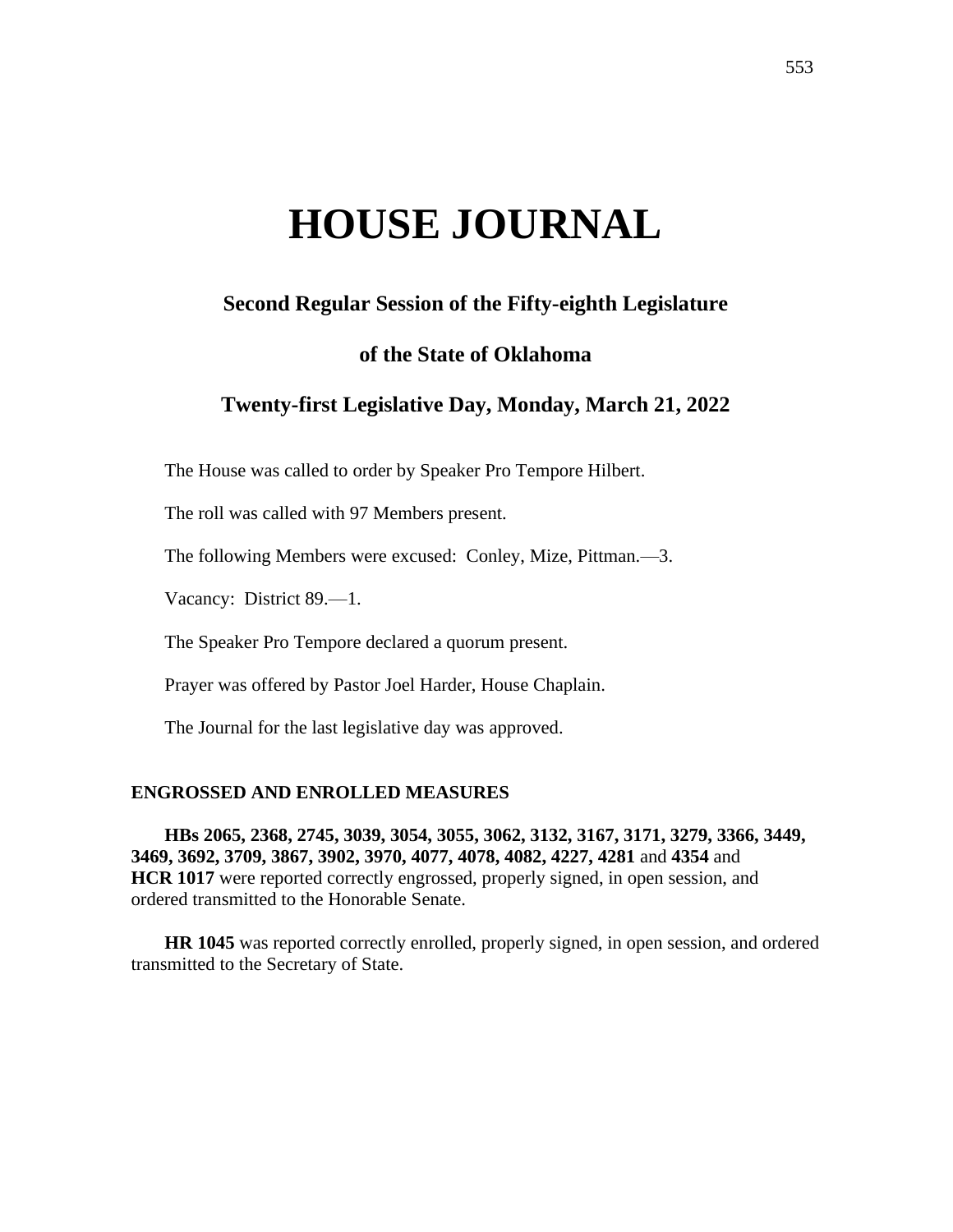## **GENERAL ORDER**

**HB 2010** by Townley et al. of the House and Montgomery of the Senate was read and considered.

Representative Townley moved to suspend House Rule 8.8 for the purpose of allowing consideration of an untimely filed floor amendment, which motion was declared adopted upon roll call as follows:

Aye: Baker, Bashore, Blancett, Boles, Burns, Bush, Caldwell (Trey), Cornwell, Crosswhite Hader, Culver, Dempsey, Dills, Dobrinski, Echols, Fetgatter, Ford, Gann, Grego, Hardin (David), Hardin (Tommy), Hilbert, Hill, Humphrey, Johns, Kannady, Kendrix, Kerbs, Lawson, Luttrell, Manger, Martinez, May, McBride, McDugle, McEntire, Miller, Moore, Newton, Nollan, Olsen, Osburn, Patzkowsky, Pfeiffer, Randleman, Roberts (Dustin), Roberts (Eric), Roe, Russ, Sims, Sneed, Stark, Steagall, Stearman, Sterling, Stinson, Strom, Talley, Townley, Vancuren, Virgin, Waldron, West (Kevin), West (Rick), West (Tammy), Williams, Wolfley, Worthen, Mr. Speaker.--68.

Nay: Walke.--1.

Excused: Bell, Bennett, Boatman, Brewer, Caldwell (Chad), Conley, Davis, Dollens, Frix, Fugate, Goodwin, Hasenbeck, Lepak, Lowe (Dick), Lowe (Jason), Marti, Mize, Munson, Nichols, O'Donnell, Pae, Phillips, Pittman, Provenzano, Ranson, Roberts (Sean), Rosecrants, Smith, Turner, Wallace, West (Josh).--31.

Vacancy: District 89.--1.

Representative Townley moved to amend **HB 2010** by striking the title, the enacting clause, the entire bill and inserting in lieu thereof a floor substitute, which floor substitute was declared adopted.

Representative Townley moved that **HB 2010** be advanced from General Order, which motion was declared adopted.

#### **THIRD READING**

**HB 2010** was read at length for the third time. On passage of the measure, the roll call was as follows:

Aye: Baker, Blancett, Boatman, Burns, Cornwell, Crosswhite Hader, Culver, Davis, Dempsey, Dobrinski, Echols, Ford, Frix, Grego, Hill, Humphrey, Johns, Kannady, Kerbs, Lepak, Lowe (Dick), Lowe (Jason), Luttrell, Manger, Marti, Martinez, McBride, McDugle, Newton, Nollan, Olsen, Osburn, Patzkowsky, Pfeiffer, Randleman, Roberts (Dustin), Roberts (Eric), Roe, Sims, Sneed, Steagall, Sterling, Stinson, Talley, Townley, Vancuren, Waldron, West (Kevin), Williams, Wolfley, Worthen, Mr. Speaker.--52.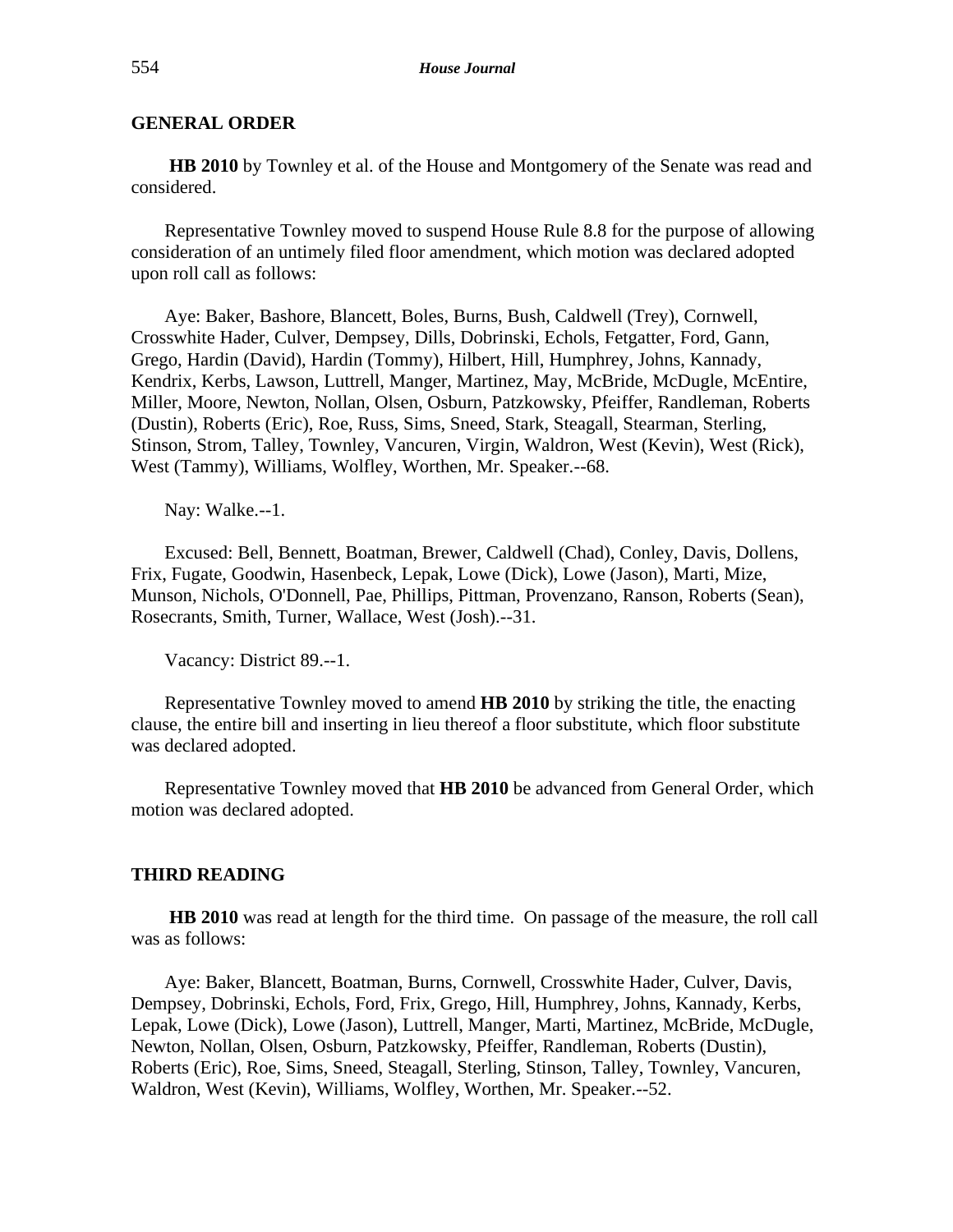Nay: Bashore, Boles, Bush, Caldwell (Trey), Dills, Dollens, Fetgatter, Fugate, Gann, Hardin (David), Hardin (Tommy), Kendrix, Lawson, May, McEntire, Moore, Munson, Nichols, Provenzano, Ranson, Smith, Stark, Stearman, Strom, Turner, Virgin, Walke, Wallace, West (Josh), West (Rick), West (Tammy).--31.

Excused: Bell, Bennett, Brewer, Caldwell (Chad), Conley, Goodwin, Hasenbeck, Miller, Mize, O'Donnell, Pae, Phillips, Pittman, Roberts (Sean), Rosecrants, Russ.--16.

Constitutional Priv: Hilbert.--1.

Vacancy: District 89.--1.

The measure passed.

**HB 2010** was referred for engrossment.

#### **GENERAL ORDER**

**HB 3313** by Roe et al. of the House was read and considered.

Coauthored by Representative(s) Hasenbeck, Bashore, Fetgatter

Authored by Senator Garvin (principal Senate author)

Representative Roe moved that **HB 3313** be advanced from General Order, which motion was declared adopted.

## **THIRD READING**

**HB 3313** was read at length for the third time. On passage of the measure and emergency, the roll call was as follows:

Aye: Baker, Bashore, Bell, Bennett, Blancett, Boatman, Boles, Burns, Bush, Caldwell (Chad), Caldwell (Trey), Cornwell, Crosswhite Hader, Culver, Davis, Dempsey, Dills, Dobrinski, Dollens, Echols, Fetgatter, Ford, Frix, Fugate, Gann, Grego, Hardin (Tommy), Hilbert, Hill, Humphrey, Johns, Kannady, Kendrix, Lawson, Lepak, Lowe (Dick), Lowe (Jason), Luttrell, Manger, Marti, Martinez, McBride, McDugle, McEntire, Miller, Moore, Newton, Nichols, Nollan, O'Donnell, Olsen, Osburn, Pae, Patzkowsky, Pfeiffer, Provenzano, Randleman, Ranson, Roberts (Dustin), Roberts (Eric), Roe, Rosecrants, Russ, Sims, Smith, Sneed, Stark, Steagall, Stearman, Sterling, Stinson, Strom, Talley, Townley, Vancuren, Virgin, Waldron, Wallace, West (Josh), West (Kevin), West (Rick), West (Tammy), Williams, Wolfley, Worthen, Mr. Speaker.--86.

Nay: Munson, Walke.--2.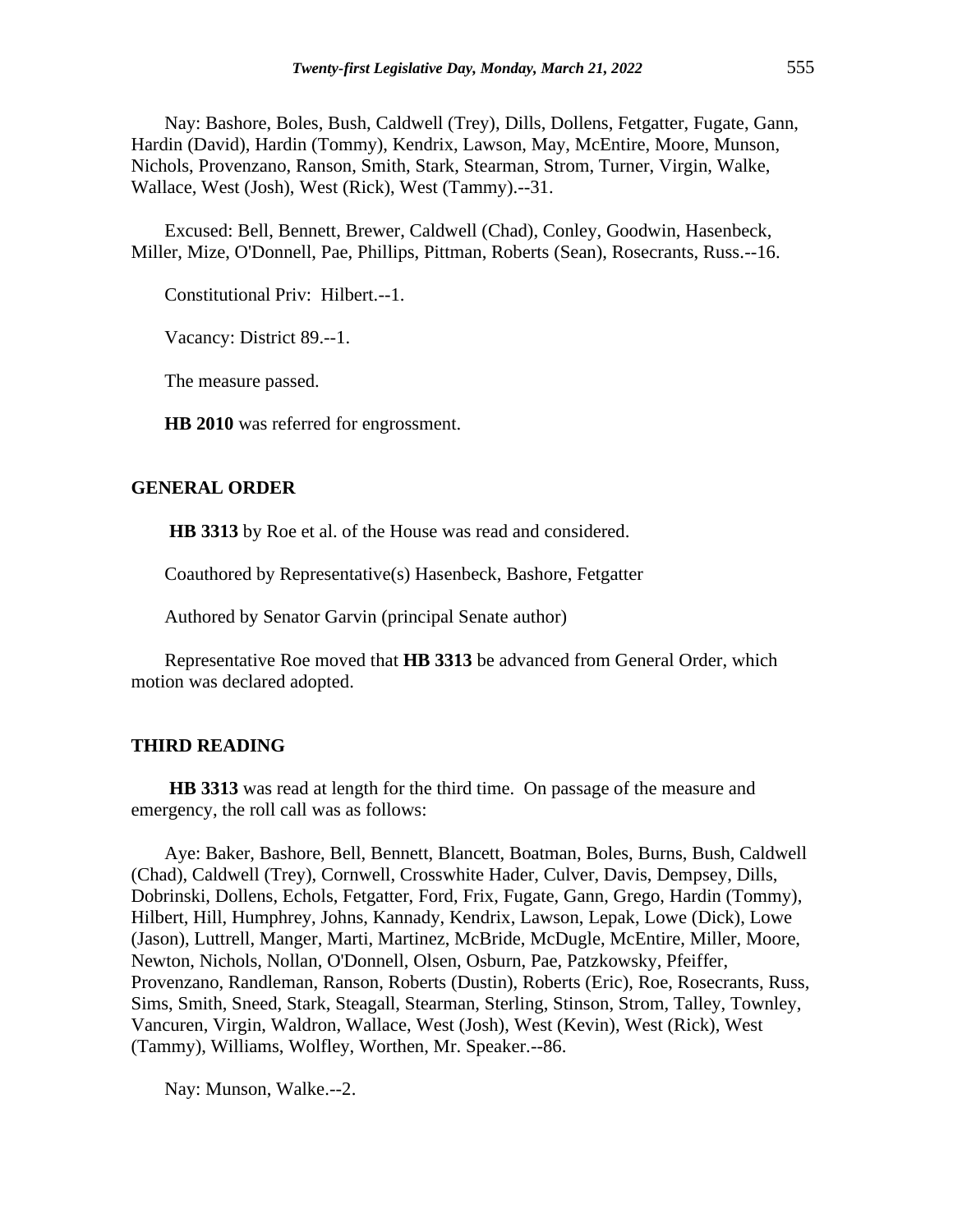Excused: Brewer, Conley, Goodwin, Hardin (David), Hasenbeck, Kerbs, May, Mize, Phillips, Pittman, Roberts (Sean), Turner.--12.

Vacancy: District 89.--1.

The measure and emergency passed.

**HB 3313** was referred for engrossment.

## **GENERAL ORDER**

**HB 3394** by Moore of the House was read and considered.

Authored by Senator Howard (principal Senate author)

Representative Osburn moved to amend **HB 3394** by striking the title, which amendment was declared adopted.

Representative Moore moved that **HB 3394** be advanced from General Order, which motion was declared adopted.

## **THIRD READING**

**HB 3394** was read at length for the third time. On passage of the measure, the roll call was as follows:

Aye: Baker, Bashore, Bell, Bennett, Blancett, Boatman, Boles, Burns, Bush, Caldwell (Chad), Caldwell (Trey), Cornwell, Crosswhite Hader, Culver, Davis, Dempsey, Dills, Dobrinski, Dollens, Echols, Fetgatter, Ford, Frix, Fugate, Gann, Goodwin, Grego, Hardin (David), Hardin (Tommy), Hilbert, Hill, Humphrey, Johns, Kannady, Kendrix, Kerbs, Lawson, Lepak, Lowe (Dick), Lowe (Jason), Luttrell, Manger, Marti, Martinez, May, McBride, McDugle, McEntire, Miller, Moore, Munson, Newton, Nichols, Nollan, O'Donnell, Olsen, Osburn, Pae, Patzkowsky, Pfeiffer, Provenzano, Randleman, Ranson, Roberts (Dustin), Roberts (Eric), Roe, Rosecrants, Sims, Smith, Sneed, Stark, Steagall, Stearman, Sterling, Stinson, Strom, Talley, Townley, Turner, Vancuren, Virgin, Waldron, Walke, Wallace, West (Josh), West (Kevin), West (Rick), West (Tammy), Williams, Wolfley, Worthen, Mr. Speaker.--92.

Excused: Brewer, Conley, Hasenbeck, Mize, Phillips, Pittman, Roberts (Sean), Russ.--8.

Vacancy: District 89.--1.

The measure passed.

**HB 3394** was referred for engrossment.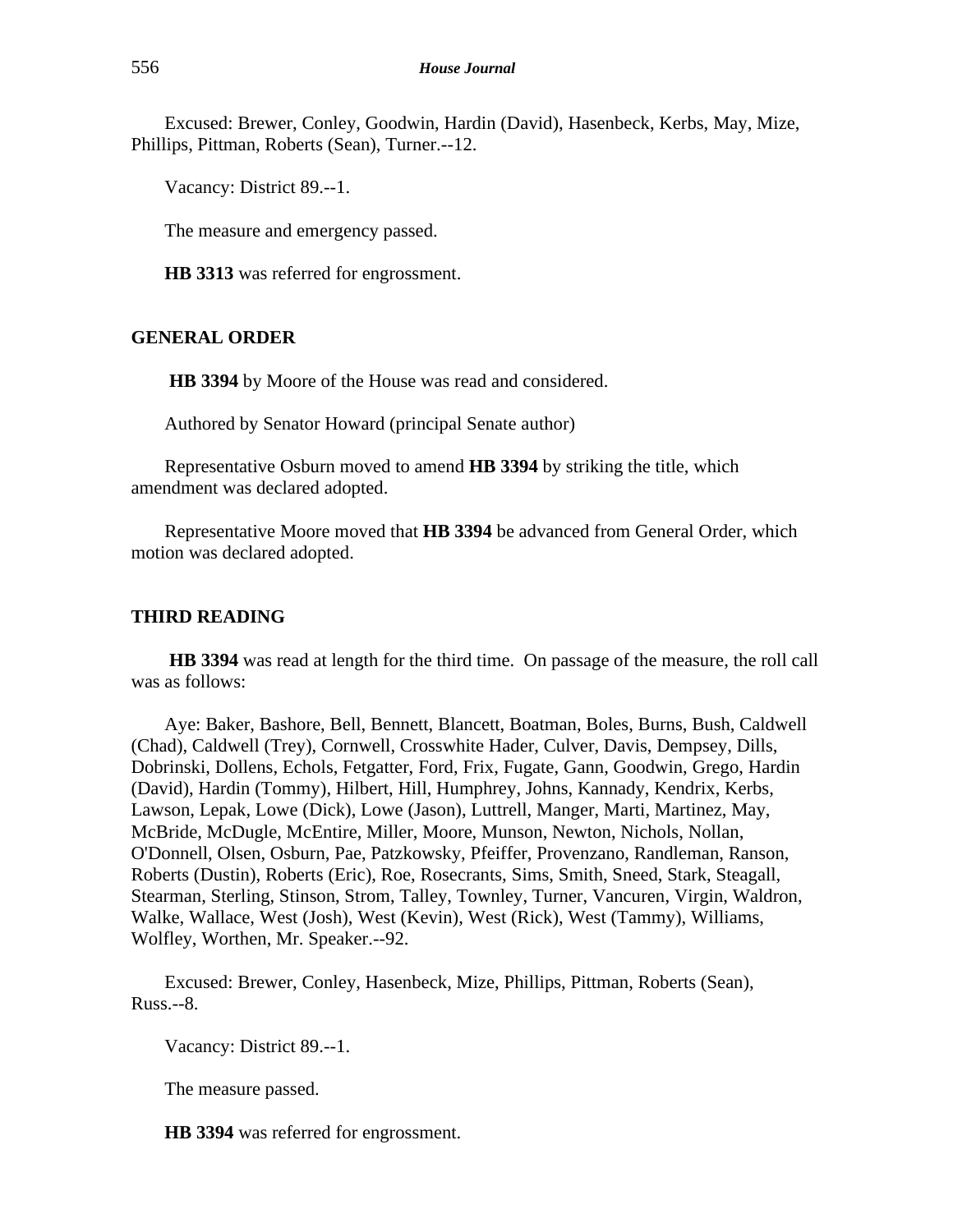#### **GENERAL ORDER**

**HB 2758** by Ford et al. of the House was read and considered.

Authored by Senator Weaver (principal Senate author)

Representative Ford moved that **HB 2758** be advanced from General Order, which motion was declared adopted.

## **THIRD READING**

**HB 2758** was read at length for the third time. On passage of the measure, the roll call was as follows:

Aye: Baker, Bashore, Bell, Bennett, Blancett, Boatman, Boles, Burns, Bush, Caldwell (Chad), Caldwell (Trey), Cornwell, Crosswhite Hader, Culver, Davis, Dempsey, Dills, Dobrinski, Dollens, Echols, Fetgatter, Ford, Fugate, Gann, Goodwin, Grego, Hardin (David), Hardin (Tommy), Hilbert, Hill, Humphrey, Johns, Kannady, Kendrix, Kerbs, Lawson, Lepak, Lowe (Dick), Lowe (Jason), Luttrell, Manger, Marti, Martinez, May, McBride, McDugle, McEntire, Miller, Moore, Munson, Nichols, Nollan, O'Donnell, Olsen, Osburn, Pae, Patzkowsky, Pfeiffer, Provenzano, Randleman, Ranson, Roberts (Dustin), Roberts (Eric), Roe, Rosecrants, Sims, Smith, Sneed, Stark, Steagall, Stearman, Sterling, Stinson, Strom, Talley, Townley, Vancuren, Virgin, Waldron, Walke, Wallace, West (Josh), West (Kevin), West (Rick), West (Tammy), Williams, Wolfley, Worthen, Mr. Speaker.--89.

Excused: Brewer, Conley, Frix, Hasenbeck, Mize, Newton, Phillips, Pittman, Roberts (Sean), Russ, Turner.--11.

Vacancy: District 89.--1.

The measure passed.

**HB 2758** was referred for engrossment.

#### **GENERAL ORDER**

**HB 3205** by Talley et al. of the House was read and considered.

Coauthored by Representative(s) Virgin, Munson

Authored by Senator Garvin (principal Senate author)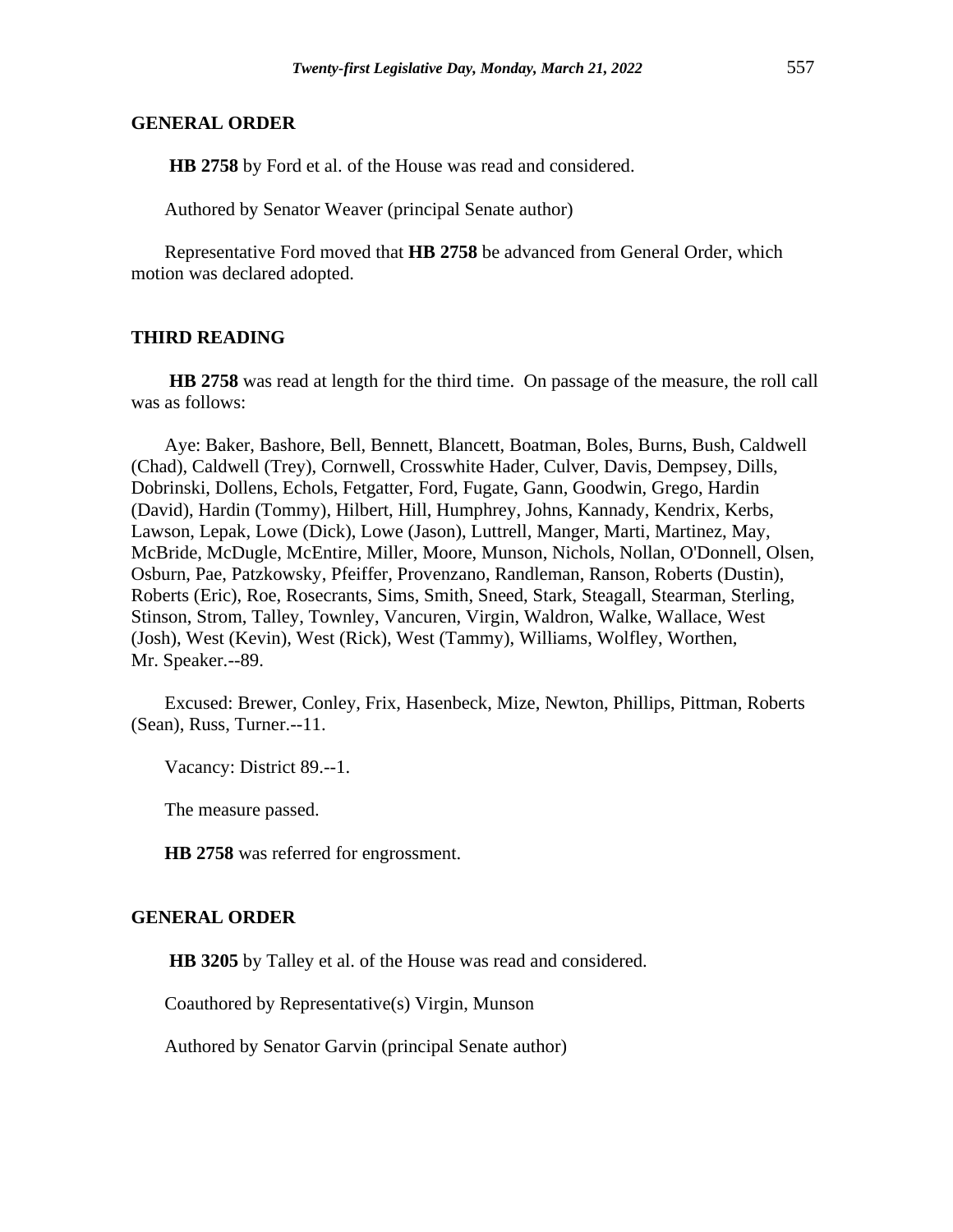Representative Osburn moved to amend **HB 3205** by striking the title, which amendment was declared adopted.

Representative Talley moved that **HB 3205** be advanced from General Order, which motion was declared adopted.

## **THIRD READING**

**HB 3205** was read at length for the third time. On passage of the measure and emergency, the roll call was as follows:

Aye: Baker, Bashore, Bell, Bennett, Blancett, Boatman, Boles, Burns, Caldwell (Chad), Caldwell (Trey), Cornwell, Crosswhite Hader, Culver, Davis, Dempsey, Dills, Dobrinski, Dollens, Echols, Fetgatter, Ford, Gann, Goodwin, Grego, Hardin (David), Hardin (Tommy), Hasenbeck, Hilbert, Hill, Humphrey, Johns, Kannady, Kendrix, Kerbs, Lawson, Lepak, Lowe (Dick), Lowe (Jason), Luttrell, Manger, Marti, Martinez, May, McBride, McDugle, McEntire, Miller, Moore, Munson, Newton, Nichols, Nollan, O'Donnell, Olsen, Osburn, Pae, Patzkowsky, Pfeiffer, Provenzano, Randleman, Ranson, Roberts (Dustin), Roberts (Eric), Roe, Rosecrants, Russ, Sims, Smith, Sneed, Stark, Steagall, Stearman, Sterling, Stinson, Strom, Talley, Townley, Turner, Vancuren, Virgin, Waldron, Walke, Wallace, West (Josh), West (Kevin), West (Rick), West (Tammy), Williams, Wolfley, Worthen, Mr. Speaker.--91.

Excused: Brewer, Bush, Conley, Frix, Fugate, Mize, Phillips, Pittman, Roberts (Sean).--9.

Vacancy: District 89.--1.

The measure and emergency passed.

**HB 3205** was referred for engrossment.

#### **GENERAL ORDER**

**HB 3223** by Roberts (Dustin) of the House and Rosino of the Senate was read and considered.

Representative Roberts (Dustin) moved that **HB 3223** be advanced from General Order, which motion was declared adopted.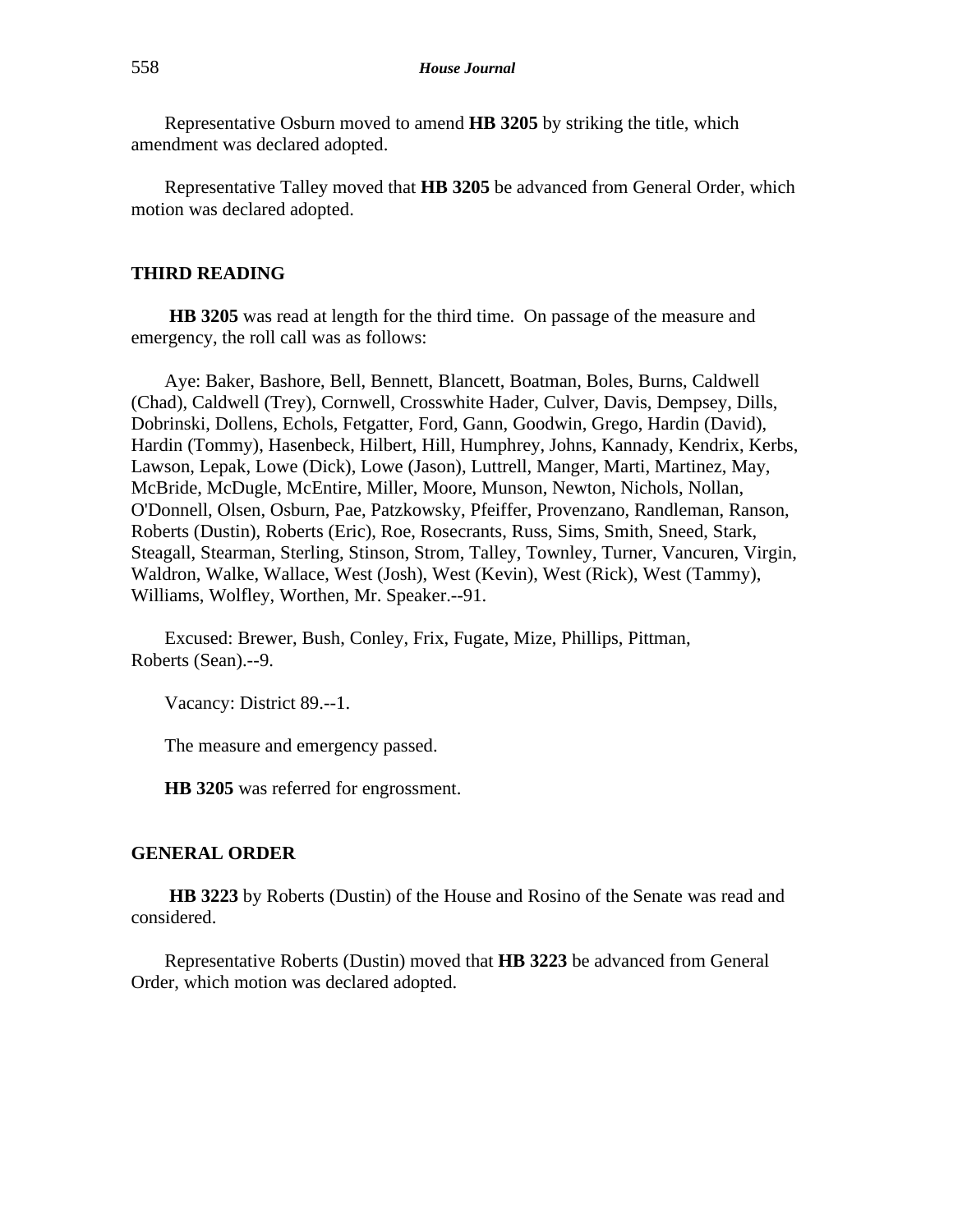**HB 3223** was read at length for the third time. On passage of the measure, the roll call was as follows:

Aye: Baker, Bashore, Bell, Bennett, Blancett, Boatman, Boles, Burns, Bush, Caldwell (Chad), Caldwell (Trey), Cornwell, Crosswhite Hader, Culver, Davis, Dempsey, Dills, Dobrinski, Dollens, Echols, Fetgatter, Fugate, Gann, Goodwin, Grego, Hardin (David), Hardin (Tommy), Hasenbeck, Hilbert, Hill, Humphrey, Johns, Kannady, Kendrix, Kerbs, Lawson, Lepak, Lowe (Dick), Lowe (Jason), Luttrell, Manger, Marti, Martinez, May, McBride, McDugle, McEntire, Miller, Moore, Munson, Nichols, Nollan, O'Donnell, Olsen, Osburn, Patzkowsky, Pfeiffer, Provenzano, Randleman, Ranson, Roberts (Dustin), Roberts (Eric), Roe, Rosecrants, Russ, Sims, Sneed, Stark, Steagall, Stearman, Sterling, Stinson, Strom, Talley, Townley, Turner, Vancuren, Virgin, Waldron, Wallace, West (Josh), West (Kevin), West (Rick), West (Tammy), Williams, Wolfley, Worthen, Mr. Speaker.--88.

Excused: Brewer, Conley, Ford, Frix, Mize, Newton, Pae, Phillips, Pittman, Roberts (Sean), Smith, Walke.--12.

Vacancy: District 89.--1.

The measure passed.

**HB 3223** was referred for engrossment.

#### **GENERAL ORDER**

**HB 3371** by West (Tammy) of the House and Simpson of the Senate was read and considered.

Coauthored by Representative(s) Goodwin, Munson, Bashore

Representative West (Tammy) moved to amend **HB 3371** by striking the title, the enacting clause, the entire bill and inserting in lieu thereof a floor substitute, which floor substitute was declared adopted.

Representative West (Tammy) moved that **HB 3371** be advanced from General Order, which motion was declared adopted.

#### **THIRD READING**

**HB 3371** was read at length for the third time. On passage of the measure, the roll call was as follows:

Aye: Baker, Bashore, Bell, Bennett, Blancett, Boatman, Boles, Burns, Bush, Caldwell (Chad), Caldwell (Trey), Cornwell, Crosswhite Hader, Culver, Davis, Dempsey, Dills,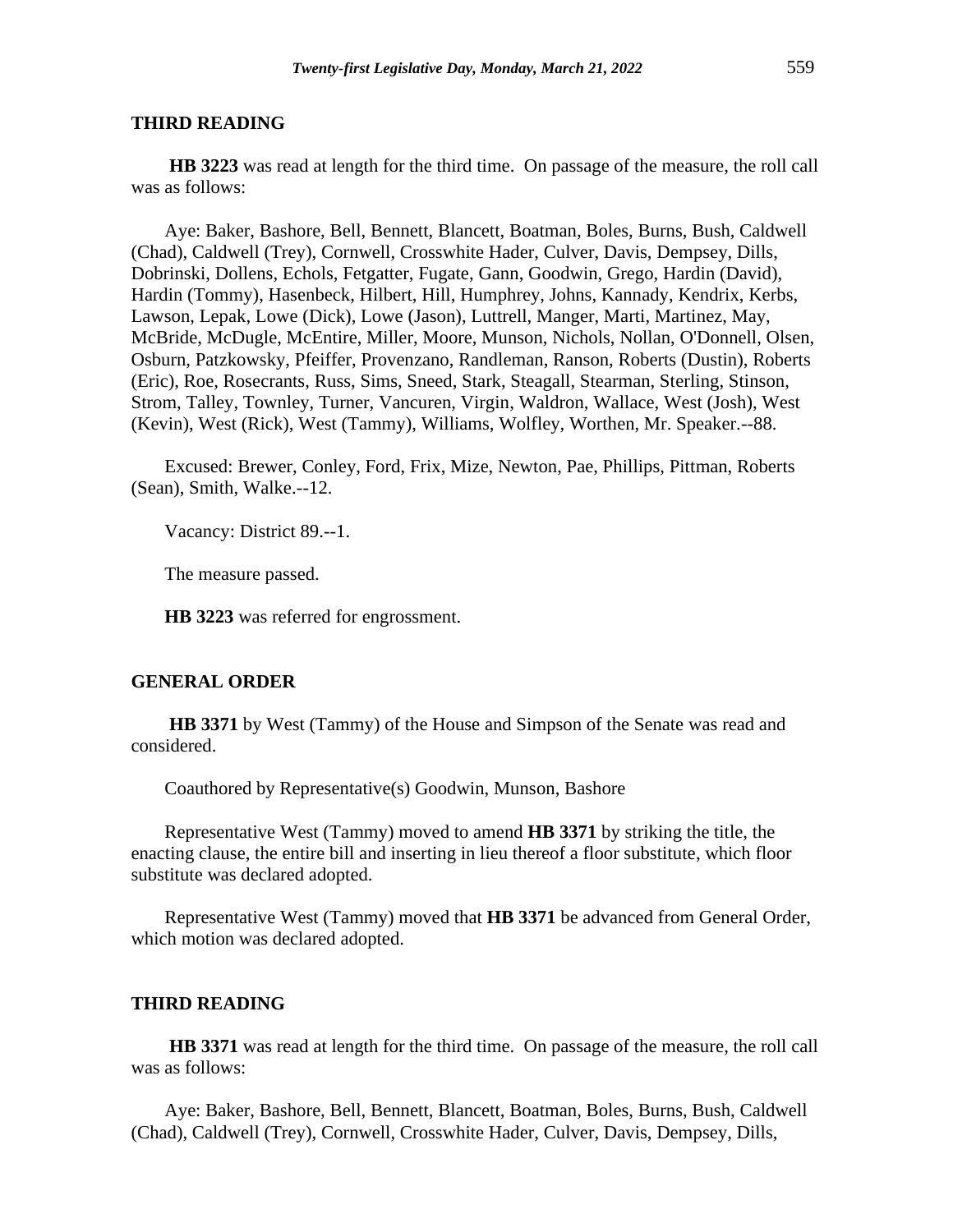Dollens, Echols, Fetgatter, Ford, Frix, Fugate, Gann, Goodwin, Grego, Hardin (David), Hardin (Tommy), Hasenbeck, Hilbert, Hill, Humphrey, Johns, Kannady, Kendrix, Kerbs, Lawson, Lepak, Lowe (Dick), Lowe (Jason), Luttrell, Manger, Marti, Martinez, May, McBride, McDugle, McEntire, Miller, Moore, Munson, Newton, Nichols, Nollan, O'Donnell, Olsen, Osburn, Patzkowsky, Pfeiffer, Provenzano, Randleman, Ranson, Roberts (Dustin), Roberts (Eric), Sims, Smith, Sneed, Sterling, Stinson, Strom, Talley, Townley, Vancuren, Waldron, Walke, Wallace, West (Josh), West (Kevin), West (Rick), West (Tammy), Williams, Wolfley, Worthen, Mr. Speaker.--84.

Nay: Stearman, Turner.--2.

Excused: Brewer, Conley, Dobrinski, Mize, Pae, Phillips, Pittman, Roberts (Sean), Roe, Rosecrants, Russ, Virgin.--12.

Constitutional Priv: Stark, Steagall.--2.

Vacancy: District 89.--1.

The measure passed.

**HB 3371** was referred for engrossment.

## **GENERAL ORDER**

**HB 3374** by West (Tammy) et al. of the House and Pemberton of the Senate was read and considered.

Coauthored by Representative(s) Lowe (Dick), Moore, McBride, Baker, Boatman

Representative West (Tammy) moved to amend **HB 3374**, Page 2, Section 1, Line 14 by inserting after "Coordinator" the following: ", who shall complete Hope Leadership training", which amendment was declared adopted.

Representative Osburn moved to amend **HB 3374** by striking the title, which amendment was declared adopted.

Representative West (Tammy) moved that **HB 3374** be advanced from General Order, which motion was declared adopted.

#### **THIRD READING**

**HB 3374** was read at length for the third time. On passage of the measure, the roll call was as follows:

Aye: Baker, Bashore, Bell, Bennett, Blancett, Boles, Burns, Bush, Caldwell (Chad), Caldwell (Trey), Cornwell, Culver, Davis, Dempsey, Dills, Dobrinski, Dollens, Echols,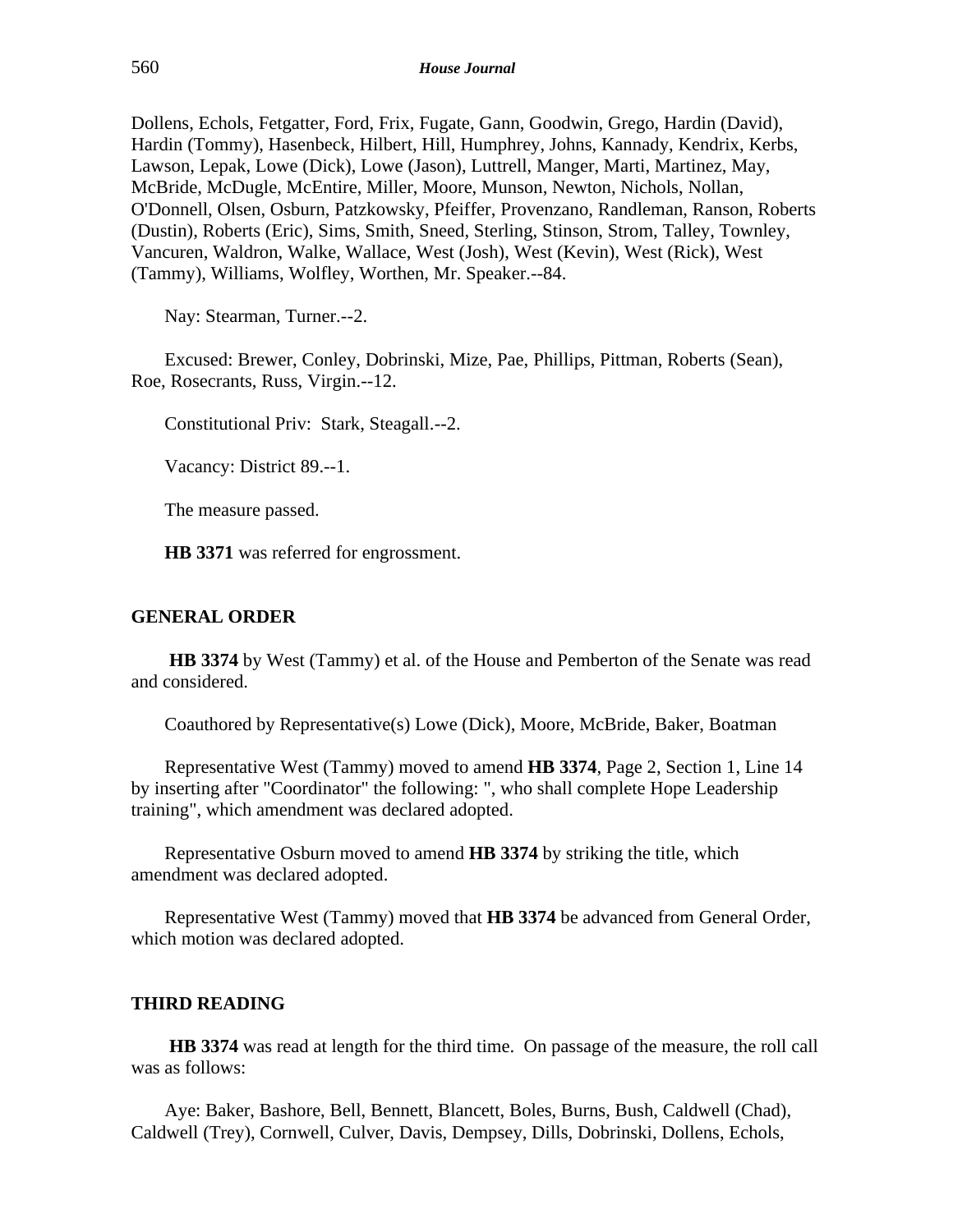Fetgatter, Ford, Frix, Fugate, Goodwin, Grego, Hasenbeck, Hilbert, Humphrey, Johns, Kannady, Kerbs, Lawson, Lepak, Lowe (Dick), Lowe (Jason), Luttrell, Manger, Marti, Martinez, May, McBride, McDugle, McEntire, Miller, Moore, Munson, Newton, Nichols, Nollan, O'Donnell, Osburn, Pae, Patzkowsky, Pfeiffer, Provenzano, Randleman, Ranson, Roberts (Dustin), Roberts (Eric), Rosecrants, Russ, Sims, Sneed, Stark, Sterling, Stinson, Strom, Talley, Townley, Turner, Vancuren, Waldron, Walke, Wallace, West (Josh), West (Tammy), Williams, Worthen, Mr. Speaker.--78.

Nay: Crosswhite Hader, Gann, Hardin (David), Hardin (Tommy), Kendrix, Olsen, Smith, Steagall, Stearman, West (Kevin), West (Rick), Wolfley.--12.

Excused: Boatman, Brewer, Conley, Hill, Mize, Phillips, Pittman, Roberts (Sean), Roe, Virgin.--10.

Vacancy: District 89.--1.

The measure passed.

**HB 3374** was referred for engrossment.

## **GENERAL ORDER**

**HB 3408** by Bush et al. of the House was read and considered.

Coauthored by Representative(s) Fugate

Authored by Senator Rosino (principal Senate author)

Representative Wallace moved to amend **HB 3408** by striking the title, which amendment was declared adopted.

Representative Bush moved that **HB 3408** be advanced from General Order, which motion was declared adopted.

#### **THIRD READING**

**HB 3408** was read at length for the third time. On passage of the measure, the roll call was as follows:

Aye: Baker, Bashore, Bell, Bennett, Blancett, Boatman, Boles, Burns, Bush, Caldwell (Chad), Caldwell (Trey), Cornwell, Crosswhite Hader, Culver, Davis, Dempsey, Dills, Dobrinski, Dollens, Echols, Fetgatter, Ford, Frix, Fugate, Goodwin, Grego, Hardin (David), Hasenbeck, Hilbert, Hill, Humphrey, Johns, Kannady, Kendrix, Kerbs, Lawson, Lepak, Lowe (Dick), Lowe (Jason), Luttrell, Manger, Marti, May, McBride, McDugle, McEntire, Miller, Moore, Munson, Nichols, Nollan, O'Donnell, Olsen, Osburn, Pae, Patzkowsky, Pfeiffer, Provenzano, Randleman, Ranson, Roberts (Dustin), Roberts (Eric), Rosecrants,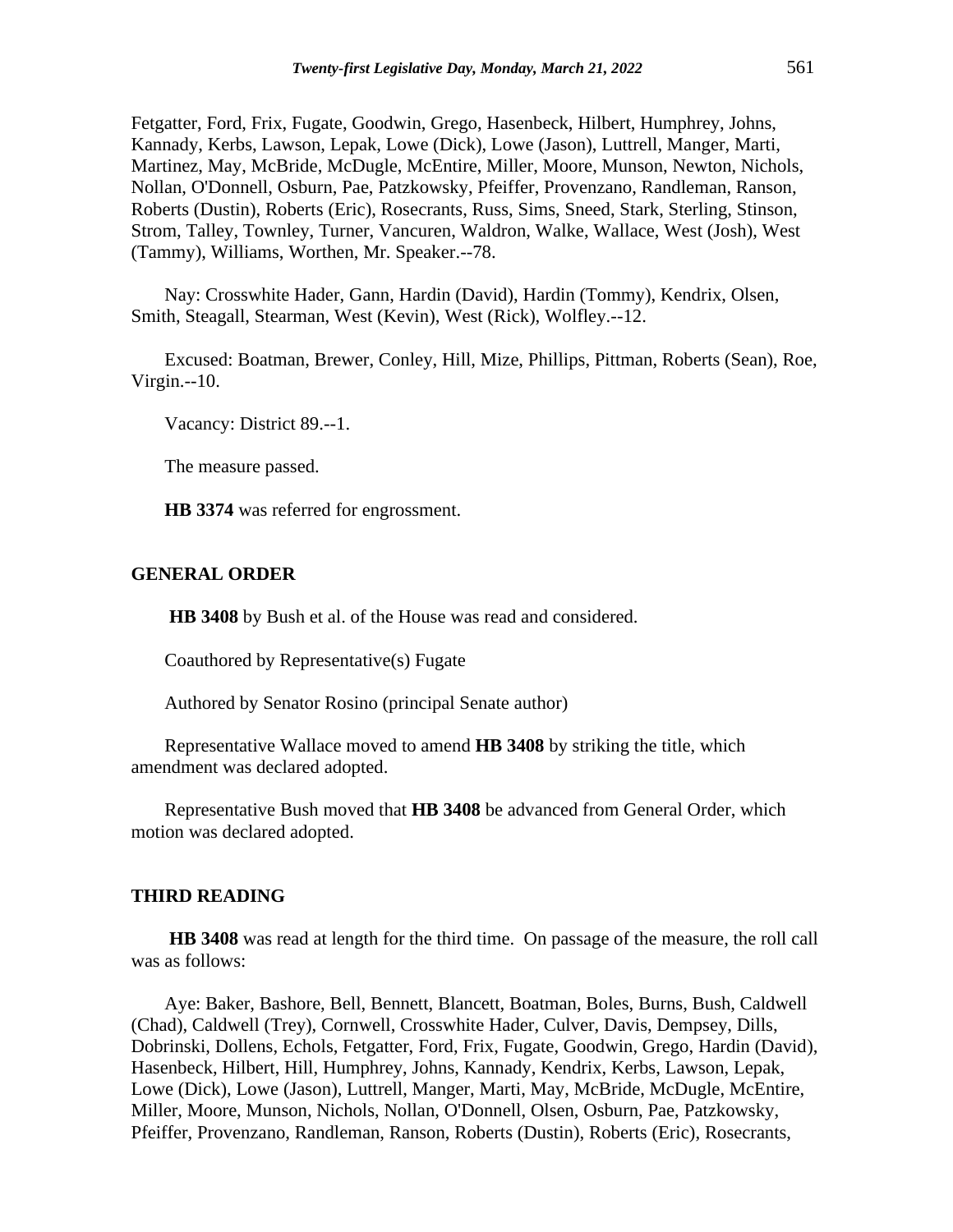Sims, Smith, Sneed, Stark, Steagall, Sterling, Stinson, Strom, Talley, Townley, Vancuren, Virgin, Waldron, Walke, Wallace, West (Josh), West (Kevin), West (Tammy), Williams, Wolfley, Worthen, Mr. Speaker.--85.

Nay: Gann, Hardin (Tommy), Stearman, West (Rick).--4.

Excused: Brewer, Conley, Martinez, Mize, Newton, Phillips, Pittman, Roberts (Sean), Roe, Russ, Turner.--11.

Vacancy: District 89.--1.

The measure passed.

**HB 3408** was referred for engrossment.

## **GENERAL ORDER**

**HB 3409** by Bush et al. of the House was read and considered.

Coauthored by Representative(s) Waldron

Authored by Senator Pugh (principal Senate author)

Representative Bush moved to amend **HB 3409** by striking the title, the enacting clause, the entire bill and inserting in lieu thereof a floor substitute, which floor substitute was declared adopted.

Representative Bush moved that **HB 3409** be advanced from General Order, which motion was declared adopted.

#### **THIRD READING**

**HB 3409** was read at length for the third time. On passage of the measure, the roll call was as follows:

Aye: Baker, Bashore, Bell, Bennett, Blancett, Boatman, Boles, Burns, Bush, Caldwell (Chad), Caldwell (Trey), Cornwell, Crosswhite Hader, Culver, Davis, Dempsey, Dills, Dobrinski, Dollens, Echols, Fetgatter, Ford, Frix, Fugate, Gann, Goodwin, Grego, Hardin (David), Hardin (Tommy), Hasenbeck, Hilbert, Hill, Humphrey, Johns, Kannady, Kendrix, Kerbs, Lawson, Lepak, Lowe (Dick), Lowe (Jason), Luttrell, Manger, Marti, May, McBride, McDugle, McEntire, Miller, Moore, Munson, Nichols, Nollan, O'Donnell, Olsen, Osburn, Pae, Patzkowsky, Pfeiffer, Provenzano, Randleman, Ranson, Roberts (Dustin), Roberts (Eric), Rosecrants, Sims, Smith, Sneed, Stark, Steagall, Stearman, Sterling, Stinson, Strom, Talley, Townley, Vancuren, Virgin, Waldron, Walke, Wallace, West (Josh), West (Kevin), West (Rick), West (Tammy), Williams, Wolfley, Worthen, Mr. Speaker.--89.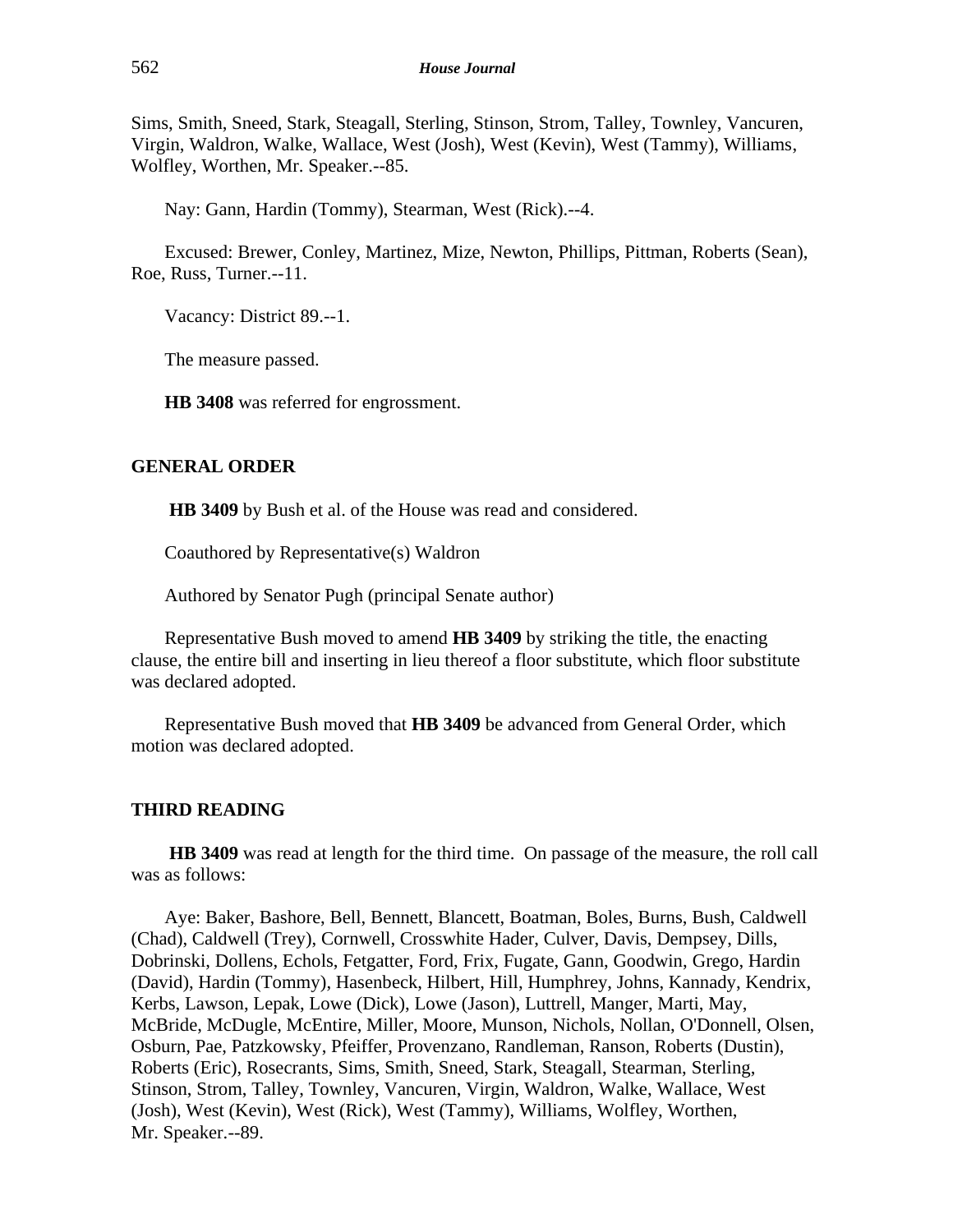Excused: Brewer, Conley, Martinez, Mize, Newton, Phillips, Pittman, Roberts (Sean), Roe, Russ, Turner.--11.

Vacancy: District 89.--1.

The measure passed.

**HB 3409** was referred for engrossment.

#### **GENERAL ORDER**

**HB 3655** by Sterling of the House and Kidd of the Senate was read and considered.

Representative Sterling moved to amend **HB 3655**, Page 5, Section 1, Lines 10 and 11 by deleting all of the underlined language; Line 13 by deleting all of the underlined language; Page 11, Section 1, Line 10 by deleting all of the underlined language; and Line 12 by deleting all of the underlined language, which amendment was declared adopted.

Representative Sterling moved that **HB 3655** be advanced from General Order, which motion was declared adopted.

#### **THIRD READING**

**HB 3655** was read at length for the third time. On passage of the measure, the roll call was as follows:

Aye: Baker, Bashore, Blancett, Boatman, Boles, Burns, Bush, Caldwell (Chad), Caldwell (Trey), Cornwell, Crosswhite Hader, Culver, Davis, Dempsey, Dills, Dobrinski, Echols, Fetgatter, Ford, Frix, Gann, Grego, Hardin (David), Hardin (Tommy), Hasenbeck, Hilbert, Hill, Humphrey, Johns, Kannady, Kendrix, Kerbs, Lawson, Lowe (Dick), Lowe (Jason), Luttrell, Manger, Marti, May, McBride, McDugle, McEntire, Miller, Moore, Munson, Nollan, O'Donnell, Olsen, Osburn, Pae, Patzkowsky, Pfeiffer, Provenzano, Randleman, Roberts (Dustin), Roberts (Eric), Rosecrants, Russ, Sims, Smith, Sneed, Stark, Steagall, Sterling, Stinson, Strom, Talley, Townley, Vancuren, Wallace, West (Josh), West (Kevin), West (Rick), West (Tammy), Williams, Wolfley, Worthen, Mr. Speaker.--78.

Nay: Bell, Bennett, Dollens, Fugate, Goodwin, Lepak, Nichols, Ranson, Stearman, Turner, Virgin, Waldron, Walke.--13.

Excused: Brewer, Conley, Martinez, Mize, Newton, Phillips, Pittman, Roberts (Sean), Roe.--9.

Vacancy: District 89.--1.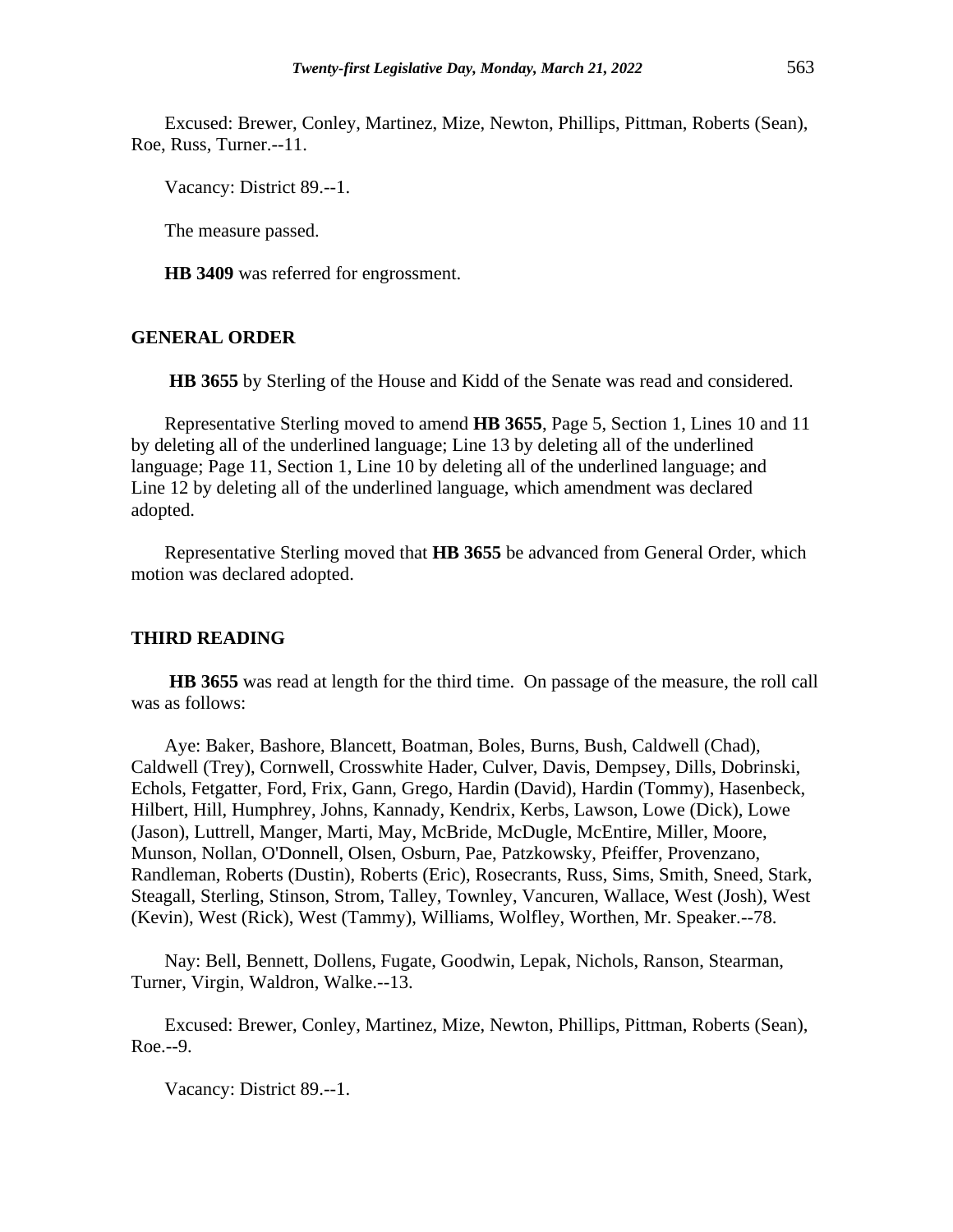The measure passed.

**HB 3655** was referred for engrossment.

## **GENERAL ORDER**

**HB 3693** by McDugle et al. of the House and Daniels of the Senate was read and considered.

Coauthored by Representative(s) Wolfley

Representative McDugle moved that **HB 3693** be advanced from General Order, which motion was declared adopted.

## **THIRD READING**

**HB 3693** was read at length for the third time. On passage of the measure, the roll call was as follows:

Aye: Baker, Bashore, Bell, Bennett, Blancett, Boatman, Boles, Bush, Caldwell (Chad), Caldwell (Trey), Cornwell, Crosswhite Hader, Culver, Davis, Dempsey, Dills, Dobrinski, Dollens, Echols, Fetgatter, Frix, Fugate, Gann, Goodwin, Grego, Hardin (David), Hardin (Tommy), Hasenbeck, Hilbert, Hill, Humphrey, Johns, Kannady, Kendrix, Kerbs, Lawson, Lepak, Lowe (Dick), Lowe (Jason), Luttrell, Manger, Marti, Martinez, May, McBride, McDugle, McEntire, Miller, Moore, Munson, Nichols, Nollan, O'Donnell, Olsen, Osburn, Pae, Patzkowsky, Pfeiffer, Phillips, Provenzano, Randleman, Ranson, Roberts (Dustin), Roberts (Eric), Roberts (Sean), Rosecrants, Russ, Sims, Smith, Sneed, Stark, Stearman, Sterling, Stinson, Strom, Talley, Townley, Vancuren, Virgin, Waldron, Wallace, West (Kevin), West (Rick), West (Tammy), Williams, Wolfley, Worthen, Mr. Speaker.--88.

Excused: Brewer, Conley, Ford, Mize, Newton, Pittman, Roe, Turner, Walke.--9.

Constitutional Priv: Burns, Steagall, West (Josh).--3.

Vacancy: District 89.--1.

The measure passed.

**HB 3693** was referred for engrossment.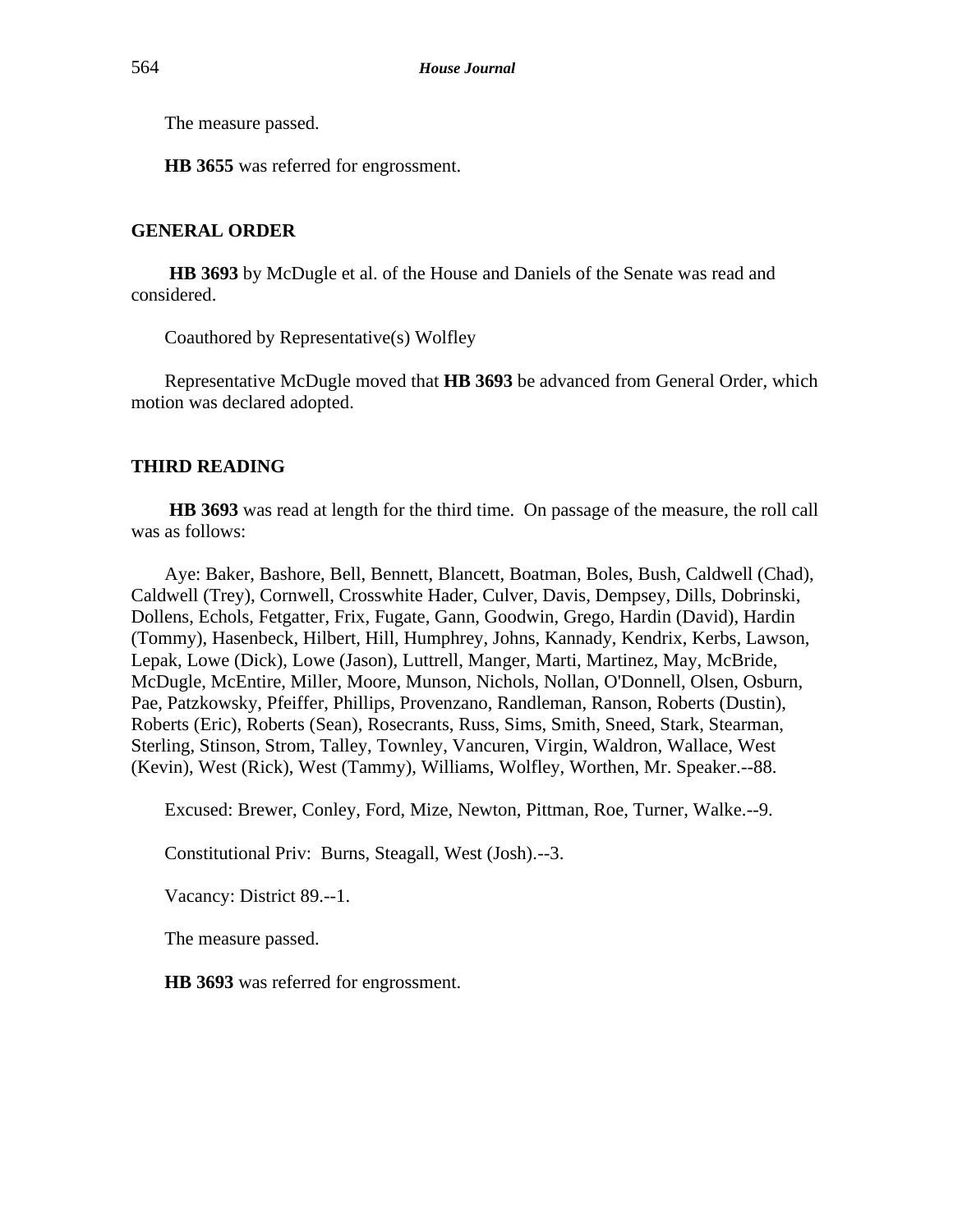## **MOTION**

Representative Echols moved to suspend House Rule 8.8 for the purpose of allowing consideration of untimely filed floor amendments on the following measures: **HBs 2996, 3145, 3159, 3330, 3571, 3815, 3918, 4358** and **4409**, which motion was declared adopted upon roll call as follows:

Aye: Baker, Bashore, Bell, Bennett, Blancett, Boles, Burns, Bush, Caldwell (Chad), Caldwell (Trey), Cornwell, Crosswhite Hader, Culver, Davis, Dempsey, Dills, Dobrinski, Dollens, Echols, Fetgatter, Frix, Fugate, Gann, Grego, Hardin (David), Hardin (Tommy), Hasenbeck, Hilbert, Hill, Humphrey, Johns, Kendrix, Kerbs, Lawson, Lepak, Lowe (Jason), Luttrell, Manger, Martinez, May, McBride, McDugle, McEntire, Moore, Nollan, O'Donnell, Olsen, Osburn, Pae, Patzkowsky, Pfeiffer, Randleman, Roberts (Dustin), Roberts (Sean), Russ, Sims, Smith, Sneed, Stark, Steagall, Stearman, Sterling, Townley, Vancuren, Virgin, Waldron, Wallace, West (Josh), West (Kevin), West (Rick), West (Tammy), Williams, Worthen, Mr. Speaker.--74.

Excused: Boatman, Brewer, Conley, Ford, Goodwin, Kannady, Lowe (Dick), Marti, Miller, Mize, Munson, Newton, Nichols, Phillips, Pittman, Provenzano, Ranson, Roberts (Eric), Roe, Rosecrants, Stinson, Strom, Talley, Turner, Walke, Wolfley.--26.

Vacancy: District 89.--1.

#### **GENERAL ORDER**

**HB 3145** by West (Kevin) of the House and Merrick of the Senate was read and considered.

Pursuant to Representative Echols motion to suspend House Rule 8.8 for untimely filed amendments, Representative West (Kevin) moved to amend **HB 3145** by striking the title, the enacting clause, the entire bill, and by inserting in lieu thereof a floor substitute, which floor substitute was declared adopted.

Representative West (Kevin) moved that **HB 3145** be advanced from General Order, which motion was declared adopted.

#### **THIRD READING**

**HB 3145** was read at length for the third time. On passage of the measure, the roll call was as follows:

Aye: Baker, Bashore, Boatman, Boles, Burns, Bush, Caldwell (Chad), Caldwell (Trey), Cornwell, Crosswhite Hader, Culver, Davis, Dempsey, Dills, Dobrinski, Echols, Fetgatter, Ford, Frix, Gann, Grego, Hardin (David), Hardin (Tommy), Hasenbeck, Hilbert, Hill, Humphrey, Johns, Kannady, Kendrix, Kerbs, Lawson, Lepak, Lowe (Dick), Luttrell, Martinez, May, McBride, McDugle, McEntire, Miller, Moore, Nollan, O'Donnell, Olsen,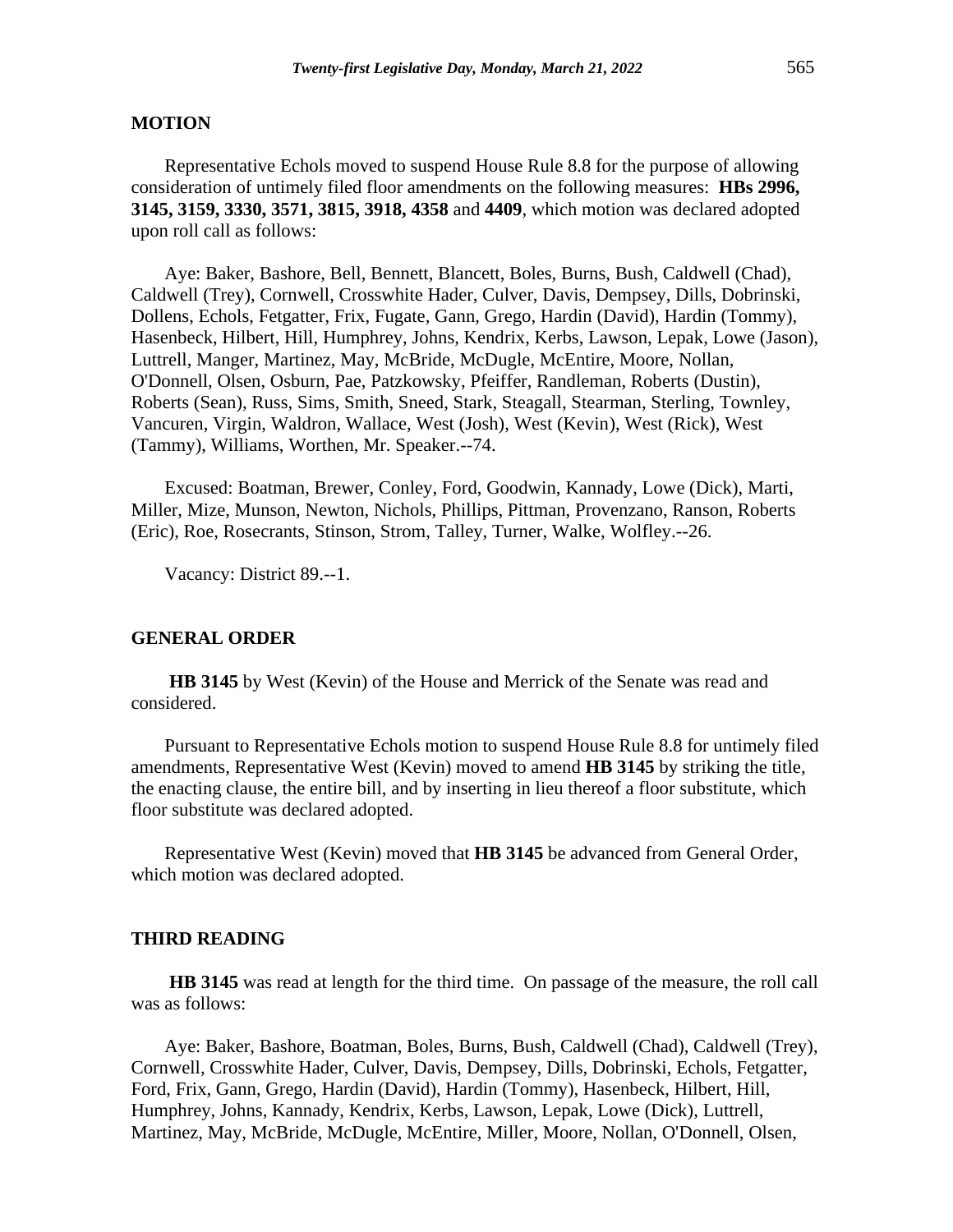Osburn, Pae, Patzkowsky, Pfeiffer, Phillips, Randleman, Roberts (Dustin), Roberts (Eric), Roberts (Sean), Roe, Russ, Smith, Sneed, Stark, Steagall, Stearman, Sterling, Stinson, Talley, Townley, Vancuren, Wallace, West (Josh), West (Kevin), West (Rick), West (Tammy), Williams, Wolfley, Worthen, Mr. Speaker.--75.

Nay: Bell, Bennett, Blancett, Dollens, Fugate, Goodwin, Lowe (Jason), Marti, Munson, Nichols, Provenzano, Ranson, Rosecrants, Turner, Virgin, Waldron, Walke.--17.

Excused: Brewer, Conley, Manger, Mize, Newton, Pittman, Sims, Strom.--8.

Vacancy: District 89.--1.

The measure passed.

**HB 3145** was referred for engrossment.

## **GENERAL ORDER**

**HB 3159** by West (Kevin) of the House and Merrick of the Senate was read and considered.

Pursuant to Representative Echols motion to suspend House Rule 8.8 for untimely filed amendments on Page 565, Representative West (Kevin) moved to amend **HB 3159** by striking the title, the enacting clause, the entire bill, and by inserting in lieu thereof a floor substitute, which floor substitute was declared adopted.

Representative West (Kevin) moved that **HB 3159** be advanced from General Order, which motion was declared adopted.

**HB 3159** was read at length for the third time.

#### **MOTION**

Representative Pfeiffer moved that the House stand in recess until 1:45 p.m., which was the order.

## **Representative Martinez Presiding**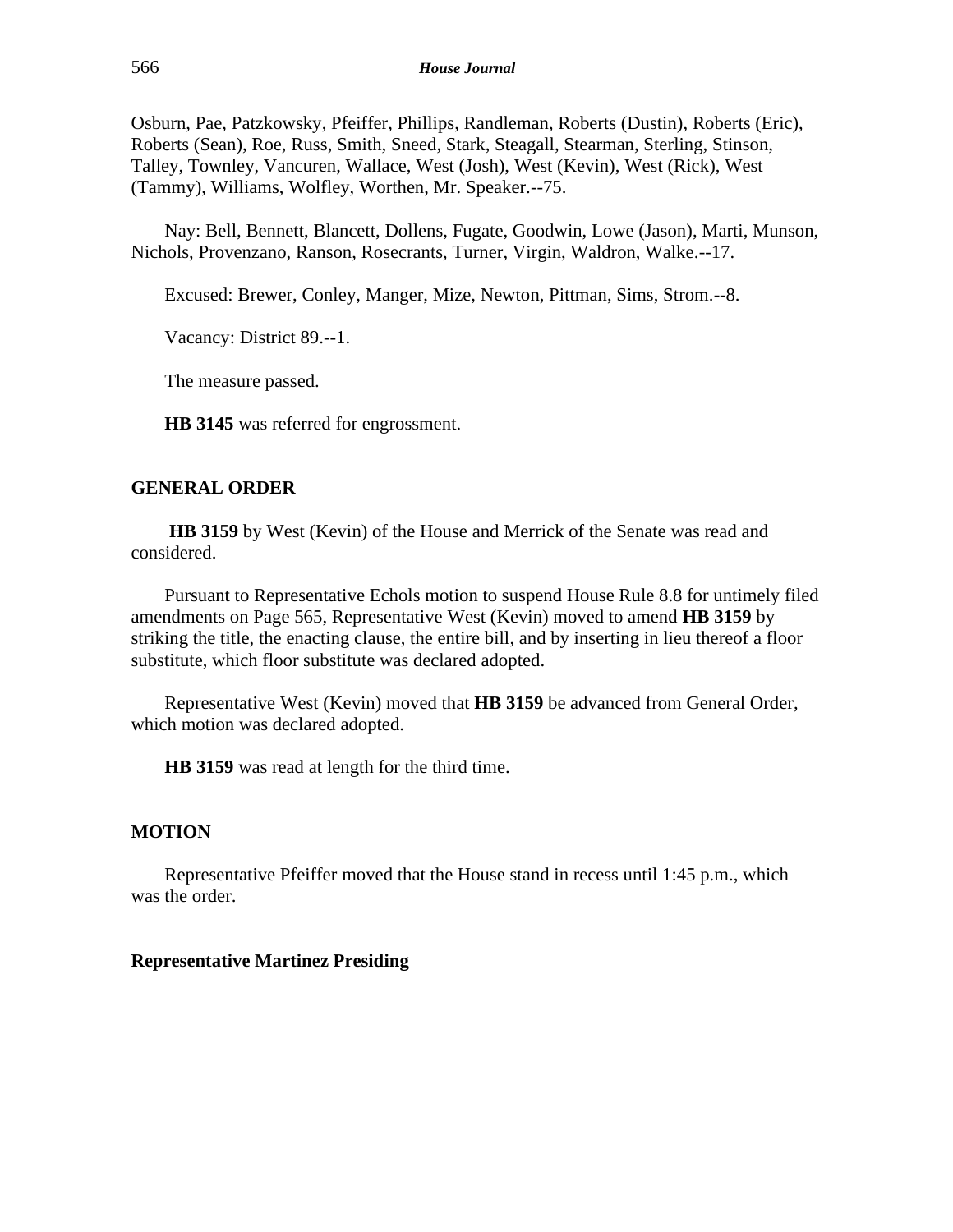**HB 3159** was read at length for the third time. On passage of the measure, the roll call was as follows:

Aye: Boatman, Boles, Burns, Caldwell (Chad), Cornwell, Crosswhite Hader, Culver, Davis, Dobrinski, Echols, Ford, Frix, Gann, Grego, Hardin (Tommy), Hill, Humphrey, Kendrix, Kerbs, Lawson, Lepak, Manger, Marti, Martinez, May, McDugle, Miller, Moore, Newton, O'Donnell, Olsen, Osburn, Patzkowsky, Pfeiffer, Roberts (Dustin), Roberts (Eric), Roberts (Sean), Roe, Russ, Sims, Smith, Sneed, Stark, Steagall, Stearman, Stinson, Talley, Townley, West (Kevin), West (Rick), West (Tammy), Williams, Wolfley, Worthen, Mr. Speaker.--55.

Nay: Baker, Bashore, Bell, Bennett, Blancett, Brewer, Bush, Caldwell (Trey), Dempsey, Dollens, Fugate, Goodwin, Hasenbeck, Johns, Lowe (Dick), Lowe (Jason), Luttrell, McBride, Munson, Nichols, Nollan, Pae, Phillips, Provenzano, Randleman, Ranson, Rosecrants, Sterling, Strom, Turner, Vancuren, Virgin, Waldron, Walke, West (Josh).--35.

Excused: Conley, Dills, Fetgatter, Hardin (David), Hilbert, Kannady, McEntire, Mize, Pittman, Wallace.--10.

Vacancy: District 89.--1.

The measure passed.

**HB 3159** was referred for engrossment.

#### **MESSAGES FROM THE SENATE**

Announcing the passage of **SBs 327, 1104, 1147, 1190, 1263, 1307, 1313, 1322, 1355, 1377, 1393, 1423, 1554, 1585, 1589, 1596, 1618, 1624, 1630, 1719, 1741, 1745** and **1764**. The above measures were introduced and read for the first time.

**SB 327** − By Daniels of the Senate and Lepak of the House.

An Act relating to the Oklahoma Discovery Code; amending 12 O.S. 2021, Section 3234, which relates to production of documents; imposing limitation upon requests to produce certain documents or other items; establishing procedures for additional requests for production; and providing an effective date.

**SB 1104** − By Newhouse and Dahm of the Senate and Steagall of the House.

An Act relating to sales tax; amending 68 O.S. 2021, Section 1356, as last amended by Section 1, Chapter 539, O.S.L. 2021, which relates to sales tax exemptions; modifying procedure for claiming certain exemption; omitting certain penalty for claims of unauthorized purchases; and providing an effective date.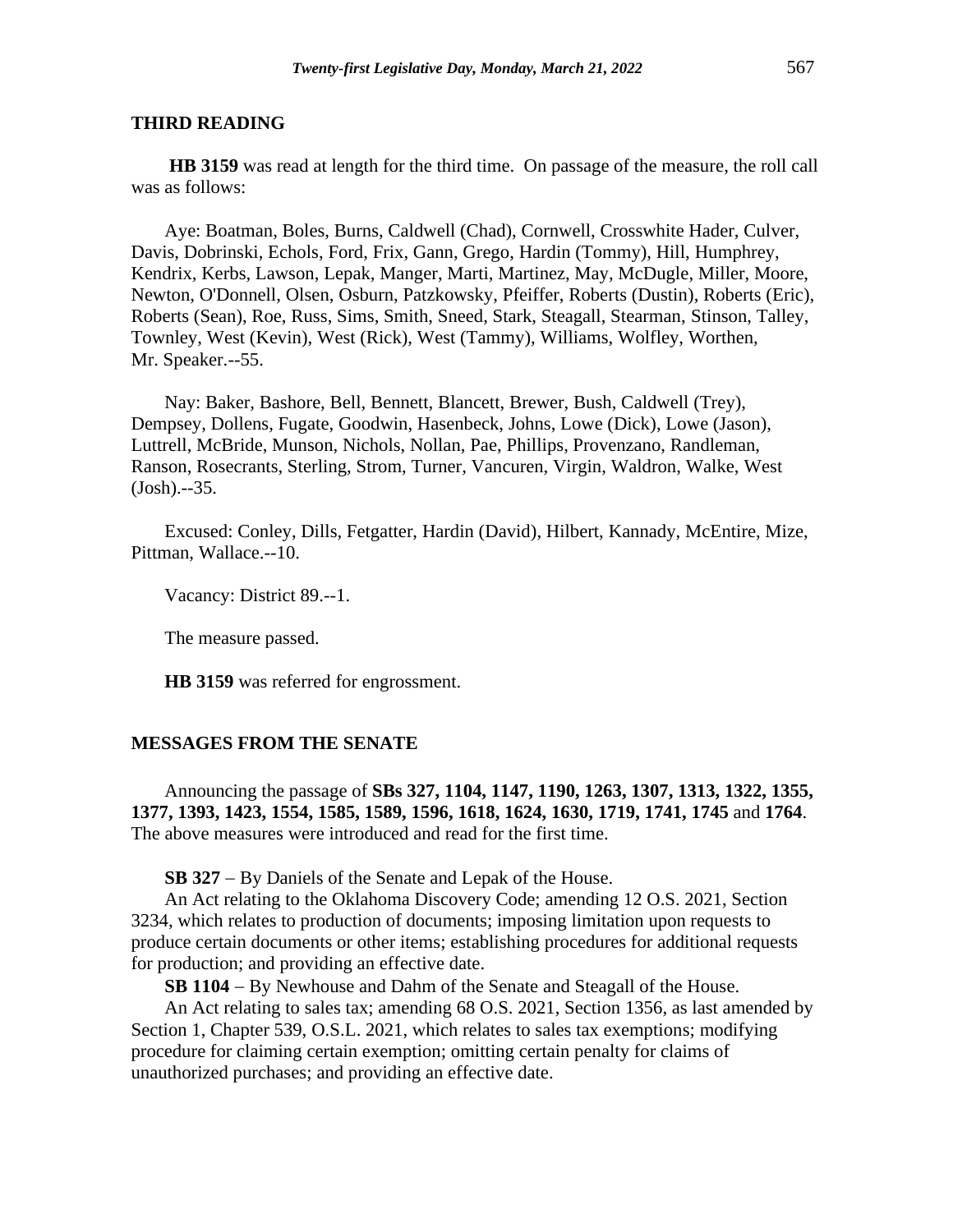**SB 1147** − By Taylor of the Senate and Miller of the House.

An Act relating to schools; amending 70 O.S. 2021, Section 11-103.6, as last amended by Section 4, Chapter 345, O.S.L. 2021, which relates to curriculum standards; allowing the State Board of Education to develop rules to determine if certain course is eligible for certain credit; providing an effective date; and declaring an emergency.

**SB 1190** − By Pugh and David of the Senate and McBride of the House.

An Act relating to career and technology education; allowing the State Board of Career and Technology Education to establish certain courses in hydrogen energy; allowing the Board to consult the Oklahoma Department of Commerce and the Department of Labor in establishing courses; providing for codification; providing an effective date; and declaring an emergency.

**SB 1263** − By Coleman of the Senate and Strom of the House.

An Act relating to alcoholic beverages; amending 37A O.S. 2021, Sections 2-102, as last amended by Section 1, Chapter 396, O.S.L. 2021, and 2-132, which relate to brewer and brewpub licenses; authorizing licensees to purchase from certain businesses and import beer into the state in accordance with federal laws and regulations; and declaring an emergency.

**SB 1307** − By Coleman of the Senate and Vancuren and Dollens of the House.

An Act relating to students; requiring school districts and charter schools to include certain information on student identification cards; allowing certain information to be included on student identification cards; stating legislative intent that certain institutions of higher education include certain information on student identification cards; allowing issuance of certain non-compliant identification cards until a supply is depleted; providing for application; providing for codification; and providing an effective date.

**SB 1313** − By Dahm of the Senate and Olsen of the House.

An Act relating to district courts; repealing 20 O.S. 2021, Section 127, which relates to the Judicial and District Attorney Redistricting Task Force; and providing an effective date.

**SB 1322** − By Pugh and Garvin of the Senate and Caldwell (Chad) of the House.

An Act relating to physician assistants; amending 63 O.S. 2021, Section 1-317, as last amended by Section 1, Chapter 247, O.S.L. 2021, which relates to death certificates; allowing physician assistant to sign death certificate subject to certain condition; amending 63 O.S. 2021, Section 2-312, which relates to controlled dangerous substances; modifying references; and providing an effective date.

**SB 1355** − By Quinn of the Senate and West (Josh) of the House.

An Act relating to commercial flotation devices; amending 82 O.S. 2021, Section 896.16, which relates to commercial flotation device licensing and fees; modifying certain rules to be promulgated by certain agencies; updating statutory reference; and providing an effective date.

**SB 1377** − By Pugh of the Senate and Moore of the House.

An Act relating to higher education; amending 70 O.S. 2021, Section 3510, which relates to the Board of Regents of Oklahoma Colleges; adding statutory reference; allowing the Regional University System of Oklahoma (RUSO) to issue certain obligations for certain purposes; amending 70 O.S. 2021, Sections 3980.2, 3980.3, and 3980.4, which relate to the Oklahoma Higher Education Promise of Excellence Act of 2005; adding statutory reference; stating legislative intent that RUSO become an issuer of certain obligations; modifying certain definitions; modifying certain authority to issue certain indebtedness; authorizing RUSO to issue indebtedness for certain projects; providing for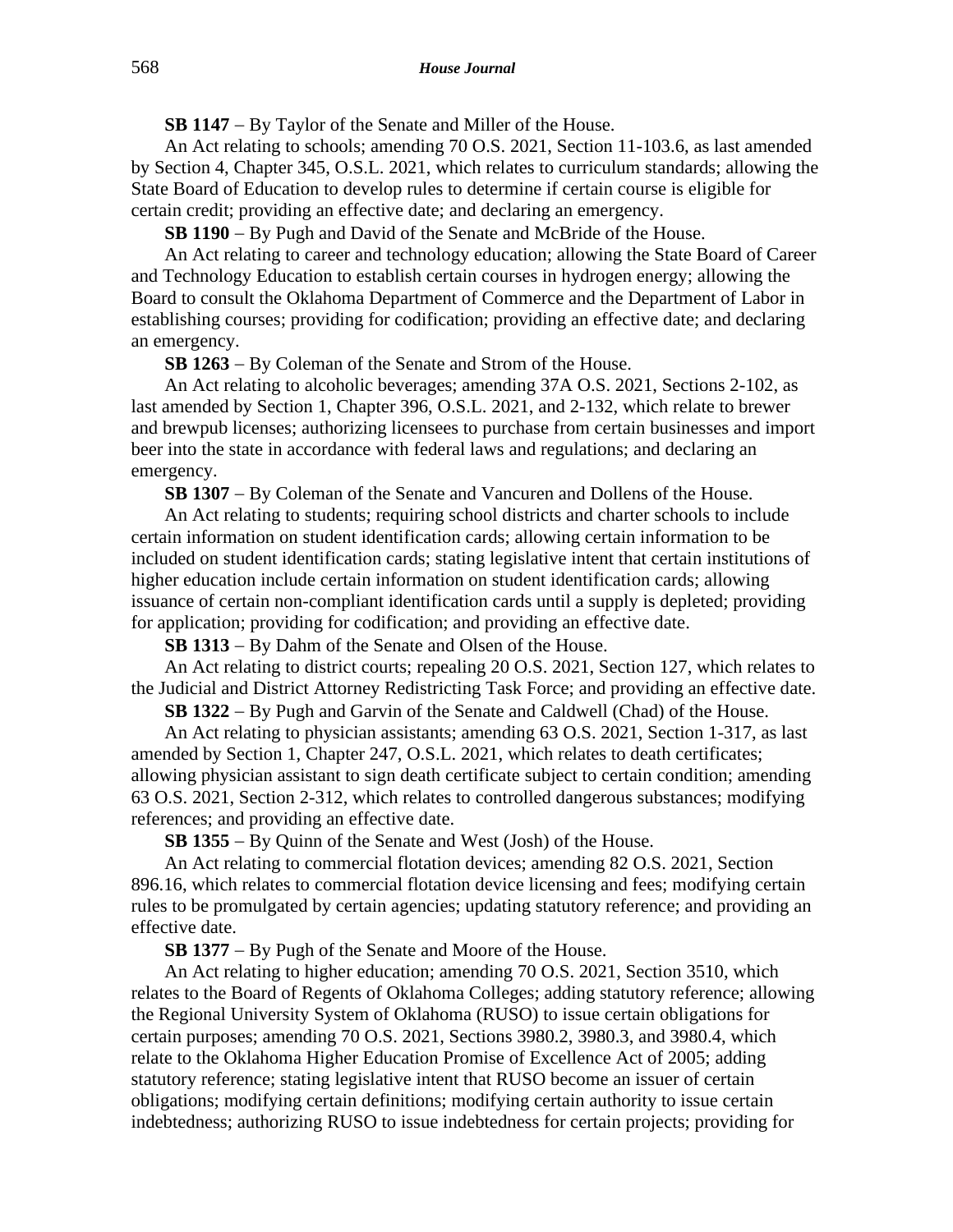pledging of certain revenue for repayment; updating references; updating statutory language; providing an effective date; and declaring an emergency.

**SB 1393** − By Rader of the Senate and Dills and Caldwell (Chad) of the House.

[ long-term care - home care agency license - supportive home assistant - written training plan - effective date ]

**SB 1423** − By Dahm of the Senate and Gann of the House.

An Act relating to the Legislature; amending 74 O.S. 2021, Section 452.5, which relates to assistance and cooperation of state entities; requiring certain statement with proposed legislation; specifying information to be included in certain statement; providing exception; and providing an effective date.

**SB 1554** − By Pederson of the Senate and Frix of the House.

[ wreckers and towing - removal of destructive or injurious material on a highway certain persons be responsible for certain costs of removal - effective date ]

**SB 1585** − By Bullard, Burns and Stephens of the Senate and Dempsey and Humphrey of the House.

An Act relating to water and water rights; defining term; creating a heritage river designation; providing for the Oklahoma Water Resources Board to provide certain designation; establishing protections for heritage rivers against certain uses; prohibiting water sale and transfer from a heritage river; providing the Oklahoma Water Resources Board authority over the provisions and protections of a heritage river; maintaining certain existing practices along heritage rivers; protecting certain property rights for landowners adjacent to a heritage river; providing for codification; and providing an effective date.

**SB 1589** − By Weaver of the Senate and Stinson of the House.

An Act relating to the Oklahoma Law Enforcement Retirement System; amending 47 O.S. 2021, Sections 2-305.2 and 2-308.2, which relate to deferred option plans and actuary services for the system; modifying requirement for certification of certain interest rate; conforming language; modifying requirements for determination of employer contributions; and providing an effective date.

**SB 1596** − By Howard of the Senate and Stinson of the House.

An Act relating to health care power of attorney; creating the Oklahoma Health Care Agent Act; providing short title; defining terms; authorizing execution of power of attorney for health care; establishing requirements for execution of power of attorney for health care; specifying when power of attorney for health care is effective; establishing requirements for revocation of power of attorney for health care; creating optional form for execution of power of attorney for health care; requiring certain communication by health care provider; requiring record of certain information; requiring certain compliance by health care provider; providing exceptions; requiring notice of certain noncompliance; authorizing access to certain information; establishing immunity from liability for certain actions; creating certain presumption; stating effectiveness of copy; construing provisions; providing for judicial relief; requiring retroactive application of provisions to certain documents; amending 63 O.S. 2021, Sections 1-1973, 3102.4, 3105.2, 3105.4, 3131.3, and 3131.5, which relate to the Home Care Act, the Oklahoma Advance Directive Act, the Physician Orders for Life-Sustaining Treatment Act, and the Oklahoma Do-Not-Resuscitate Act; updating statutory references; providing for codification; and declaring an emergency.

**SB 1618** − By Pugh of the Senate and Baker of the House.

An Act relating to the State Department of Education; directing the Department to develop and operate certain website for school district employment vacancies; requiring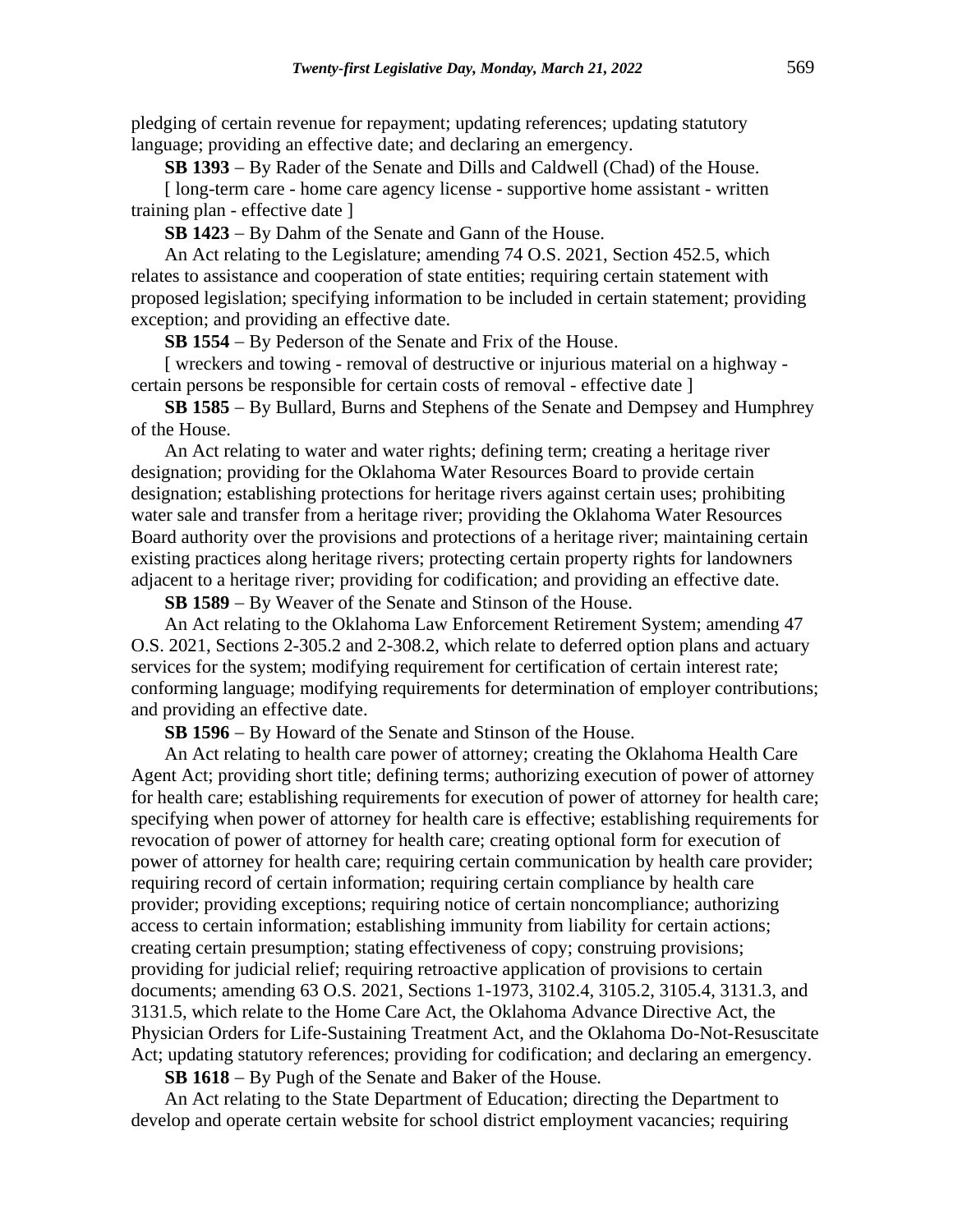submitted employment vacancies to include certain information; providing for promulgation of rules; and providing for codification.

**SB 1624** − By Pugh of the Senate and Kerbs of the House.

An Act relating to school meal programs; designating the Board of Agriculture as the State Educational Agency for purposes of the National School Lunch Act; authorizing the Board to accept certain terms of the act; granting the Board authority to administer the National School Lunch Act, employ persons, and incur expenses; directing the Board to distribute state matching funds; granting the Board authority to supervise the school lunch program; allowing the Board to sponsor workshops and distribute materials; creating the School Lunch Workshop Revolving Fund; specifying source of funds; providing for expenditures; requiring the Board to apportion certain funds to school districts for certain purposes; specifying authority of the Board over certain federal child nutrition programs; transferring the Child Nutrition Programs Division of the State Department of Education to the Oklahoma Department of Agriculture, Food, and Forestry; specifying powers, duties, and responsibilities to be exercised by the Oklahoma Department of Agriculture, Food, and Forestry; providing for the transfer of personnel; stating intent that employees retain certain pay and benefits; clarifying the authority of the State Board of Education to supervise school lunch functions; amending 70 O.S. 2021, Section 3-104, which relates to the powers and duties of the State Board of Education; removing certain State Board of Education powers related to the National School Lunch Program; updating statutory references; repealing 70 O.S. 2021, Section 3-119, which relates to apportionment of school lunch matching and program funds; updating statutory language; providing for codification; and providing an effective date.

**SB 1630** − By Pugh of the Senate and Baker of the House.

An Act relating to teachers; directing public school districts to conduct exit interviews with certain teachers; directing exit interviews to include certain form; providing for contents of form; directing aggregate data to be submitted to the State Department of Education and the Office of Educational Quality and Accountability; providing for use of data; providing for codification; providing an effective date; and declaring an emergency.

**SB 1719** − By Stephens of the Senate and West (Josh) of the House.

An Act relating to viticulture; amending 37A O.S. 2021, Section 5-129, which relates to Oklahoma Viticulture and Enology Center Development Revolving Fund; removing certain program; allowing for fund to be used for other programs; updating statutory reference; and providing an effective date.

**SB 1741** − By Daniels of the Senate and Crosswhite Hader of the House.

An Act relating to massage therapy; amending 59 O.S. 2021, Section 4200.2, which relates to definitions; defining terms; amending 59 O.S. 2021, Section 4200.3, which relates to massage therapy licensing; requiring license to operate massage therapy establishment; preventing licensed nonresident from operating if certain services are opened to general public; updating statutory reference; amending 59 O.S. 2021, Section 4200.4, which relates to the authority of the State Board of Cosmetology and Barbering; expanding authority over certain permits and inspections; removing the Advisory Board on Massage Therapy; reducing massage therapy license fee; establishing license fee for establishment license; authorizing the Board to issue original licenses and temporary work permits; providing conditions for licensees to be denied or placed on probation by the Board; requiring disclosure of certain crimes; allowing the Board to require an applicant to submit to a national criminal history record check; amending 59 O.S. 2021, Section 4200.5, which relates to license requirements; removing the requirements needed for licensing during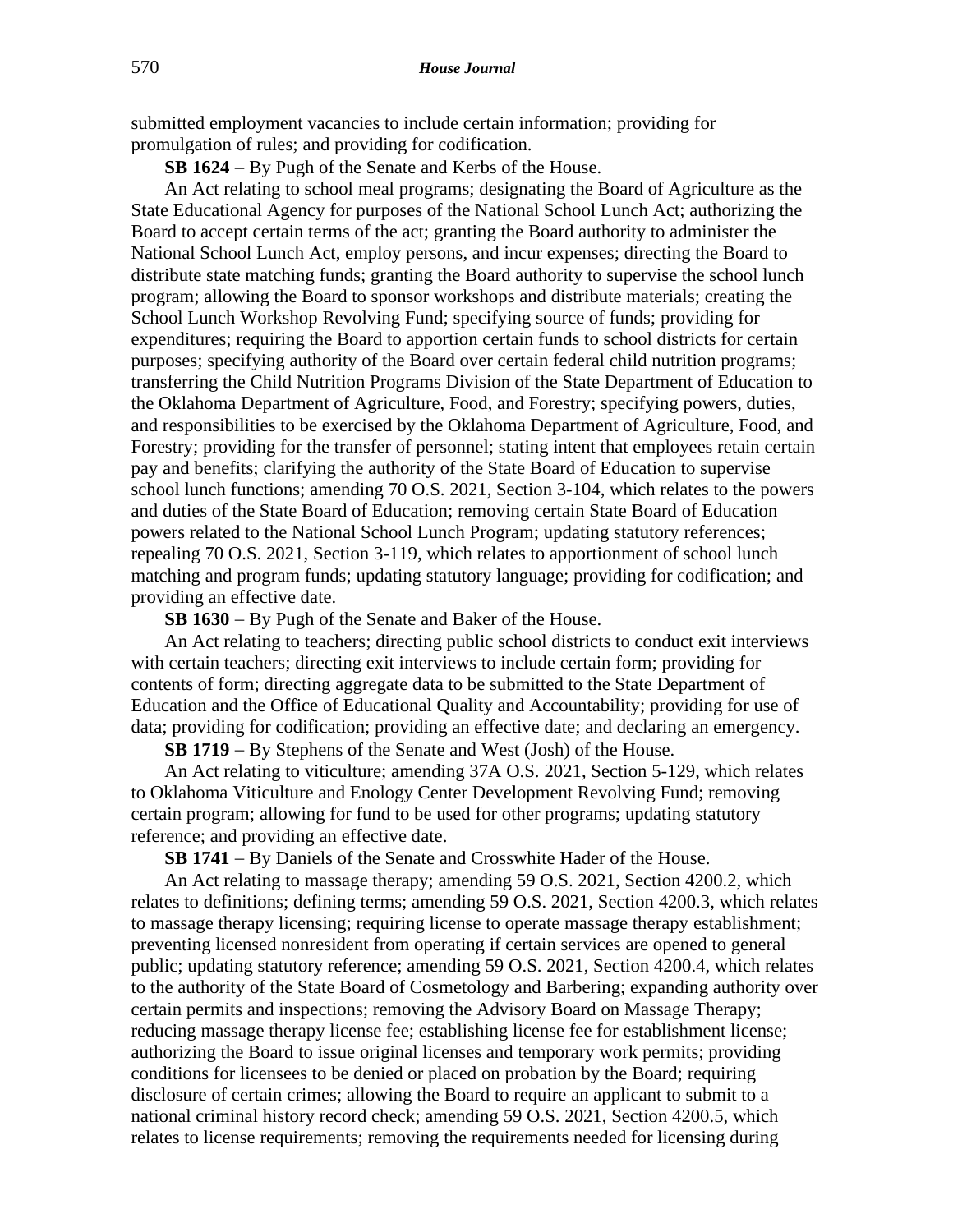certain time frame; establishing licensing standards for an original license; removing necessity for liability insurance; establishing massage therapy establishment license; providing for requirements necessary for issuances of license by Board; requiring disclosure of certain crimes; establishing standards for renewal; amending 59 O.S. 2021, Section 4200.6, which relates to license posting; requiring license posting at each place of business; amending 59 O.S. 2021, Section 4200.7, which relates to massage therapy schools; expanding authorized massage therapy schools; amending 59 O.S. 2021, Section 4200.9, which relates to out-of-state license; removing conditions for issuance of out-ofstate license; allowing the Board to issue temporary work permits; providing conditions for issuance of temporary work permit; requiring expiration of permit without the ability to renew; establishing massage therapist license renewal; providing for conditions for license renewal; requiring disclosure of certain crimes; providing for renewal in certain time frame; establishing fees for renewal; requiring submission of proof of completion of continuing education for renewal; requiring reapplication for a license if not renewed in certain time frame; amending 59 O.S. 2021, Section 4200.10, which relates to preemption; providing preemption for massage therapy establishments; allowing regulations for general health and safety; amending 59 O.S. 2021, Section 4200.11, which relates to disciplinary actions and proceedings; authorizing the Board to conduct investigations; requiring records and information in connection to investigations to be confidential; allowing for exception to confidentiality by law enforcement and regulatory agencies; establishing administrative fines for violations of act; authorizing the Board to issue field citations; allowing for citations to impose actions and fines; requiring a hearing following issuance of citation; allowing for payment of fine without hearing resulting in acknowledgement of violation; establishing punishment by fine or imprisonment for violations made by unlicensed persons, firms, or corporations; authorizing the Board to levy administrative fines on unlicensed individuals and owners of establishments engaged in certain behavior; exempting certain individuals from provisions of the act; repealing 59 O.S. 2021, Sections 4200.8 and 4200.13, which relate to examination for licensure and violations; providing for codification; and providing an effective date.

**SB 1745** − By Murdock of the Senate and Newton of the House.

An Act relating to wildlife; amending 29 O.S. 2021, Section 7-304, which relates to wildlife refuges and wildlife management areas; increasing fine for violation; providing for suspension of privileges or revocation of license for subsequent violations; and providing an effective date.

**SB 1764** − By Daniels of the Senate and Crosswhite Hader of the House.

An Act relating to the State Board of Cosmetology and Barbering; amending 59 O.S. 2021, Section 199.2, which relates to the State Board of Cosmetology and Barbering; modifying language; increasing membership; increasing requirement of quorum; providing qualifications for new members; and providing an effective date.

## **Transmitting enrolled measure**

Advising the signing of and transmitting for signature Enrolled **SCR 21**.

The above-numbered enrolled measure was properly signed and ordered returned to the Honorable Senate.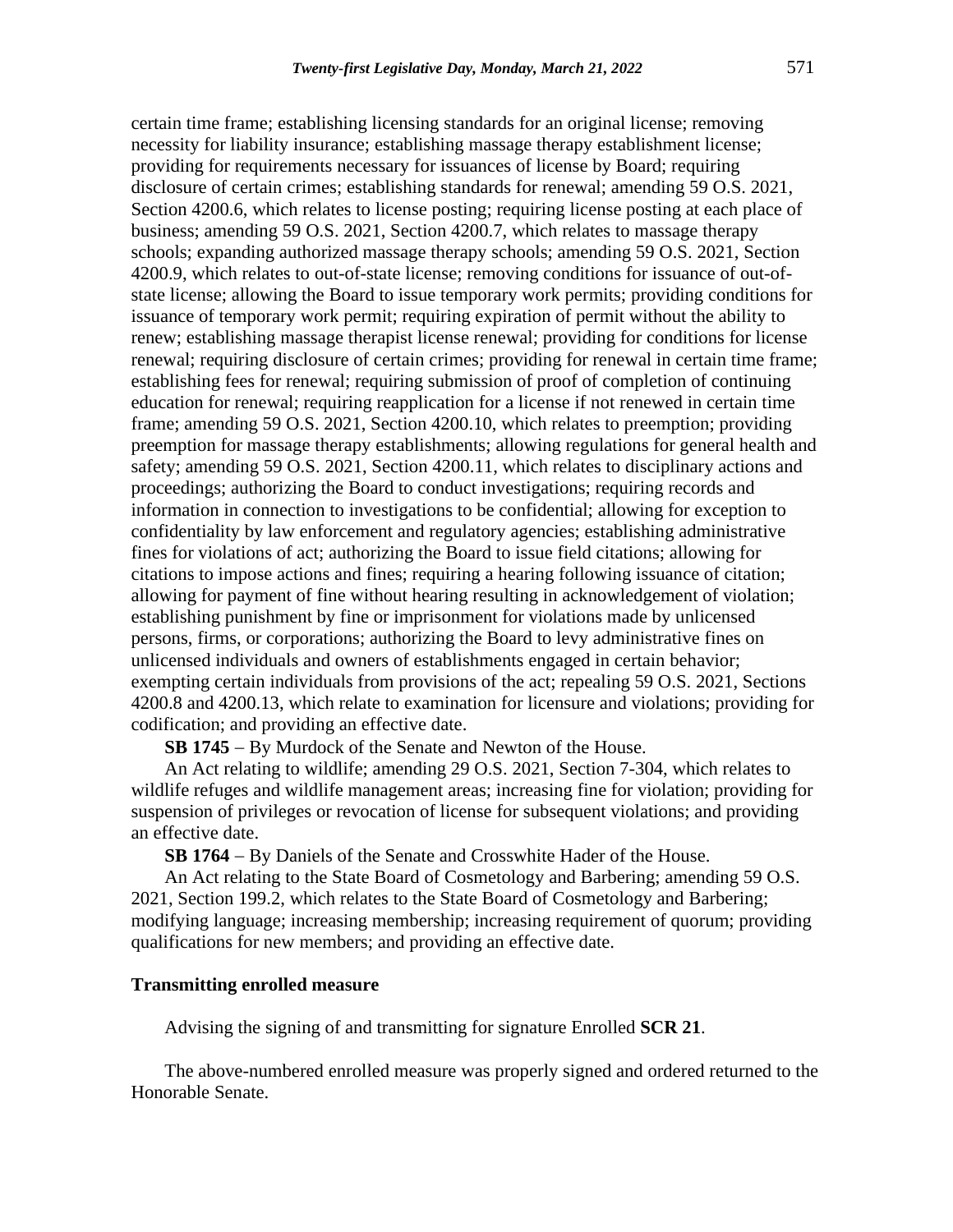# **GCCA named**

Advising the Honorable House of Representatives that the following members of the Senate have been named to the General Conference Committee on Appropriations as follows:

| Thompson, Chair  |  |
|------------------|--|
| Hall, Vice-Chair |  |

| <b>Brooks</b> | <b>Matthews</b> |
|---------------|-----------------|
| David         | Montgomery      |
| Dossett, J.J. | Newhouse        |
| Dugger        | Pederson        |
| Floyd         | Pemberton       |
| Haste         | Rader           |
| Howard        | Rosino          |
| Jech          | Simpson         |
| Kidd          | Weaver          |
| Kirt          |                 |

## **GENERAL ORDER**

**HB 3571** by McBride of the House and Thompson of the Senate was read and considered.

Pursuant to Representative Echols motion to suspend House Rule 8.8 for untimely filed amendments on Page 565, Representative McBride moved to amend **HB 3571** by striking the title, the enacting clause, the entire bill, and by inserting in lieu thereof a floor substitute.

#### **Representative Russ Presiding**

Representative Martinez moved to amend the floor substitute by striking the title, which amendment to the floor substitute was declared adopted.

## **Representative Martinez Presiding**

Representative McBride pressed adoption of the floor substitute as amended, which floor substitute was declared adopted.

Representative McBride moved that **HB 3571** be advanced from General Order, which motion was declared adopted.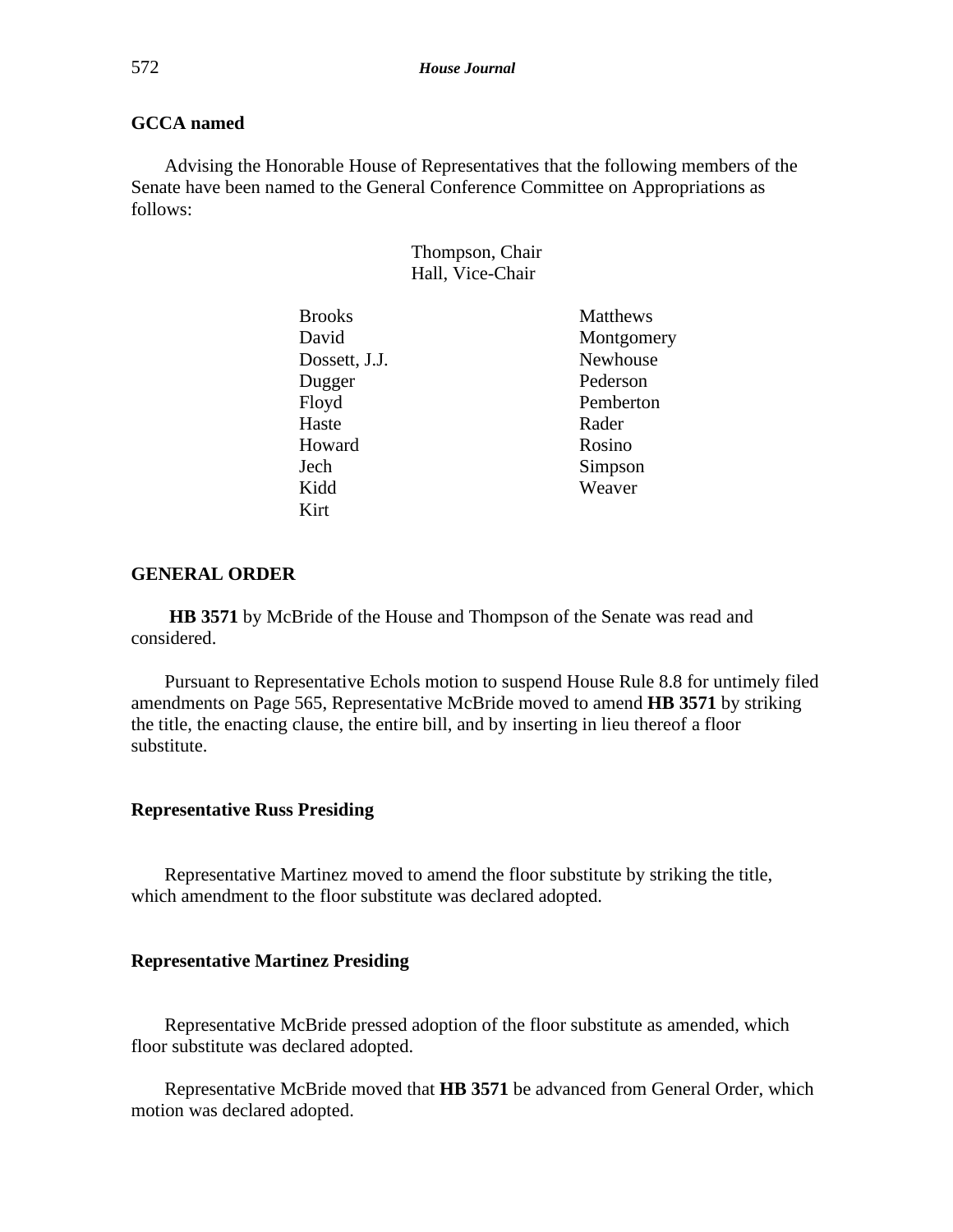**HB 3571** was read at length for the third time. On passage of the measure and emergency, the roll call was as follows:

Aye: Baker, Bashore, Bell, Bennett, Blancett, Boatman, Boles, Brewer, Burns, Bush, Caldwell (Chad), Caldwell (Trey), Cornwell, Crosswhite Hader, Culver, Davis, Dempsey, Dills, Dobrinski, Dollens, Echols, Ford, Frix, Fugate, Goodwin, Grego, Hasenbeck, Hill, Humphrey, Johns, Kannady, Kendrix, Kerbs, Lawson, Lowe (Dick), Lowe (Jason), Luttrell, Manger, Marti, Martinez, May, McBride, McEntire, Miller, Moore, Munson, Newton, Nichols, Nollan, O'Donnell, Osburn, Pae, Patzkowsky, Pfeiffer, Phillips, Provenzano, Randleman, Ranson, Roberts (Dustin), Roberts (Eric), Roe, Rosecrants, Russ, Sims, Sneed, Stark, Steagall, Sterling, Stinson, Strom, Talley, Townley, Vancuren, Waldron, Walke, West (Josh), West (Kevin), West (Tammy), Williams, Wolfley, Mr. Speaker.--81.

Nay: Gann, Hardin (David), Hardin (Tommy), McDugle, Olsen, Smith, Stearman, Turner, West (Rick).--9.

Excused: Conley, Fetgatter, Hilbert, Lepak, Mize, Pittman, Roberts (Sean), Virgin, Wallace, Worthen.--10. Vacancy: District 89.--1.

The measure and emergency passed.

**HB 3571** was referred for engrossment.

#### **GENERAL ORDER**

**HB 4409** by Lowe (Dick) of the House and Taylor of the Senate was read and considered.

Coauthored by Representative(s) Kendrix

Pursuant to Representative Echols motion to suspend House Rule 8.8 for untimely filed amendments on Page 565, Representative Lowe (Dick) moved to amend **HB 4409** by striking the title, the enacting clause, the entire bill, and by inserting in lieu thereof a floor substitute.

Representative Osburn move to amend the floor substitute by striking the title, which amendment to the floor substitute was declared adopted.

Representative Lowe (Dick) pressed adoption of the floor substitute as amended, which floor substitute was declared adopted.

Representative Lowe (Dick) moved that **HB 4409** be advanced from General Order, which motion was declared adopted.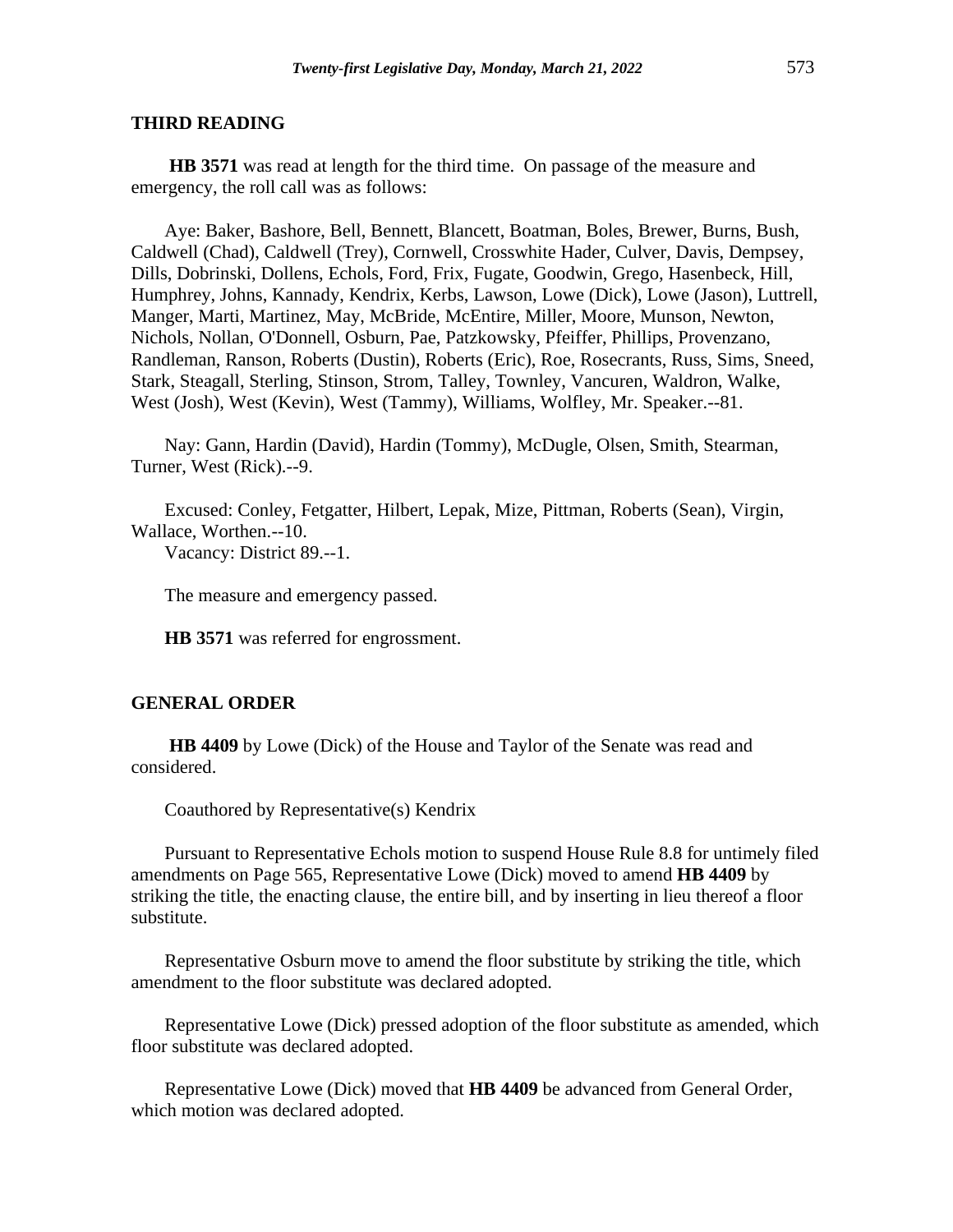**HB 4409** was read at length for the third time. On passage of the measure and emergency, the roll call was as follows:

Aye: Baker, Bashore, Bell, Bennett, Blancett, Boatman, Boles, Brewer, Burns, Bush, Caldwell (Chad), Caldwell (Trey), Cornwell, Crosswhite Hader, Culver, Davis, Dempsey, Dills, Dobrinski, Dollens, Echols, Ford, Fugate, Gann, Goodwin, Grego, Hasenbeck, Hill, Humphrey, Johns, Kannady, Kendrix, Kerbs, Lawson, Lepak, Lowe (Dick), Lowe (Jason), Luttrell, Manger, Marti, Martinez, May, McBride, McDugle, McEntire, Miller, Moore, Munson, Newton, Nichols, Nollan, O'Donnell, Olsen, Osburn, Pae, Patzkowsky, Pfeiffer, Phillips, Provenzano, Randleman, Ranson, Roberts (Dustin), Roberts (Eric), Roe, Rosecrants, Russ, Sims, Smith, Sneed, Stark, Steagall, Stearman, Sterling, Stinson, Strom, Talley, Townley, Turner, Vancuren, Waldron, Walke, West (Josh), West (Kevin), West (Rick), West (Tammy), Williams, Wolfley, Worthen, Mr. Speaker.--89.

Nay: Hardin (Tommy).--1.

Excused: Conley, Fetgatter, Frix, Hardin (David), Hilbert, Mize, Pittman, Roberts (Sean), Virgin, Wallace.--10.

Vacancy: District 89.--1.

The measure and emergency passed.

**HB 4409** was referred for engrossment.

## **GENERAL ORDER**

**HB 3815** by Stinson of the House was read and considered.

Authored by Senator Howard (principal Senate author)

Pursuant to Representative Echols motion to suspend House Rule 8.8 for untimely filed amendments on Page 565, Representative Stinson moved to amend **HB 3815** by striking the title, the enacting clause, the entire bill, and by inserting in lieu thereof a floor substitute, which floor substitute was declared adopted.

Representative Stinson moved that **HB 3815** be advanced from General Order, which motion was declared adopted.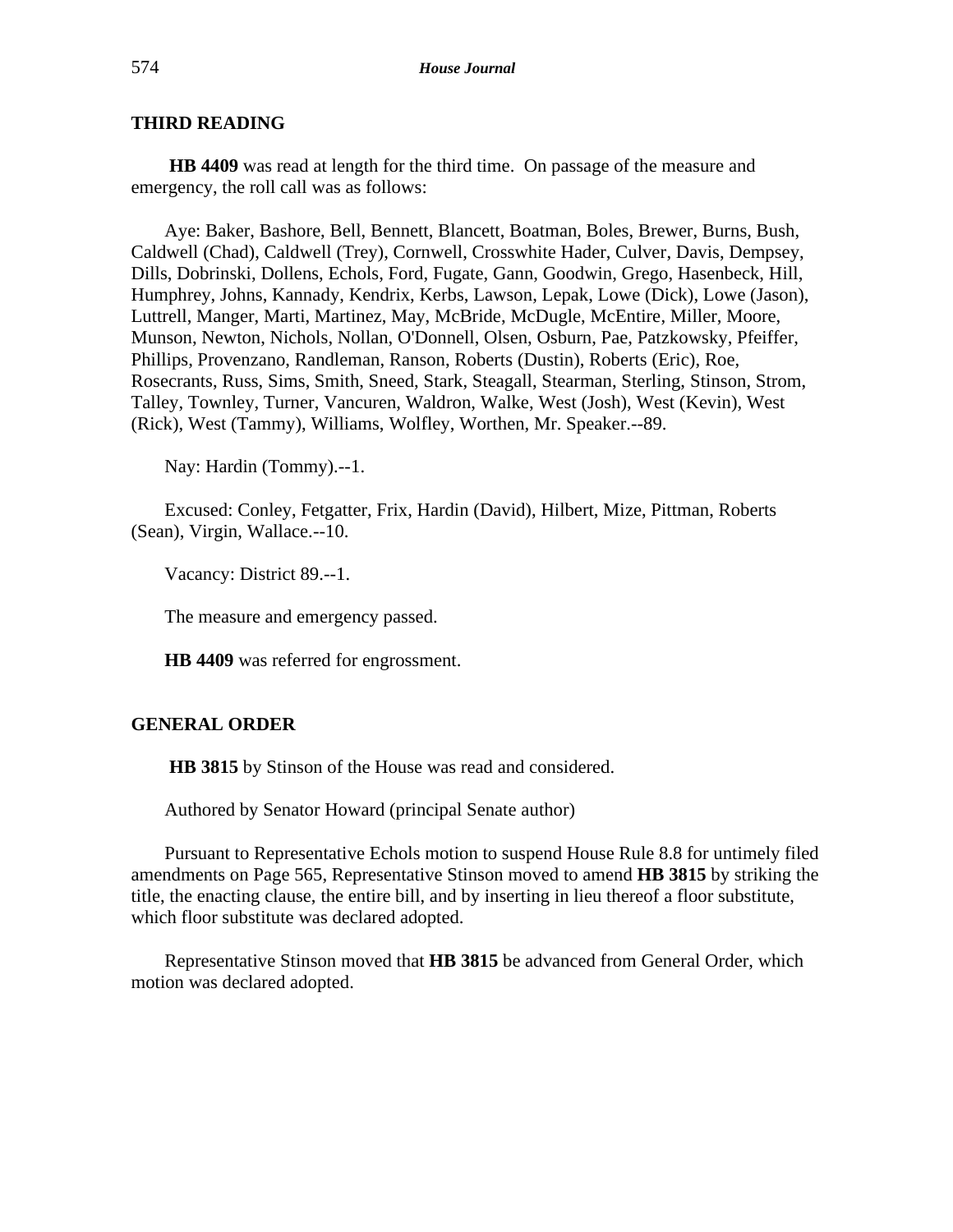**HB 3815** was read at length for the third time. On passage of the measure and emergency, the roll call was as follows:

Aye: Baker, Bashore, Bell, Bennett, Blancett, Boatman, Boles, Brewer, Burns, Bush, Caldwell (Chad), Caldwell (Trey), Cornwell, Crosswhite Hader, Culver, Davis, Dempsey, Dills, Dobrinski, Dollens, Echols, Ford, Frix, Fugate, Gann, Goodwin, Grego, Hardin (David), Hardin (Tommy), Hasenbeck, Hill, Humphrey, Johns, Kannady, Kendrix, Kerbs, Lawson, Lepak, Lowe (Dick), Lowe (Jason), Luttrell, Manger, Marti, Martinez, May, McBride, McDugle, Miller, Moore, Munson, Newton, Nichols, Nollan, O'Donnell, Olsen, Osburn, Pae, Patzkowsky, Pfeiffer, Provenzano, Randleman, Ranson, Roberts (Dustin), Roberts (Eric), Roe, Rosecrants, Russ, Sims, Smith, Stark, Steagall, Stearman, Sterling, Stinson, Strom, Talley, Townley, Turner, Vancuren, Virgin, Waldron, Walke, West (Josh), West (Kevin), West (Rick), West (Tammy), Williams, Wolfley, Worthen, Mr. Speaker.--90.

Excused: Conley, Fetgatter, Hilbert, McEntire, Mize, Phillips, Pittman, Roberts (Sean), Sneed, Wallace.--10.

Vacancy: District 89.--1.

The measure and emergency passed.

**HB 3815** was referred for engrossment.

#### **GENERAL ORDER**

**HB 4109** by Vancuren of the House and Haste of the Senate was read and considered.

Coauthored by Representative(s) Lawson

Representative Vancuren moved that **HB 4109** be advanced from General Order, which motion was declared adopted.

#### **THIRD READING**

**HB 4109** was read at length for the third time. On passage of the measure and emergency, the roll call was as follows:

Aye: Baker, Bashore, Bell, Bennett, Blancett, Boatman, Boles, Brewer, Burns, Caldwell (Chad), Caldwell (Trey), Cornwell, Crosswhite Hader, Culver, Davis, Dempsey, Dills, Dobrinski, Dollens, Echols, Ford, Frix, Fugate, Goodwin, Grego, Hasenbeck, Hilbert, Hill, Humphrey, Johns, Kannady, Kendrix, Kerbs, Lawson, Lepak, Lowe (Dick), Lowe (Jason), Luttrell, Manger, Marti, Martinez, May, McBride, McDugle, McEntire, Miller, Moore, Munson, Newton, Nichols, Nollan, O'Donnell, Osburn, Pae, Patzkowsky, Pfeiffer,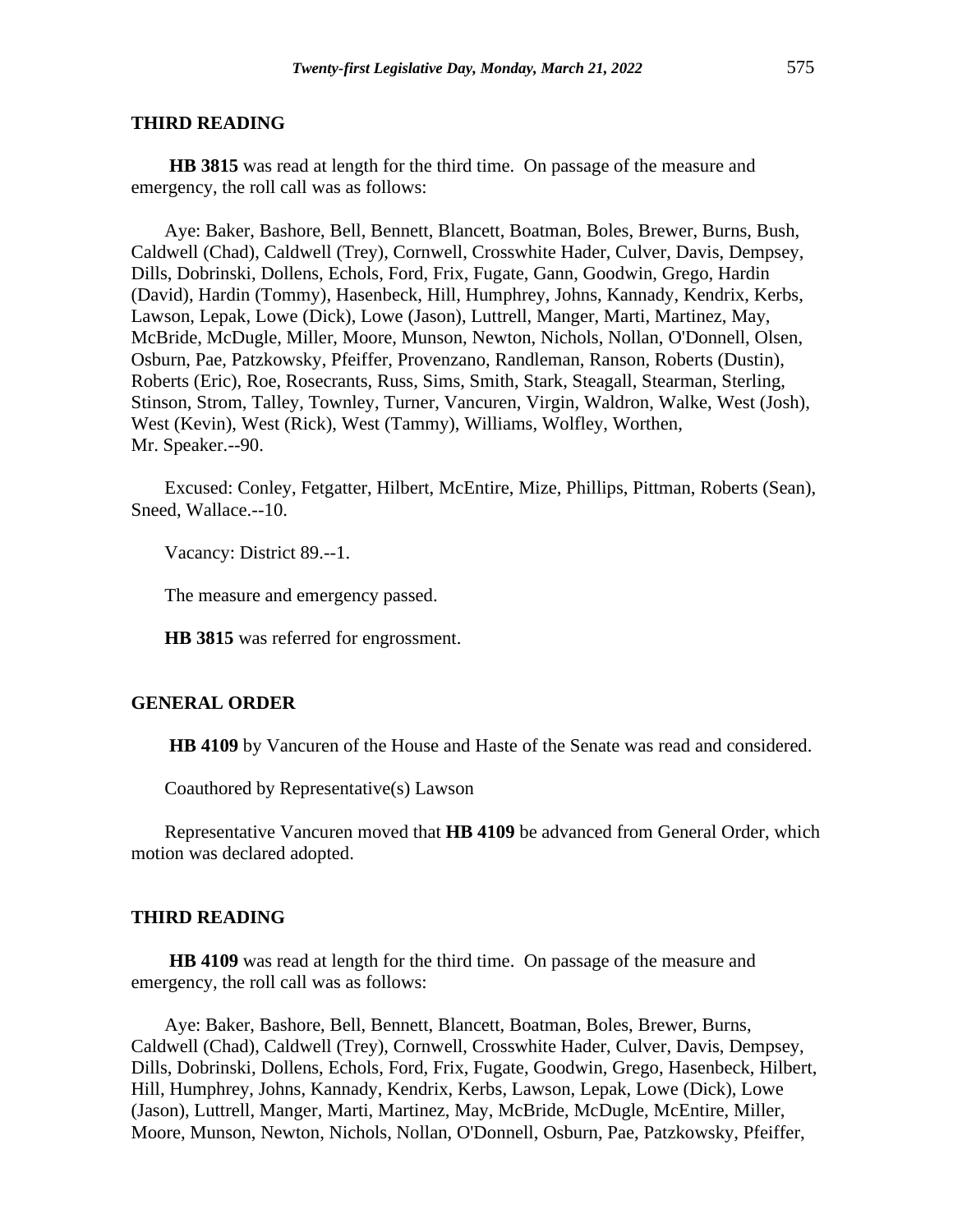Phillips, Provenzano, Randleman, Ranson, Roberts (Dustin), Roberts (Eric), Roberts (Sean), Roe, Rosecrants, Russ, Sims, Sneed, Stark, Sterling, Stinson, Strom, Talley, Turner, Vancuren, Virgin, Waldron, Walke, Wallace, West (Josh), West (Kevin), West (Tammy), Williams, Wolfley, Worthen, Mr. Speaker.--86.

Nay: Gann, Hardin (David), Hardin (Tommy), Olsen, Smith, Stearman, West (Rick).--7.

Excused: Bush, Conley, Fetgatter, Mize, Pittman, Steagall, Townley.--7.

Vacancy: District 89.--1.

The measure and emergency passed.

**HB 4109** was referred for engrossment.

## **GENERAL ORDER**

**HB 4387** by Hilbert et al. of the House and Pugh of the Senate was read and considered.

Coauthored by Representative(s) Phillips

Representative Hilbert moved to suspend House Rule 8.8 for the purpose of allowing consideration of an untimely filed floor amendment, which motion was declared adopted upon roll call as follows:

Aye: Baker, Boatman, Boles, Burns, Caldwell (Chad), Caldwell (Trey), Cornwell, Crosswhite Hader, Culver, Davis, Dempsey, Dills, Dobrinski, Echols, Ford, Frix, Grego, Hardin (David), Hardin (Tommy), Hilbert, Hill, Humphrey, Johns, Kannady, Kendrix, Kerbs, Lawson, Lepak, Lowe (Dick), Luttrell, Manger, Marti, Martinez, May, McBride, McDugle, McEntire, Miller, Newton, O'Donnell, Olsen, Osburn, Pae, Pfeiffer, Phillips, Randleman, Roberts (Dustin), Roberts (Eric), Roberts (Sean), Russ, Sims, Smith, Sneed, Stark, Steagall, Stearman, Sterling, Stinson, Strom, Talley, Wallace, West (Josh), West (Kevin), West (Rick), West (Tammy), Williams, Wolfley, Worthen, Mr. Speaker.--69.

Nay: Bell, Blancett, Brewer, Dollens, Fugate, Goodwin, Lowe (Jason), Provenzano, Ranson, Rosecrants, Turner, Virgin, Waldron.--13.

Excused: Bashore, Bennett, Bush, Conley, Fetgatter, Gann, Hasenbeck, Mize, Moore, Munson, Nichols, Nollan, Patzkowsky, Pittman, Roe, Townley, Vancuren, Walke.--18.

Vacancy: District 89.--1.

Representative Hilbert moved to amend **HB 4387** by striking the title, the enacting clause, the entire bill, and by inserting in lieu thereof a floor substitute.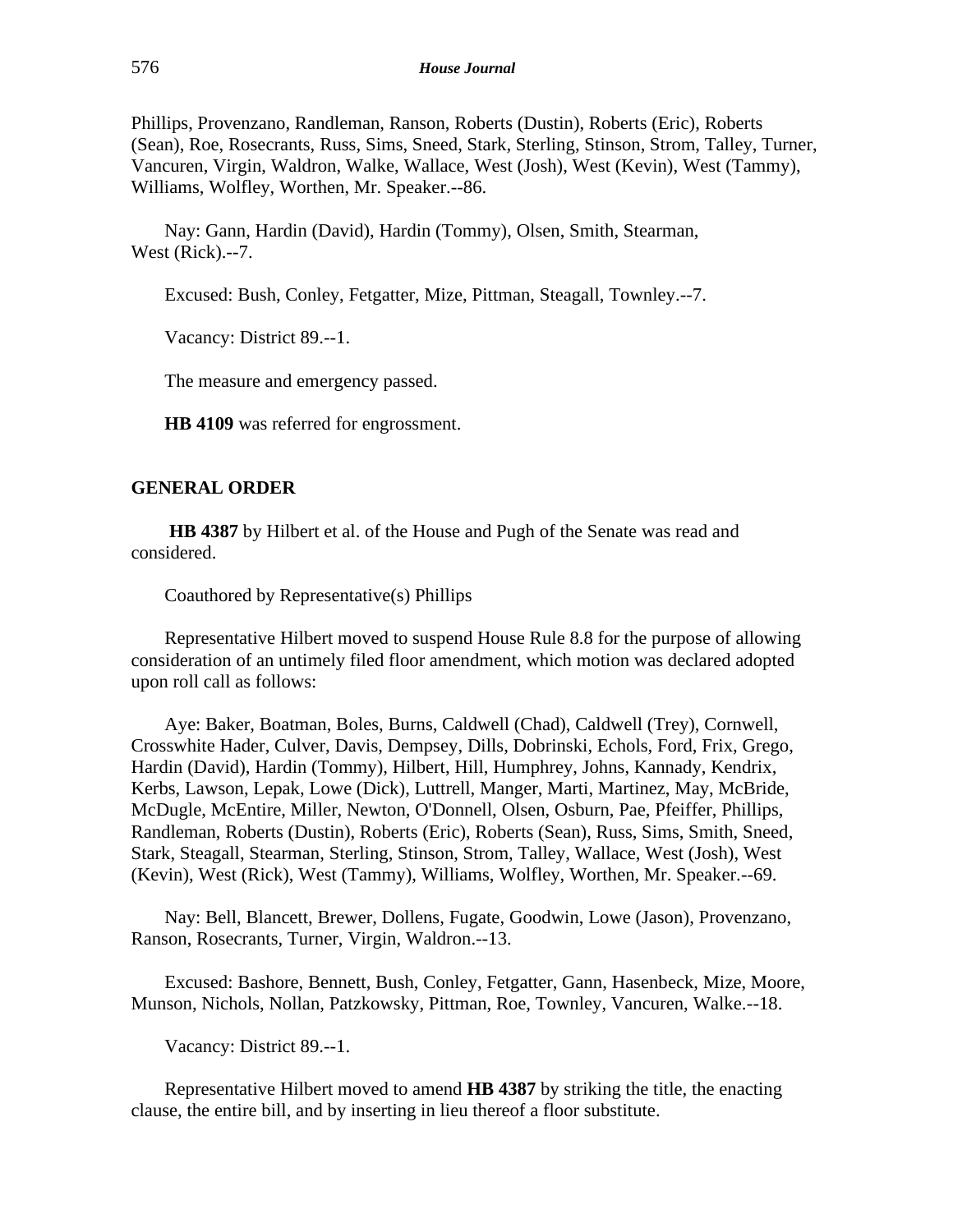Representative Osburn moved to amend the floor substitute by striking the title, which amendment to the floor substitute was declared adopted.

Representative Hilbert pressed adoption of the floor substitute, as amended, which floor substitute was declared adopted.

Representative Hilbert moved that **HB 4387** be advanced from General Order, which motion was declared adopted.

#### **THIRD READING**

**HB 4387** was read at length for the third time. On passage of the measure and emergency, the roll call was as follows:

Aye: Baker, Bashore, Bell, Bennett, Blancett, Boatman, Boles, Brewer, Burns, Bush, Caldwell (Chad), Caldwell (Trey), Cornwell, Crosswhite Hader, Culver, Davis, Dempsey, Dills, Dobrinski, Dollens, Echols, Fetgatter, Ford, Frix, Fugate, Goodwin, Grego, Hardin (David), Hasenbeck, Hilbert, Hill, Humphrey, Johns, Kannady, Kendrix, Kerbs, Lawson, Lepak, Lowe (Dick), Lowe (Jason), Luttrell, Manger, Marti, Martinez, May, McBride, McDugle, McEntire, Miller, Moore, Munson, Nichols, Nollan, O'Donnell, Olsen, Osburn, Pae, Patzkowsky, Pfeiffer, Phillips, Provenzano, Randleman, Ranson, Roberts (Eric), Roberts (Sean), Roe, Rosecrants, Russ, Sims, Smith, Sneed, Stark, Steagall, Sterling, Stinson, Strom, Talley, Townley, Turner, Vancuren, Virgin, Waldron, Walke, Wallace, West (Josh), West (Kevin), West (Tammy), Williams, Wolfley, Worthen, Mr. Speaker.--91.

Nay: Gann, Hardin (Tommy), Newton, Stearman, West (Rick).--5.

Excused: Conley, Mize, Pittman, Roberts (Dustin).--4.

Vacancy: District 89.--1.

The measure and emergency passed.

**HB 4387** was referred for engrossment.

#### **GENERAL ORDER**

**HB 3820** by Newton of the House and Taylor of the Senate was read and considered.

Representative Newton moved that **HB 3820** be advanced from General Order, which motion was declared adopted.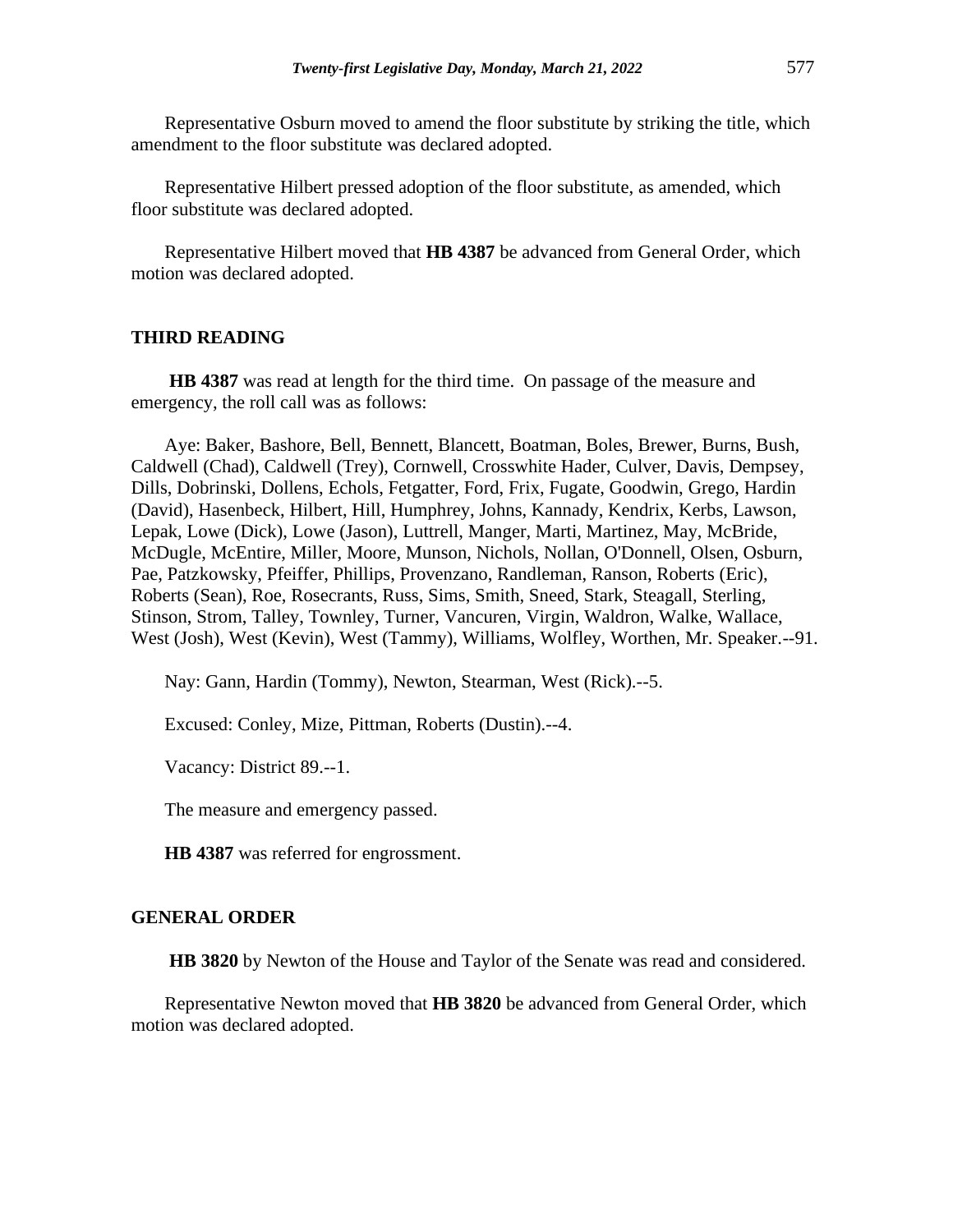**HB 3820** was read at length for the third time. On passage of the measure and emergency, the roll call was as follows:

Aye: Baker, Bashore, Bell, Bennett, Blancett, Boatman, Boles, Brewer, Burns, Bush, Caldwell (Chad), Caldwell (Trey), Cornwell, Crosswhite Hader, Culver, Davis, Dempsey, Dills, Dobrinski, Dollens, Echols, Ford, Frix, Fugate, Gann, Goodwin, Grego, Hardin (David), Hasenbeck, Hilbert, Hill, Johns, Kannady, Kendrix, Kerbs, Lawson, Lepak, Lowe (Dick), Lowe (Jason), Luttrell, Manger, Marti, Martinez, May, McBride, McDugle, McEntire, Miller, Moore, Munson, Newton, Nichols, Nollan, O'Donnell, Olsen, Osburn, Pae, Patzkowsky, Pfeiffer, Phillips, Provenzano, Randleman, Ranson, Roberts (Dustin), Roberts (Eric), Roe, Rosecrants, Russ, Sims, Smith, Sneed, Stark, Steagall, Stearman, Sterling, Stinson, Strom, Talley, Townley, Turner, Vancuren, Virgin, Waldron, Walke, Wallace, West (Josh), West (Kevin), West (Rick), West (Tammy), Williams, Wolfley, Worthen, Mr. Speaker.--93.

Nay: Hardin (Tommy).--1.

Excused: Conley, Fetgatter, Humphrey, Mize, Pittman, Roberts (Sean).--6.

Vacancy: District 89.--1.

The measure and emergency passed.

**HB 3820** was referred for engrossment.

## **GENERAL ORDER**

**HB 3821** by Newton of the House and Jech of the Senate was read and considered.

Representative Newton moved that **HB 3821** be advanced from General Order, which motion was declared adopted.

#### **THIRD READING**

**HB 3821** was read at length for the third time. On passage of the measure and emergency, the roll call was as follows:

Aye: Baker, Bashore, Bell, Bennett, Blancett, Boatman, Boles, Brewer, Burns, Bush, Caldwell (Chad), Caldwell (Trey), Cornwell, Crosswhite Hader, Culver, Davis, Dempsey, Dills, Dobrinski, Dollens, Echols, Fetgatter, Frix, Fugate, Gann, Goodwin, Grego, Hardin (David), Hardin (Tommy), Hasenbeck, Hilbert, Hill, Humphrey, Johns, Kannady, Kendrix, Kerbs, Lawson, Lepak, Lowe (Dick), Lowe (Jason), Luttrell, Manger, Marti, Martinez, May, McBride, McDugle, McEntire, Miller, Moore, Munson, Newton, Nichols, Nollan, O'Donnell, Olsen, Osburn, Pae, Patzkowsky, Pfeiffer, Provenzano, Randleman, Ranson,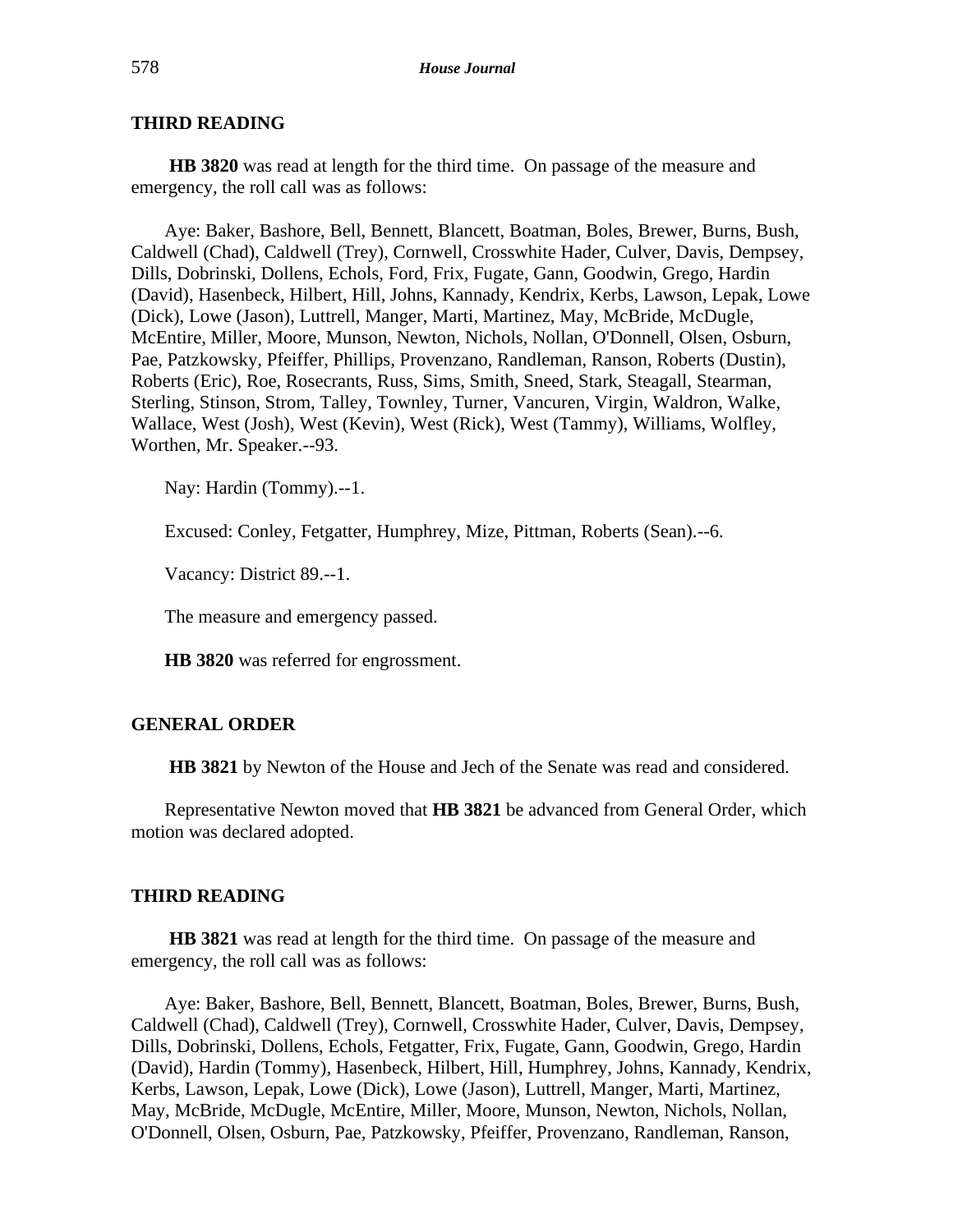Roberts (Dustin), Roberts (Eric), Roe, Rosecrants, Russ, Sims, Smith, Sneed, Stark, Steagall, Stearman, Sterling, Stinson, Strom, Talley, Townley, Turner, Vancuren, Virgin, Waldron, Walke, Wallace, West (Josh), West (Kevin), West (Rick), Williams, Wolfley, Worthen, Mr. Speaker.--93.

Excused: Conley, Ford, Mize, Phillips, Pittman, Roberts (Sean), West (Tammy).--7.

Vacancy: District 89.--1.

The measure and emergency passed.

**HB 3821** was referred for engrossment.

#### **GENERAL ORDER**

**HB 4194** by Echols of the House was read and considered.

Authored by Senator Thompson (principal Senate author)

Representative Echols moved that **HB 4194** be advanced from General Order, which motion was declared adopted.

#### **THIRD READING**

**HB 4194** was read at length for the third time. On passage of the measure, the roll call was as follows:

Aye: Baker, Bashore, Bell, Bennett, Blancett, Boatman, Boles, Brewer, Bush, Caldwell (Chad), Caldwell (Trey), Cornwell, Crosswhite Hader, Culver, Davis, Dempsey, Dills, Dobrinski, Dollens, Echols, Fetgatter, Frix, Fugate, Gann, Goodwin, Grego, Hardin (Tommy), Hasenbeck, Hilbert, Hill, Humphrey, Johns, Kannady, Kendrix, Kerbs, Lawson, Lepak, Lowe (Dick), Lowe (Jason), Luttrell, Manger, Marti, Martinez, May, McBride, McDugle, McEntire, Miller, Munson, Newton, Nichols, Nollan, O'Donnell, Olsen, Osburn, Pae, Patzkowsky, Pfeiffer, Phillips, Provenzano, Randleman, Ranson, Roberts (Dustin), Roberts (Eric), Roberts (Sean), Roe, Rosecrants, Russ, Sims, Smith, Sneed, Stark, Steagall, Stearman, Sterling, Stinson, Strom, Talley, Townley, Vancuren, Virgin, Waldron, Walke, Wallace, West (Josh), West (Kevin), West (Rick), West (Tammy), Williams, Wolfley, Worthen, Mr. Speaker.--92.

Excused: Burns, Conley, Ford, Hardin (David), Mize, Moore, Pittman, Turner.--8.

Vacancy: District 89.--1.

The measure passed.

**HB 4194** was referred for engrossment.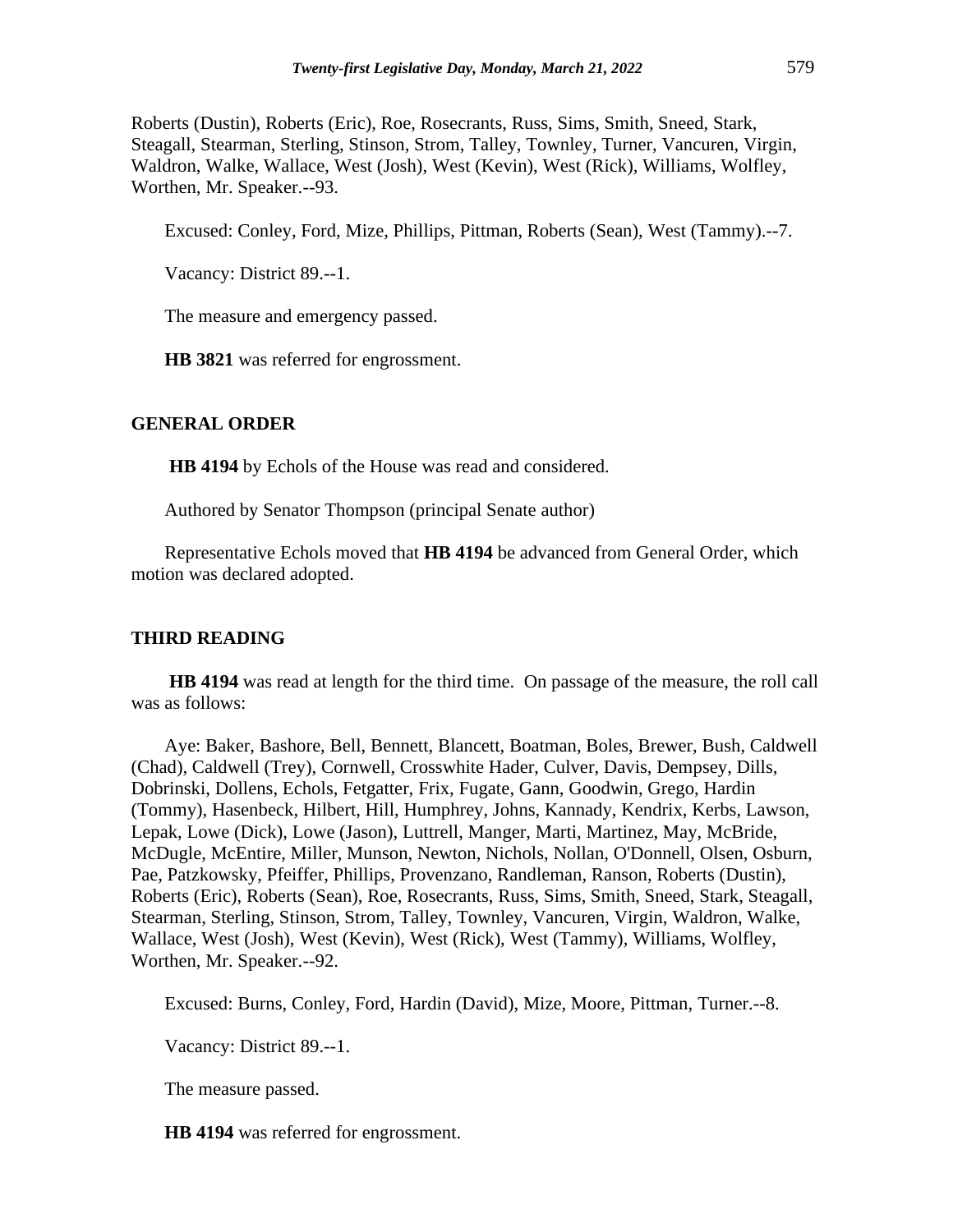## **GENERAL ORDER**

**HB 3330** by Fetgatter of the House was read and considered.

Coauthored by Representative(s) McDugle

Authored by Senator Garvin (principal Senate author)

Pursuant to Representative Echols motion to suspend House Rule 8.8 for untimely filed amendments on Page 565, Representative Fetgatter moved to amend **HB 3330** by striking the title, the enacting clause, the entire bill and inserting in lieu thereof a floor substitute, which floor substitute was declared adopted.

Representative Fetgatter moved that **HB 3330** be advanced from General Order, which motion was declared adopted.

# **THIRD READING**

**HB 3330** was read at length for the third time. On passage of the measure, the roll call was as follows:

Aye: Baker, Bashore, Bell, Bennett, Blancett, Boatman, Boles, Brewer, Burns, Bush, Caldwell (Chad), Caldwell (Trey), Cornwell, Crosswhite Hader, Culver, Davis, Dempsey, Dills, Dobrinski, Dollens, Echols, Fetgatter, Ford, Frix, Fugate, Gann, Grego, Hardin (David), Hardin (Tommy), Hasenbeck, Hill, Humphrey, Johns, Kannady, Kendrix, Kerbs, Lawson, Lepak, Lowe (Dick), Lowe (Jason), Manger, Marti, Martinez, May, McBride, McDugle, McEntire, Miller, Moore, Munson, Nichols, O'Donnell, Olsen, Pae, Patzkowsky, Pfeiffer, Phillips, Provenzano, Randleman, Ranson, Roberts (Dustin), Roberts (Eric), Roberts (Sean), Roe, Rosecrants, Russ, Sims, Smith, Sneed, Stark, Steagall, Stearman, Sterling, Stinson, Strom, Talley, Townley, Vancuren, Virgin, Waldron, Walke, Wallace, West (Josh), West (Kevin), West (Rick), West (Tammy), Williams, Wolfley, Worthen, Mr. Speaker.--90.

Nay: Goodwin.--1.

Excused: Conley, Hilbert, Luttrell, Mize, Newton, Nollan, Osburn, Pittman, Turner.--9.

Vacancy: District 89.--1.

The measure passed.

**HB 3330** was referred for engrossment.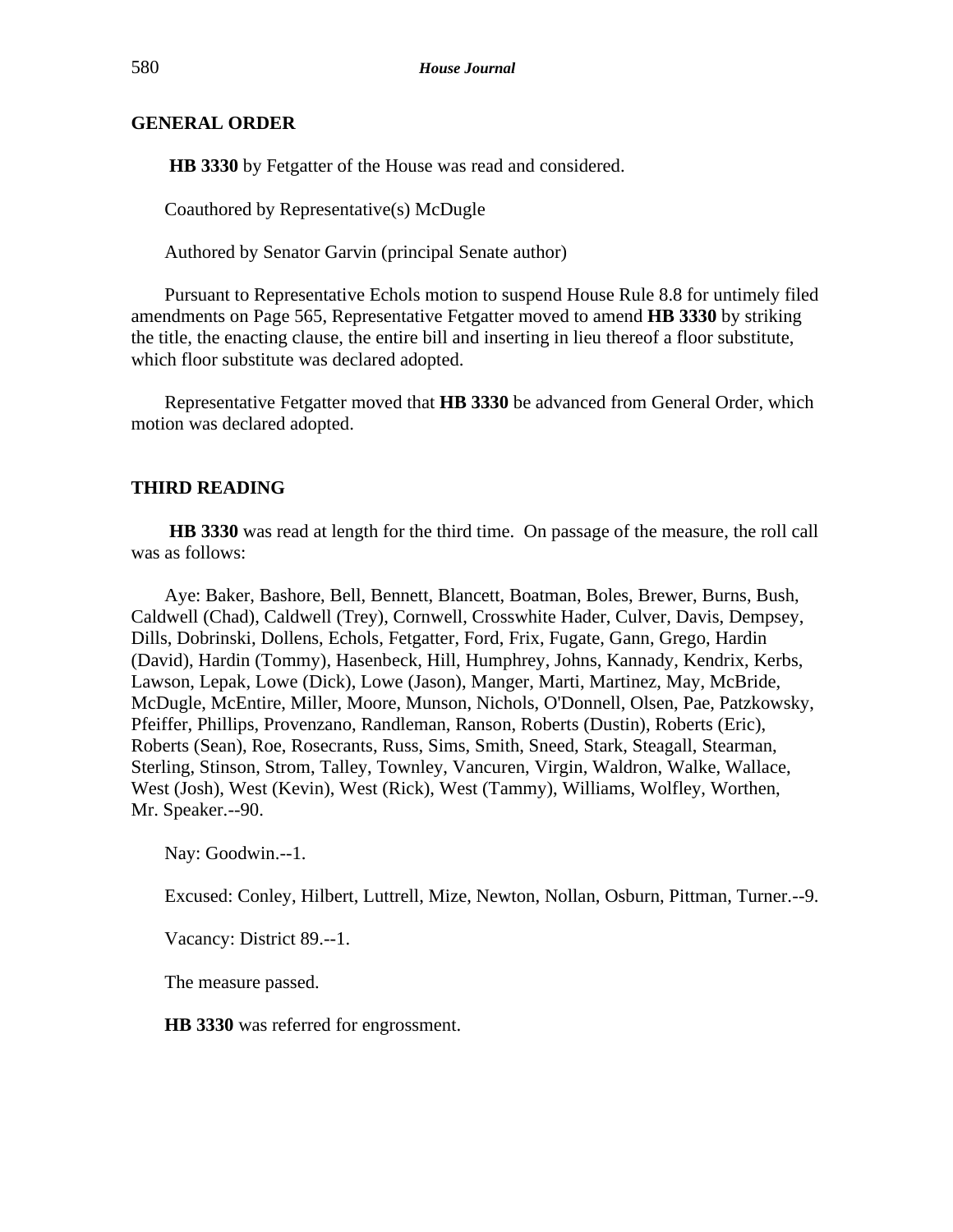#### **GENERAL ORDER**

**HB 3302** by Humphrey of the House was read and considered.

Authored by Senator Bergstrom (principal Senate author)

Representative Osburn moved to amend **HB 3302** by striking the title, which amendment was declared adopted.

Representative Humphrey moved that **HB 3302** be advanced from General Order, which motion was declared adopted.

#### **THIRD READING**

**HB 3302** was read at length for the third time. On passage of the measure, the roll call was as follows:

Aye: Baker, Bashore, Bennett, Blancett, Boatman, Boles, Brewer, Burns, Bush, Caldwell (Chad), Caldwell (Trey), Cornwell, Crosswhite Hader, Culver, Davis, Dempsey, Dills, Dobrinski, Dollens, Echols, Ford, Frix, Fugate, Goodwin, Grego, Hardin (David), Hasenbeck, Hilbert, Hill, Humphrey, Johns, Kannady, Kendrix, Kerbs, Lawson, Lepak, Lowe (Dick), Lowe (Jason), Luttrell, Marti, Martinez, May, McBride, McDugle, McEntire, Miller, Moore, Munson, Newton, Nichols, Nollan, O'Donnell, Olsen, Osburn, Pae, Patzkowsky, Pfeiffer, Phillips, Provenzano, Randleman, Ranson, Roberts (Dustin), Roberts (Eric), Roberts (Sean), Roe, Rosecrants, Russ, Smith, Sneed, Stark, Steagall, Stearman, Sterling, Stinson, Talley, Townley, Turner, Vancuren, Waldron, Walke, Wallace, West (Josh), West (Kevin), West (Tammy), Williams, Wolfley, Worthen, Mr. Speaker.--88.

Nay: Gann, Hardin (Tommy), Strom, West (Rick).--4.

Excused: Bell, Conley, Fetgatter, Manger, Mize, Pittman, Sims, Virgin.--8.

Vacancy: District 89.--1.

The measure passed.

**HB 3302** was referred for engrossment.

#### **GENERAL ORDER**

**HB 3439** by Kerbs of the House was read and considered.

Authored by Senator Kidd (principal Senate author)

Representative Wallace moved to amend **HB 3439** by striking the title, which amendment was declared adopted.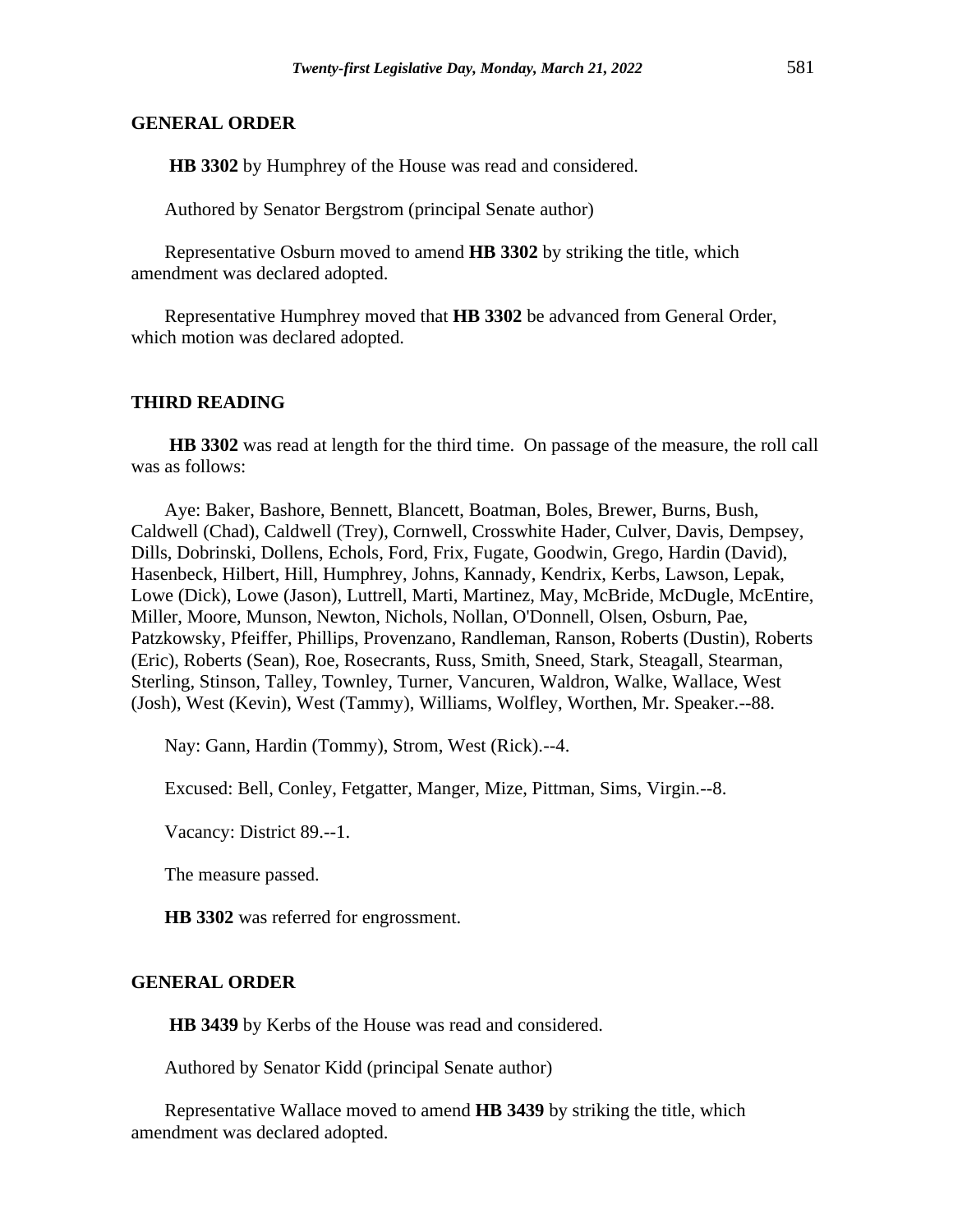Representative Kerbs moved that **HB 3439** be advanced from General Order, which motion was declared adopted.

#### **THIRD READING**

**HB 3439** was read at length for the third time. On passage of the measure and emergency, the roll call was as follows:

Aye: Baker, Bashore, Bell, Bennett, Blancett, Boatman, Boles, Brewer, Burns, Bush, Caldwell (Trey), Cornwell, Crosswhite Hader, Culver, Davis, Dempsey, Dills, Dobrinski, Dollens, Echols, Fetgatter, Ford, Frix, Fugate, Goodwin, Hilbert, Hill, Humphrey, Johns, Kannady, Kendrix, Kerbs, Lepak, Lowe (Dick), Lowe (Jason), Luttrell, Manger, Marti, Martinez, May, McBride, McDugle, McEntire, Miller, Moore, Munson, Nichols, Nollan, Osburn, Pae, Patzkowsky, Pfeiffer, Phillips, Provenzano, Randleman, Ranson, Roberts (Dustin), Roberts (Eric), Roe, Rosecrants, Sims, Stark, Steagall, Sterling, Stinson, Strom, Talley, Townley, Turner, Vancuren, Waldron, Walke, Wallace, West (Josh), West (Kevin), West (Tammy), Williams, Wolfley, Worthen, Mr. Speaker.--80.

Nay: Caldwell (Chad), Gann, Hardin (David), Hardin (Tommy), Newton, O'Donnell, Olsen, Roberts (Sean), Smith, Sneed, Stearman, West (Rick).--12.

Excused: Conley, Grego, Hasenbeck, Lawson, Mize, Pittman, Russ, Virgin.--8.

Vacancy: District 89.--1.

The measure and emergency passed.

**HB 3439** was referred for engrossment.

## **Representative West (Tammy) Presiding**

#### **GENERAL ORDER**

**HB 3147** by West (Kevin) of the House and Standridge of the Senate was read and considered.

Coauthored by Representative(s) McDugle

Representative Wallace moved to amend **HB 3147** by striking the title, which amendment was declared adopted.

Representative West (Kevin) moved that **HB 3147** be advanced from General Order, which motion was declared adopted.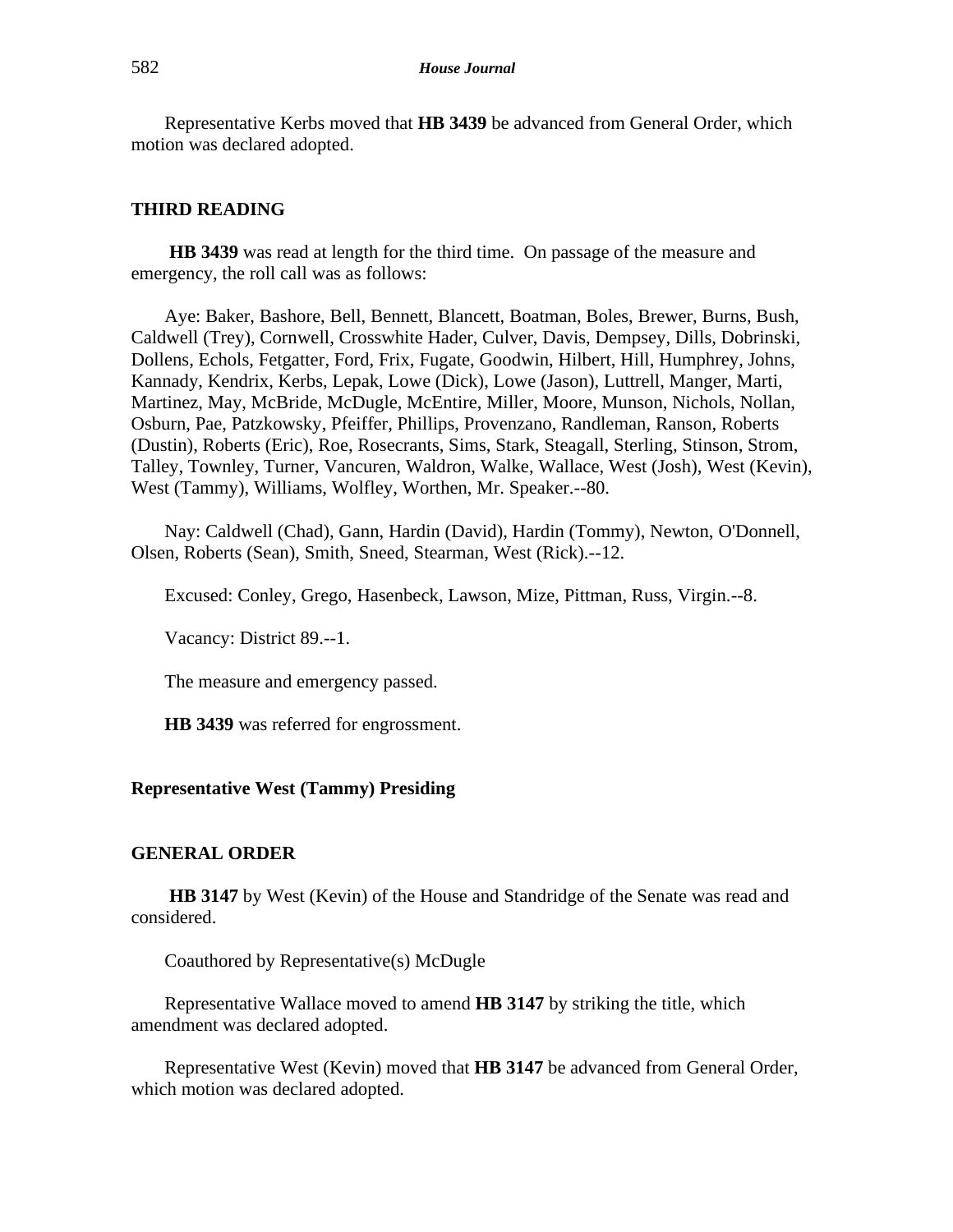**HB 3147** was read at length for the third time. On passage of the measure, the roll call was as follows:

Aye: Baker, Bashore, Bennett, Boatman, Boles, Brewer, Burns, Bush, Caldwell (Chad), Caldwell (Trey), Cornwell, Crosswhite Hader, Culver, Davis, Dempsey, Dills, Dobrinski, Dollens, Echols, Fetgatter, Ford, Frix, Fugate, Gann, Grego, Hardin (David), Hardin (Tommy), Hasenbeck, Hill, Humphrey, Johns, Kannady, Kendrix, Kerbs, Lawson, Lowe (Dick), Lowe (Jason), Luttrell, Manger, Marti, Martinez, May, McBride, McDugle, McEntire, Miller, Moore, Munson, Newton, Nichols, Nollan, O'Donnell, Olsen, Osburn, Pae, Patzkowsky, Pfeiffer, Phillips, Provenzano, Randleman, Ranson, Roberts (Dustin), Roberts (Eric), Roe, Rosecrants, Russ, Sims, Smith, Sneed, Stark, Steagall, Stearman, Sterling, Stinson, Talley, Townley, Vancuren, Waldron, Walke, Wallace, West (Josh), West (Kevin), West (Rick), West (Tammy), Williams, Wolfley, Worthen, Mr. Speaker.--88.

Nay: Bell, Blancett, Goodwin, Turner.--4.

Excused: Conley, Hilbert, Lepak, Mize, Pittman, Roberts (Sean), Strom, Virgin.--8.

Vacancy: District 89.--1.

The measure passed.

**HB 3147** was referred for engrossment.

## **GENERAL ORDER**

**HB 3747** by Lowe (Jason) of the House was read and considered.

Coauthored by Representative(s) Humphrey

Authored by Senator Matthews (principal Senate author)

Representative Wallace moved to amend **HB 3747** by striking the title, which amendment was declared adopted.

Representative Lowe (Jason) moved that **HB 3747** be advanced from General Order, which motion was declared adopted.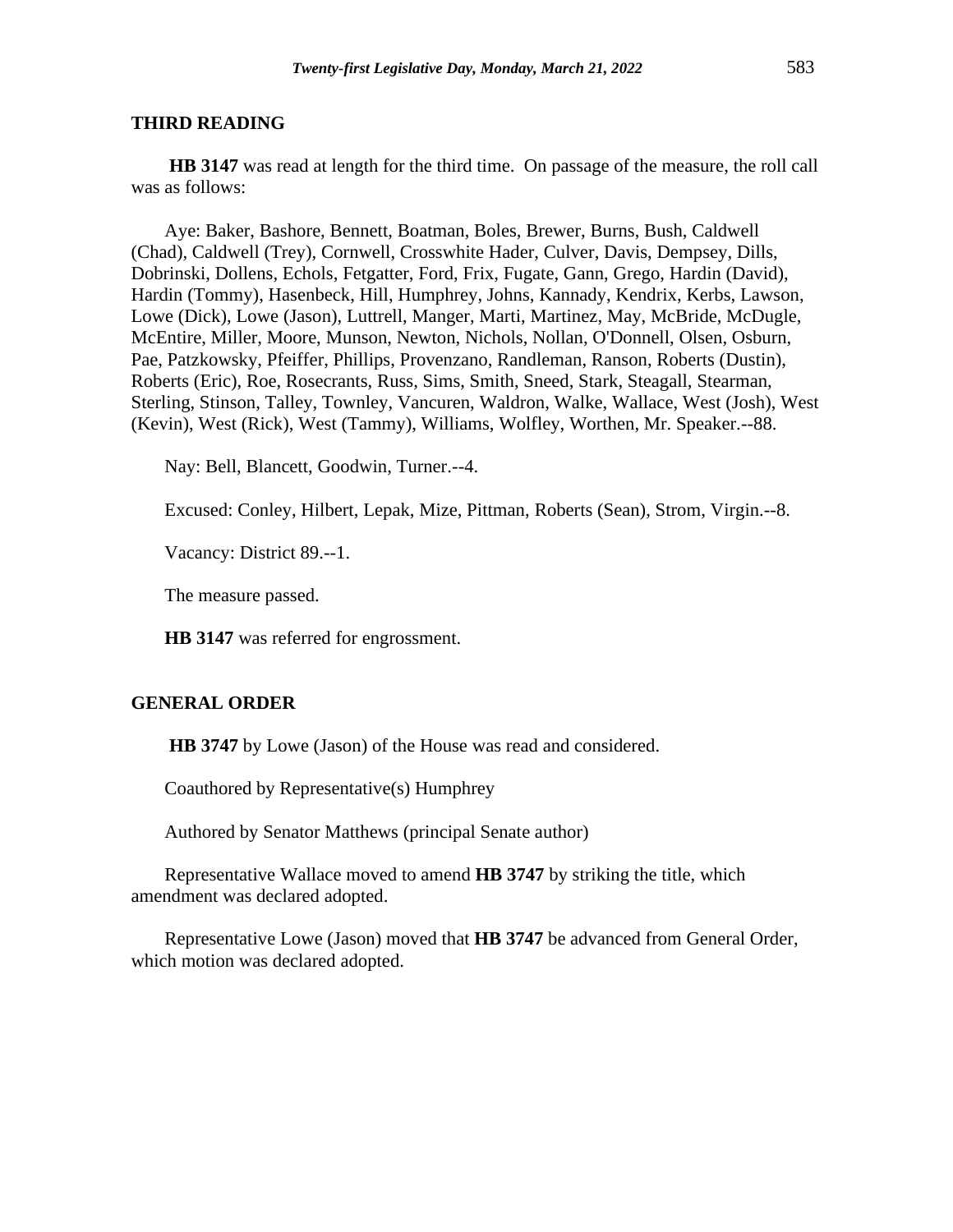**HB 3747** was read at length for the third time. On passage of the measure, the roll call was as follows:

Aye: Baker, Bashore, Bell, Bennett, Blancett, Boatman, Boles, Brewer, Burns, Bush, Caldwell (Chad), Caldwell (Trey), Cornwell, Crosswhite Hader, Culver, Davis, Dempsey, Dills, Dollens, Echols, Fetgatter, Frix, Fugate, Goodwin, Grego, Hardin (David), Hasenbeck, Hill, Humphrey, Johns, Kannady, Kendrix, Kerbs, Lawson, Lowe (Dick), Lowe (Jason), Luttrell, Manger, Marti, Martinez, May, McBride, McDugle, McEntire, Miller, Moore, Munson, Newton, Nichols, Nollan, O'Donnell, Olsen, Osburn, Pae, Patzkowsky, Pfeiffer, Provenzano, Randleman, Ranson, Roberts (Eric), Roberts (Sean), Roe, Rosecrants, Russ, Sims, Smith, Sneed, Stark, Steagall, Sterling, Strom, Talley, Townley, Vancuren, Virgin, Waldron, Walke, Wallace, West (Josh), West (Kevin), West (Tammy), Williams, Wolfley, Mr. Speaker.--84.

Nay: Gann, Hardin (Tommy), Stearman, Turner, West (Rick), Worthen.--6.

Excused: Conley, Dobrinski, Ford, Hilbert, Lepak, Mize, Phillips, Pittman, Roberts (Dustin), Stinson.--10.

Vacancy: District 89.--1.

The measure passed.

**HB 3747** was referred for engrossment.

# **GENERAL ORDER**

**HB 3905** by Pfeiffer of the House and Rader of the Senate was read and considered.

Representative Pfeiffer moved to suspend House Rule 8.8 for the purpose of allowing consideration of an untimely filed floor amendment, which motion was declared adopted upon roll call as follows:

Aye: Baker, Bashore, Boles, Burns, Bush, Caldwell (Chad), Cornwell, Crosswhite Hader, Culver, Davis, Dempsey, Dills, Dobrinski, Echols, Fetgatter, Ford, Frix, Gann, Grego, Hardin (David), Hardin (Tommy), Hasenbeck, Hill, Humphrey, Johns, Kannady, Kendrix, Kerbs, Lawson, Lowe (Dick), Luttrell, Manger, Marti, May, McBride, McDugle, McEntire, Miller, Moore, Nollan, O'Donnell, Olsen, Osburn, Pae, Patzkowsky, Pfeiffer, Randleman, Roberts (Dustin), Roberts (Eric), Roberts (Sean), Roe, Russ, Sims, Smith, Sneed, Stark, Steagall, Stearman, Sterling, Stinson, Strom, Talley, Townley, Vancuren, Wallace, West (Josh), West (Kevin), West (Rick), West (Tammy), Williams, Wolfley, Worthen, Mr. Speaker.--73.

Nay: Bell, Blancett, Brewer, Dollens, Fugate, Goodwin, Lowe (Jason), Munson, Provenzano, Ranson, Rosecrants, Turner, Virgin, Waldron.--14.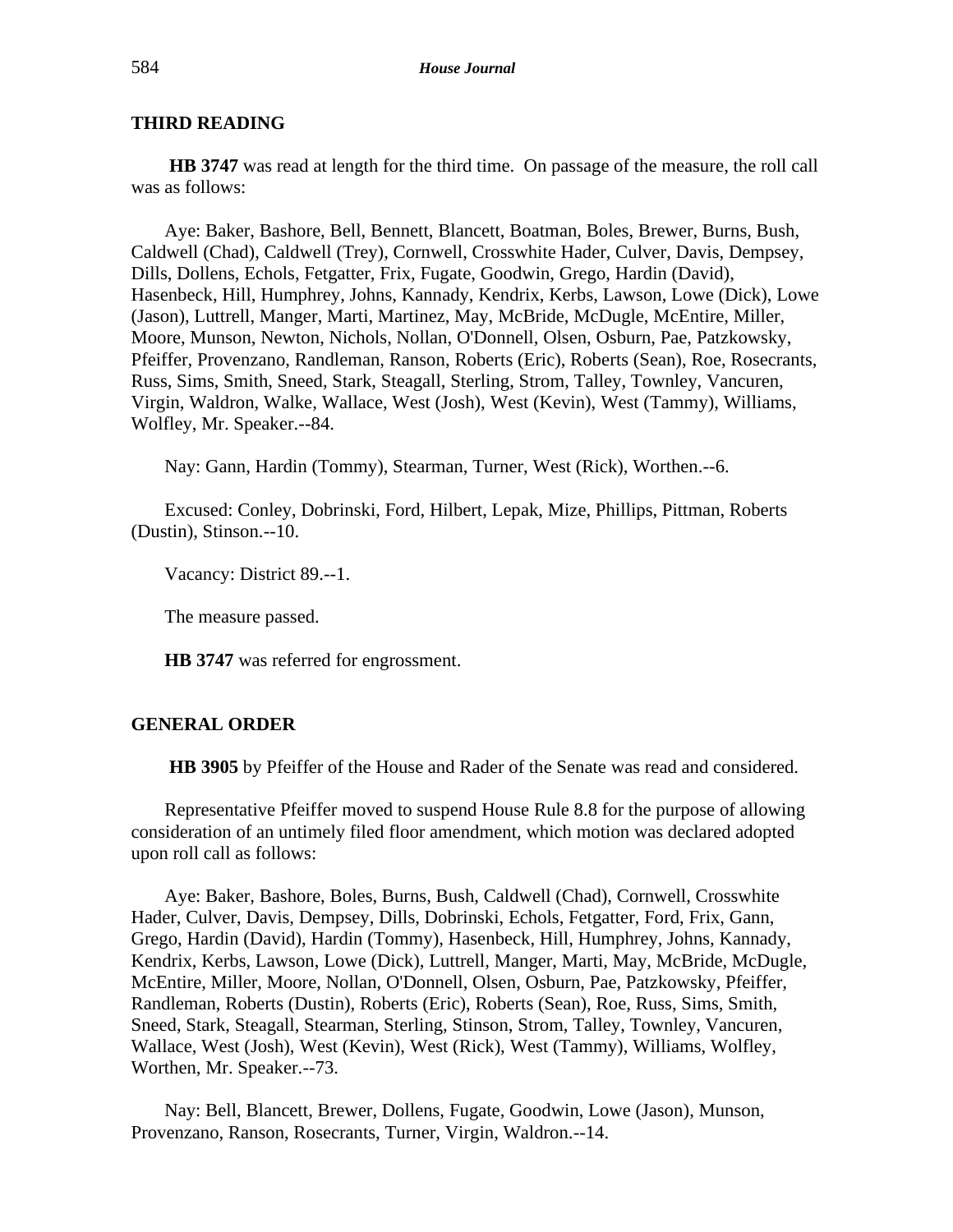Excused: Bennett, Boatman, Caldwell (Trey), Conley, Hilbert, Lepak, Martinez, Mize, Newton, Nichols, Phillips, Pittman, Walke.--13.

Vacancy: District 89.--1.

Representative Pfeiffer moved to amend **HB 3905** by striking the title, the enacting clause, the entire bill and inserting in lieu thereof a floor substitute, which floor substitute was declared adopted.

Representative Pfeiffer moved that **HB 3905** be advanced from General Order, which motion was declared adopted.

#### **THIRD READING**

**HB 3905** was read at length for the third time. On passage of the measure and emergency, the roll call was as follows:

Aye: Baker, Bashore, Bell, Blancett, Boatman, Boles, Brewer, Burns, Bush, Caldwell (Chad), Caldwell (Trey), Cornwell, Crosswhite Hader, Culver, Davis, Dempsey, Dills, Dobrinski, Dollens, Echols, Fetgatter, Ford, Frix, Fugate, Gann, Goodwin, Grego, Hardin (David), Hardin (Tommy), Hasenbeck, Hilbert, Hill, Humphrey, Johns, Kannady, Kendrix, Kerbs, Lawson, Lowe (Dick), Lowe (Jason), Luttrell, Manger, Marti, May, McBride, McDugle, McEntire, Miller, Moore, Munson, Newton, Nollan, O'Donnell, Olsen, Osburn, Pae, Patzkowsky, Pfeiffer, Provenzano, Randleman, Ranson, Roberts (Dustin), Roberts (Eric), Roberts (Sean), Roe, Rosecrants, Russ, Sims, Smith, Sneed, Stark, Steagall, Stearman, Sterling, Stinson, Strom, Talley, Townley, Turner, Vancuren, Virgin, Waldron, Walke, Wallace, West (Josh), West (Kevin), West (Rick), West (Tammy), Williams, Wolfley, Worthen, Mr. Speaker.--92.

Excused: Bennett, Conley, Lepak, Martinez, Mize, Nichols, Phillips, Pittman.--8.

Vacancy: District 89.--1.

The measure and emergency passed.

**HB 3905** was referred for engrossment.

## **GENERAL ORDER**

**HB 2991** by West (Rick) et al. of the House was read and considered.

Coauthored by Representative(s) Crosswhite Hader

Authored by Senator Allen (principal Senate author)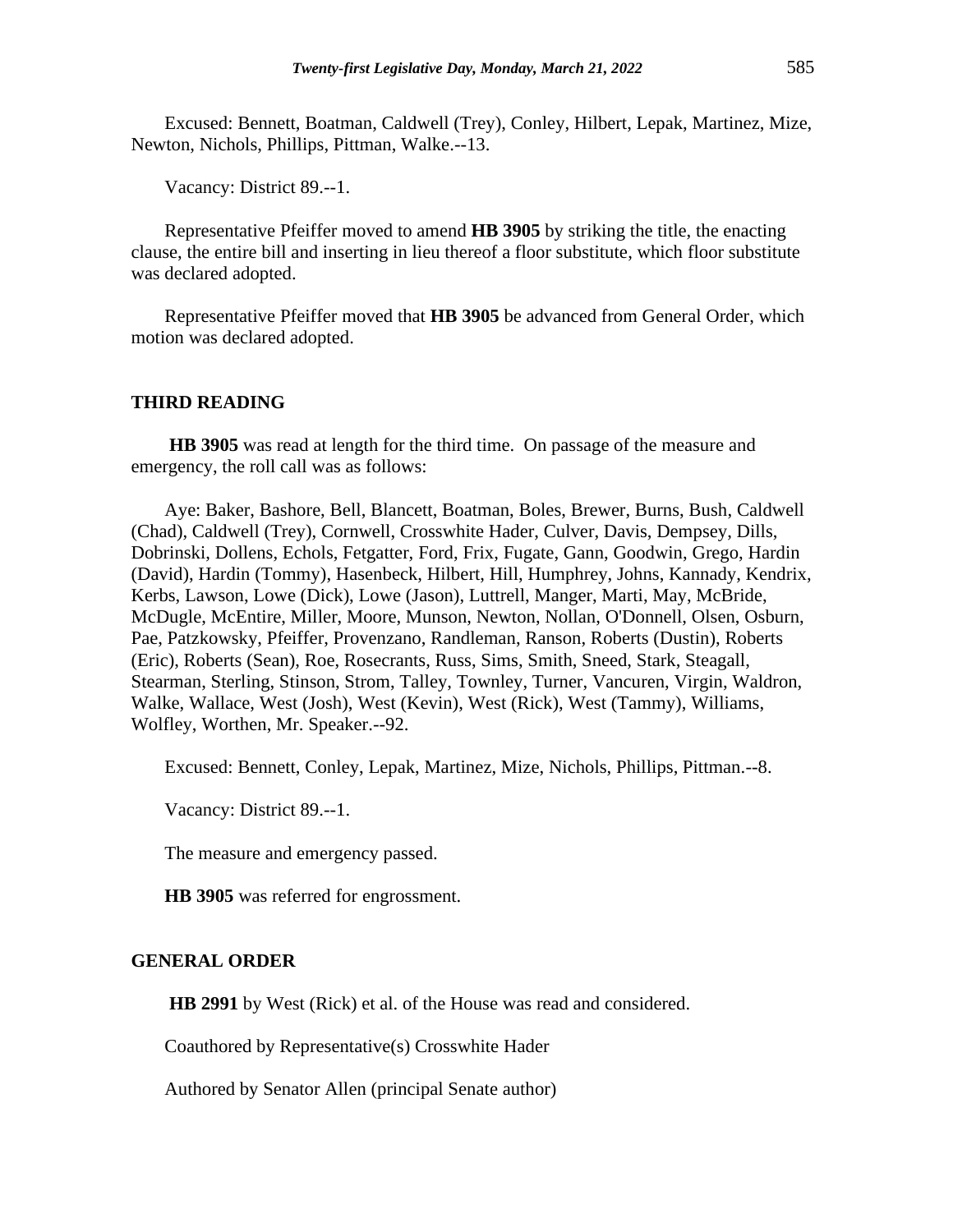Representative West (Rick) moved that **HB 2991** be advanced from General Order, which motion was declared adopted.

## **THIRD READING**

**HB 2991** was read at length for the third time. On passage of the measure, the roll call was as follows:

Aye: Baker, Bashore, Bell, Boatman, Boles, Burns, Caldwell (Chad), Caldwell (Trey), Cornwell, Crosswhite Hader, Culver, Dempsey, Dollens, Echols, Fetgatter, Ford, Frix, Gann, Grego, Hardin (David), Hardin (Tommy), Hasenbeck, Hilbert, Hill, Humphrey, Kannady, Kendrix, Kerbs, Lawson, Lepak, Lowe (Dick), Lowe (Jason), Luttrell, Manger, Marti, May, McBride, McDugle, Miller, Moore, Munson, Nollan, O'Donnell, Olsen, Osburn, Pae, Patzkowsky, Pfeiffer, Phillips, Randleman, Roberts (Dustin), Roberts (Eric), Roberts (Sean), Roe, Rosecrants, Russ, Sims, Stark, Steagall, Stearman, Sterling, Stinson, Strom, Talley, Townley, Walke, Wallace, West (Josh), West (Kevin), West (Rick), West (Tammy), Williams, Wolfley, Worthen, Mr. Speaker.--75.

Nay: Bennett, Blancett, Brewer, Bush, Davis, Dills, Fugate, Goodwin, Johns, Provenzano, Ranson, Smith, Turner, Vancuren, Waldron.--15.

Excused: Conley, Dobrinski, Martinez, McEntire, Mize, Newton, Nichols, Pittman, Sneed, Virgin.--10.

Vacancy: District 89.--1.

The measure passed.

**HB 2991** was referred for engrossment.

#### **GENERAL ORDER**

**HB 2979** by West (Rick) of the House and Burns of the Senate was read and considered.

Coauthored by Representative(s) Pittman

Representative West (Rick) moved that **HB 2979** be advanced from General Order, which motion was declared adopted.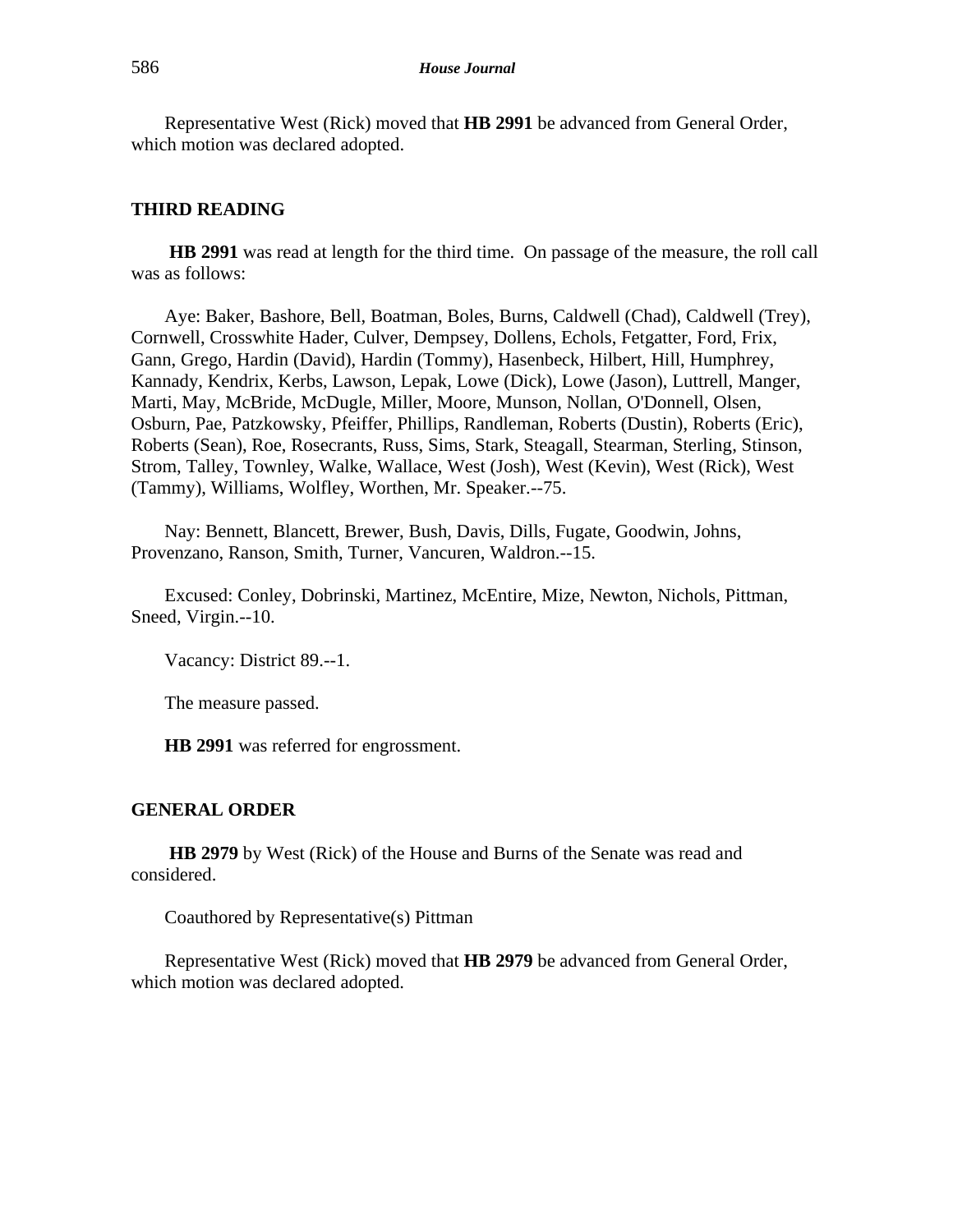**HB 2979** was read at length for the third time. On passage of the measure, the roll call was as follows:

Aye: Bashore, Boles, Burns, Caldwell (Chad), Caldwell (Trey), Cornwell, Crosswhite Hader, Culver, Dempsey, Echols, Frix, Gann, Grego, Hardin (David), Hardin (Tommy), Hasenbeck, Hilbert, Hill, Humphrey, Kannady, Kerbs, Luttrell, Manger, Martinez, May, McDugle, Newton, Nollan, O'Donnell, Olsen, Pfeiffer, Phillips, Roberts (Dustin), Roberts (Sean), Roe, Russ, Sims, Smith, Sneed, Stark, Steagall, Stearman, Sterling, Townley, Wallace, West (Kevin), West (Rick), Williams, Wolfley, Worthen, Mr. Speaker.--51.

Nay: Baker, Bennett, Blancett, Boatman, Brewer, Bush, Davis, Dills, Dobrinski, Dollens, Fetgatter, Ford, Fugate, Goodwin, Johns, Kendrix, Lawson, Lepak, Lowe (Dick), Lowe (Jason), McBride, McEntire, Miller, Moore, Munson, Nichols, Osburn, Pae, Patzkowsky, Provenzano, Randleman, Ranson, Roberts (Eric), Rosecrants, Stinson, Talley, Turner, Vancuren, Virgin, Waldron, Walke, West (Josh), West (Tammy).--43.

Excused: Bell, Conley, Marti, Mize, Pittman, Strom.--6.

Vacancy: District 89.--1.

The measure passed.

**HB 2979** was referred for engrossment.

#### **MOTION**

Representative Echols moved to suspend House Rule 8.8 for the purpose of allowing consideration of untimely filed floor amendments on the following measure: **HB 3083**, which motion was declared adopted upon roll call as follows:

Aye: Baker, Bashore, Boles, Brewer, Bush, Caldwell (Chad), Caldwell (Trey), Cornwell, Crosswhite Hader, Culver, Davis, Dempsey, Dills, Dollens, Echols, Fetgatter, Ford, Frix, Fugate, Gann, Grego, Hardin (David), Hardin (Tommy), Hasenbeck, Hilbert, Hill, Humphrey, Johns, Kannady, Kerbs, Lawson, Lepak, Lowe (Dick), Manger, Marti, McBride, McDugle, McEntire, Miller, Moore, Newton, Olsen, Osburn, Pae, Patzkowsky, Pfeiffer, Randleman, Roberts (Dustin), Roberts (Eric), Roberts (Sean), Russ, Sims, Smith, Sneed, Stark, Steagall, Stearman, Sterling, Strom, Talley, Townley, Vancuren, Virgin, Wallace, West (Josh), West (Kevin), West (Rick), West (Tammy), Williams, Wolfley, Mr. Speaker.--71.

Nay: Blancett, Provenzano, Ranson, Waldron.--4.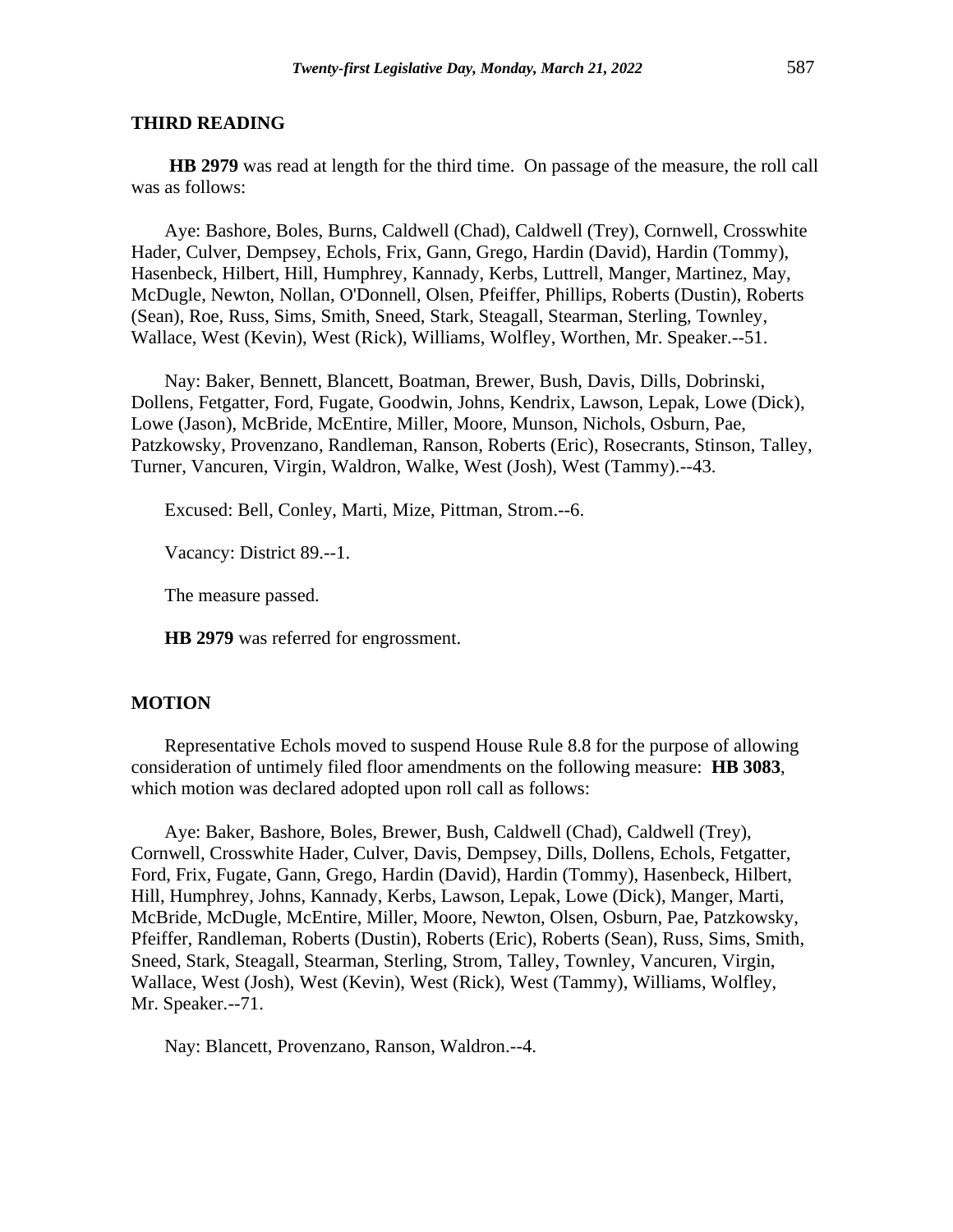Excused: Bell, Bennett, Boatman, Burns, Conley, Dobrinski, Goodwin, Kendrix, Lowe (Jason), Luttrell, Martinez, May, Mize, Munson, Nichols, Nollan, O'Donnell, Phillips, Pittman, Roe, Rosecrants, Stinson, Turner, Walke, Worthen.--25.

Vacancy: District 89.--1.

## **GENERAL ORDER**

**HB 3083** by Hilbert of the House and Montgomery of the Senate was read and considered.

Pursuant to Representative Echols motion above to suspend House Rule 8.8 for untimely filed amendments on Page 587, Representative Hilbert moved to amend **HB 3083** by striking the title, the enacting clause, the entire bill and inserting in lieu thereof a floor substitute, which floor substitute was declared adopted.

Representative Hilbert moved that **HB 3083** be advanced from General Order, which motion was declared adopted.

## **THIRD READING**

**HB 3083** was read at length for the third time. On passage of the measure and emergency, the roll call was as follows:

Aye: Baker, Bashore, Bell, Bennett, Blancett, Boatman, Boles, Brewer, Burns, Bush, Caldwell (Chad), Caldwell (Trey), Cornwell, Crosswhite Hader, Culver, Davis, Dempsey, Dills, Dobrinski, Dollens, Echols, Fetgatter, Ford, Frix, Fugate, Gann, Grego, Hardin (David), Hardin (Tommy), Hasenbeck, Hilbert, Hill, Humphrey, Johns, Kannady, Kendrix, Kerbs, Lawson, Lepak, Lowe (Dick), Lowe (Jason), Luttrell, Manger, Marti, May, McBride, McDugle, McEntire, Miller, Moore, Munson, Newton, Nichols, Nollan, O'Donnell, Olsen, Osburn, Pae, Patzkowsky, Pfeiffer, Phillips, Provenzano, Randleman, Ranson, Roberts (Eric), Roberts (Sean), Roe, Rosecrants, Sims, Smith, Sneed, Stark, Steagall, Stearman, Sterling, Stinson, Strom, Talley, Townley, Turner, Vancuren, Virgin, Waldron, Walke, Wallace, West (Josh), West (Kevin), West (Rick), West (Tammy), Williams, Wolfley, Worthen, Mr. Speaker.--93.

Excused: Conley, Goodwin, Martinez, Mize, Pittman, Roberts (Dustin), Russ.--7.

Vacancy: District 89.--1.

The measure and emergency passed.

**HB 3083** was referred for engrossment.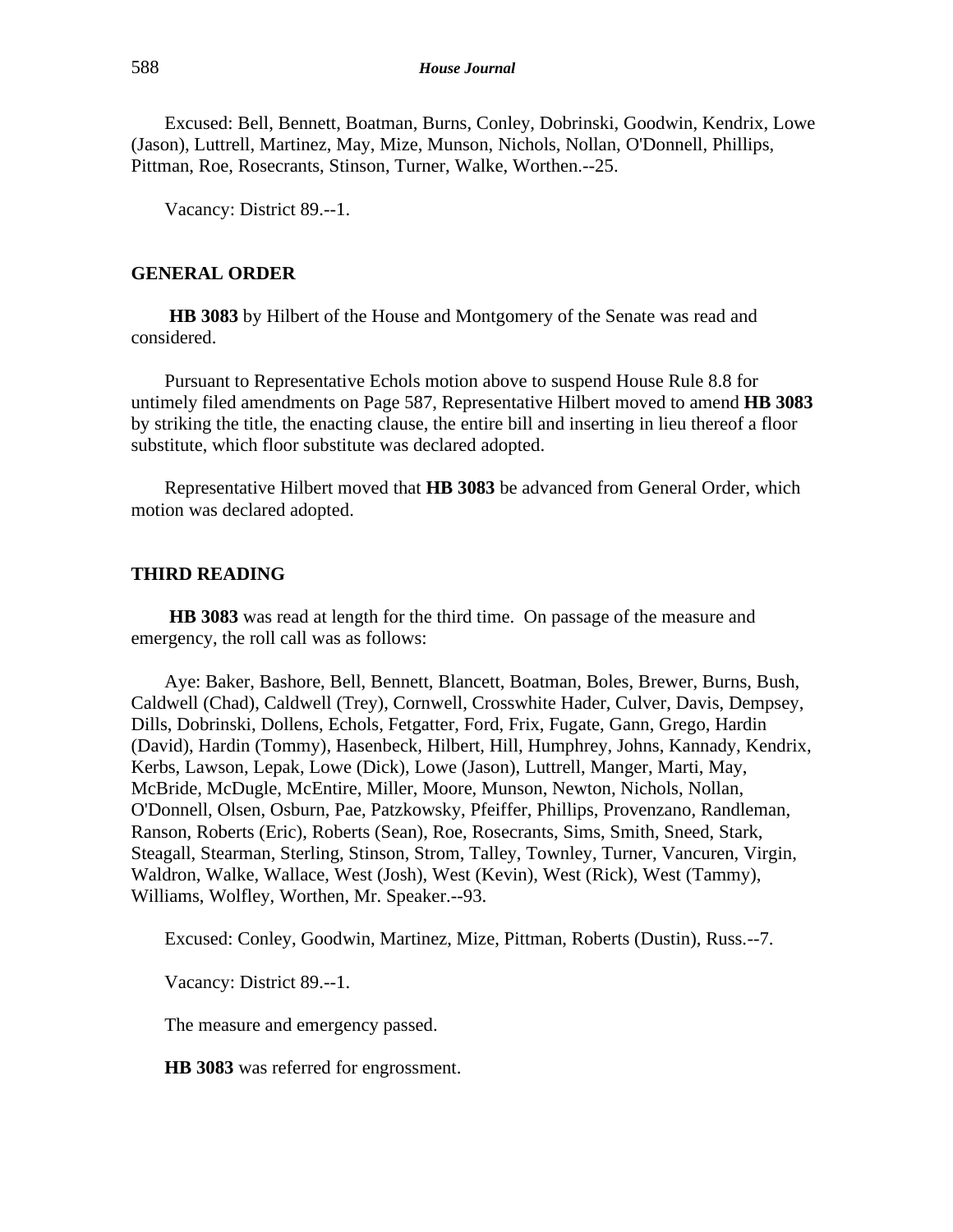#### **Representative Newton Presiding**

## **GENERAL ORDER**

**HB 3892** by Townley of the House and Simpson of the Senate was read and considered.

Pursuant to Representative Echols motion to suspend House Rule 8.8 for untimely filed amendments on Page 511, Representative Townley moved to amend **HB 3892**, Page 2, Line 3 by deleting Section 2 in its entirety and renumbering subsequent sections, which amendment was declared adopted.

Representative Osburn moved to amend **HB 3892** by striking the title, which amendment was declared adopted.

Representative Townley moved that **HB 3892** be advanced from General Order, which motion was declared adopted.

#### **THIRD READING**

**HB 3892** was read at length for the third time. On passage of the measure, the roll call was as follows:

Aye: Baker, Boatman, Caldwell (Chad), Caldwell (Trey), Cornwell, Crosswhite Hader, Culver, Davis, Dempsey, Ford, Frix, Gann, Grego, Hardin (David), Hardin (Tommy), Hasenbeck, Hilbert, Hill, Humphrey, Kannady, Kerbs, Lepak, Lowe (Dick), Luttrell, Manger, Marti, Martinez, McBride, McDugle, Miller, Nollan, O'Donnell, Olsen, Osburn, Patzkowsky, Pfeiffer, Phillips, Randleman, Roberts (Eric), Roberts (Sean), Sims, Smith, Stark, Stearman, Sterling, Townley, West (Rick), West (Tammy), Williams, Wolfley, Worthen, Mr. Speaker.--52.

Nay: Bashore, Bell, Bennett, Blancett, Boles, Brewer, Burns, Bush, Dills, Dobrinski, Dollens, Fetgatter, Fugate, Goodwin, Johns, Kendrix, Lawson, Lowe (Jason), May, McEntire, Moore, Munson, Newton, Nichols, Pae, Provenzano, Ranson, Roberts (Dustin), Rosecrants, Sneed, Steagall, Stinson, Strom, Talley, Turner, Vancuren, Virgin, Waldron, Walke, Wallace, West (Josh), West (Kevin).--42.

Excused: Conley, Mize, Pittman, Russ.--4.

Constitutional Priv: Echols, Roe.--2.

Vacancy: District 89.--1.

The measure passed.

**HB 3892** was referred for engrossment.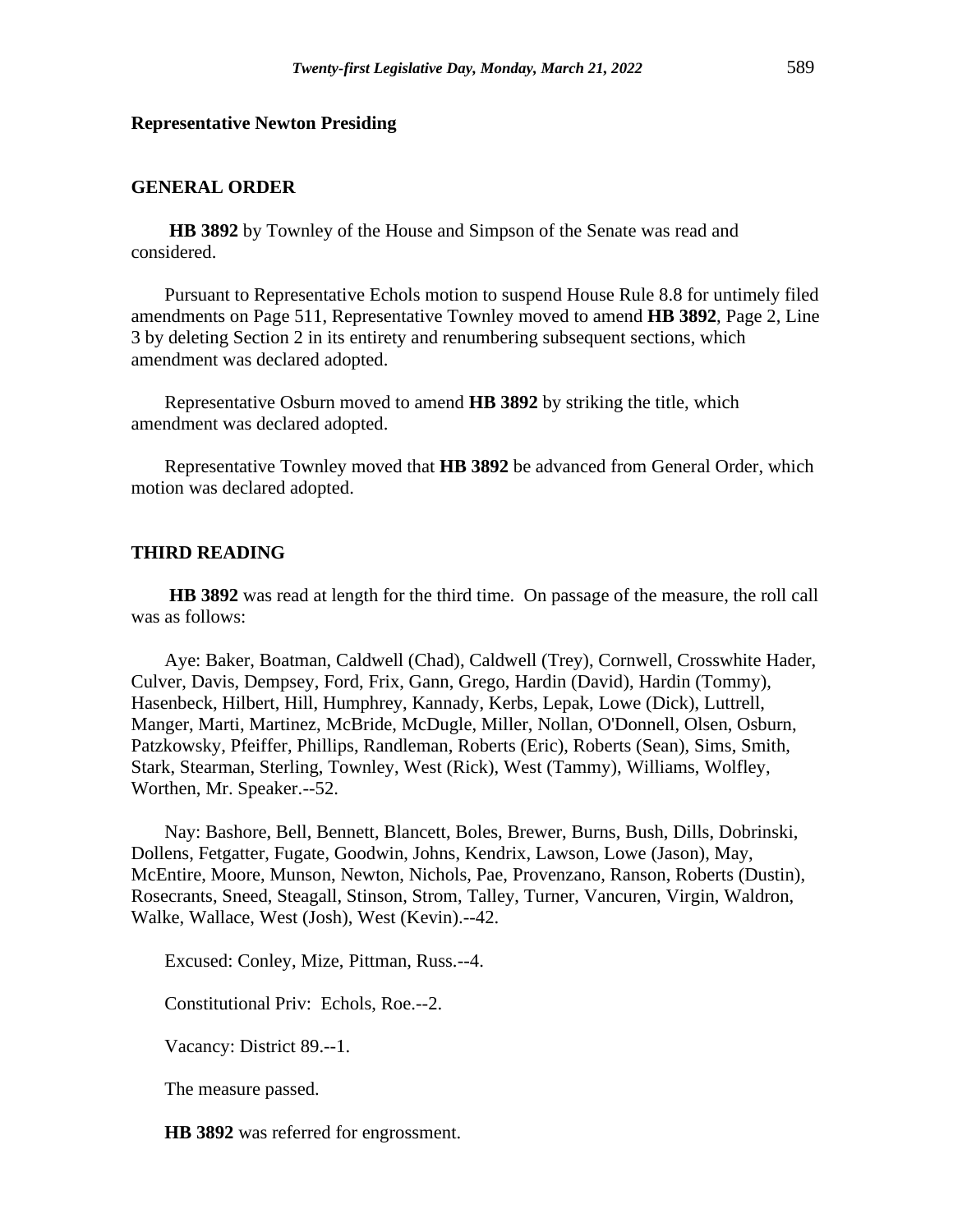## **GENERAL ORDER**

**HB 3918** by Pfeiffer of the House was read and considered.

Authored by Senator Paxton (principal Senate author)

Pursuant to Representative Echols motion to suspend House Rule 8.8 for untimely filed amendments on Page 565, Representative Pfeiffer moved to amend **HB 3918**, Page 8, Section 1 by deleting all language beginning with the comma "," on Line 4 through the phrase "and the" on Line 8 and inserting in lieu thereof the following language: "or denied, the Secretary of State shall give notice of that fact to the District Attorney and clerk of the court in the county where the sentence was originally obtained within thirty (30) business days. Said notice may be given by either first-class mail or email. Upon receipt of said notice, the clerk of court shall file the notice. The District Attorney shall confirm that the clerk of court has filed said notice. The"; Line 10 by deleting the word "considered" and inserting in lieu thereof, the word "recommended"; by deleting all language beginning with the number two "2." on Line 12 through the word "count" on Line 19 and inserting in lieu thereof the following language: "2. The decision of the Governor to grant or deny commutation; and 3. If commutation is granted, the new term of sentence including conditions thereof, if any, for each charged count"; Line 20 by deleting the phrase "Secretary of State" and inserting in lieu thereof, the following language: "District Attorney in the district where the sentence was originally obtained"; Line 21 by deleting the phrase "in writing"; and Pages 8 and 9, Section 1, Lines 22 through 24 and Lines 1 and 2 by deleting all language beginning with the word "no" on Line 22, Page 8 through the word "section" on Line 2, Page 9, which amendment was declared adopted.

Representative Pfeiffer moved that **HB 3918** be advanced from General Order, which motion was declared adopted.

#### **THIRD READING**

**HB 3918** was read at length for the third time. On passage of the measure, the roll call was as follows:

Aye: Baker, Bashore, Bell, Bennett, Blancett, Boatman, Boles, Brewer, Burns, Bush, Caldwell (Chad), Caldwell (Trey), Cornwell, Crosswhite Hader, Culver, Davis, Dempsey, Dills, Dobrinski, Dollens, Echols, Fetgatter, Ford, Frix, Fugate, Gann, Goodwin, Grego, Hardin (David), Hardin (Tommy), Hasenbeck, Hilbert, Hill, Humphrey, Johns, Kannady, Kendrix, Kerbs, Lawson, Lepak, Lowe (Dick), Lowe (Jason), Luttrell, Manger, Marti, May, McBride, McDugle, McEntire, Miller, Moore, Munson, Newton, Nichols, Nollan, O'Donnell, Olsen, Osburn, Pae, Patzkowsky, Pfeiffer, Phillips, Provenzano, Randleman, Ranson, Roberts (Dustin), Roberts (Eric), Roberts (Sean), Roe, Rosecrants, Sims, Smith, Sneed, Stark, Steagall, Stearman, Sterling, Stinson, Strom, Talley, Vancuren, Virgin, Waldron, Walke, Wallace, West (Josh), West (Kevin), West (Rick), West (Tammy), Williams, Wolfley, Worthen, Mr. Speaker.--93.

Excused: Conley, Martinez, Mize, Pittman, Russ, Townley, Turner.--7.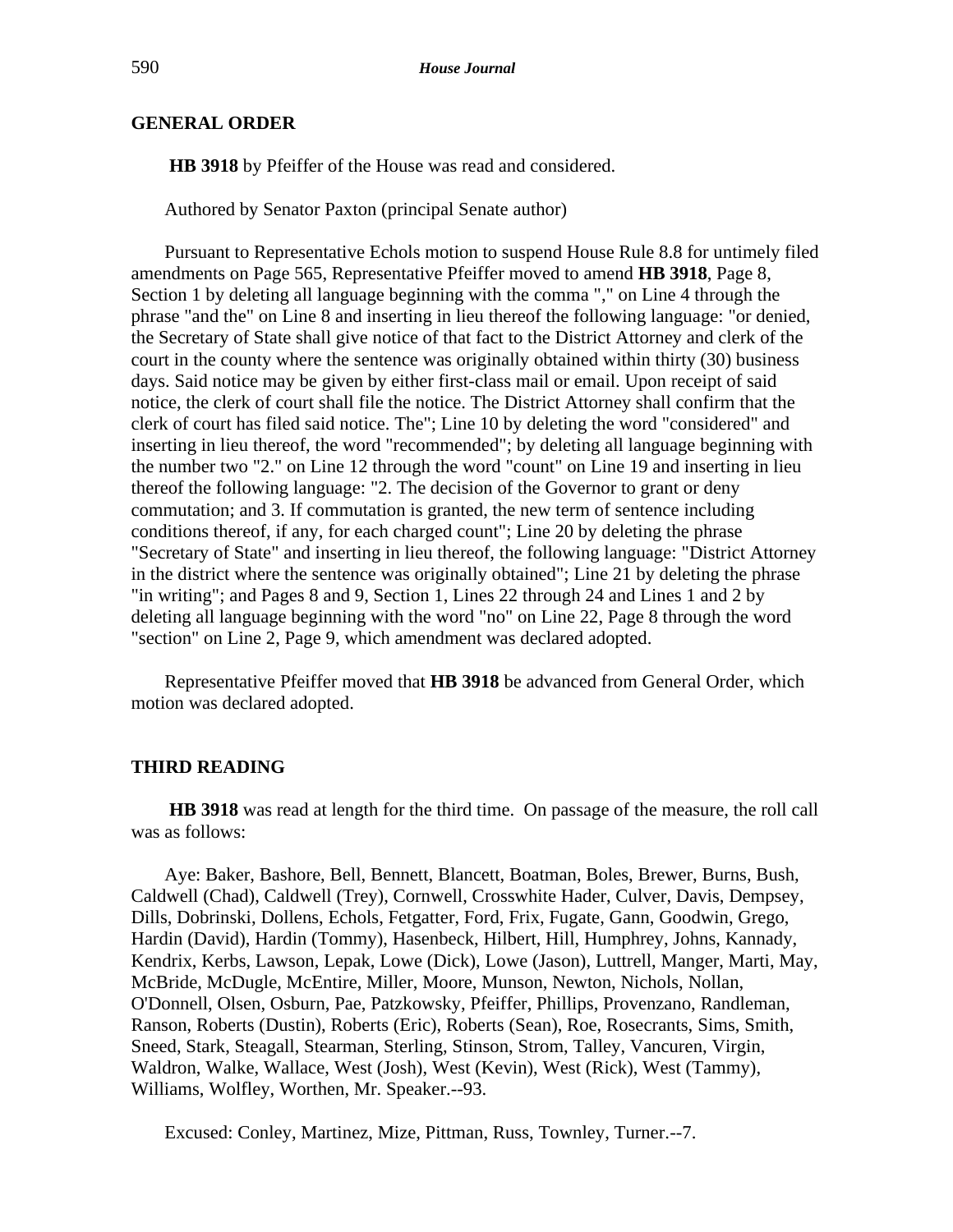Vacancy: District 89.--1.

The measure passed.

**HB 3918** was referred for engrossment.

## **GENERAL ORDER**

**HB 3281** by Humphrey of the House was read and considered.

Authored by Senator Bullard (principal Senate author)

Representative Humphrey moved that **HB 3281** be advanced from General Order, which motion was declared adopted.

## **THIRD READING**

**HB 3281** was read at length for the third time. On passage of the measure, the roll call was as follows:

Aye: Baker, Bashore, Boatman, Boles, Burns, Caldwell (Trey), Cornwell, Crosswhite Hader, Culver, Davis, Dempsey, Dills, Dobrinski, Fetgatter, Ford, Frix, Gann, Grego, Hardin (David), Hardin (Tommy), Hasenbeck, Hilbert, Humphrey, Johns, Kerbs, Lawson, Lepak, Lowe (Dick), Marti, May, McBride, McDugle, Miller, Moore, Newton, O'Donnell, Olsen, Patzkowsky, Pfeiffer, Randleman, Roberts (Dustin), Roberts (Sean), Roe, Smith, Stark, Steagall, Stearman, Sterling, Talley, Townley, Vancuren, West (Kevin), West (Rick), West (Tammy), Williams, Mr. Speaker.--56.

Nay: Bell, Bennett, Blancett, Brewer, Bush, Caldwell (Chad), Dollens, Echols, Fugate, Goodwin, Hill, Kendrix, Lowe (Jason), Manger, Martinez, McEntire, Munson, Nichols, Nollan, Osburn, Pae, Provenzano, Ranson, Roberts (Eric), Rosecrants, Sims, Sneed, Stinson, Turner, Virgin, Waldron, Walke, Wolfley.--33.

Excused: Conley, Kannady, Luttrell, Mize, Phillips, Pittman, Russ, Strom, Wallace, West (Josh), Worthen.--11.

Vacancy: District 89.--1.

The measure passed.

**HB 3281** was referred for engrossment.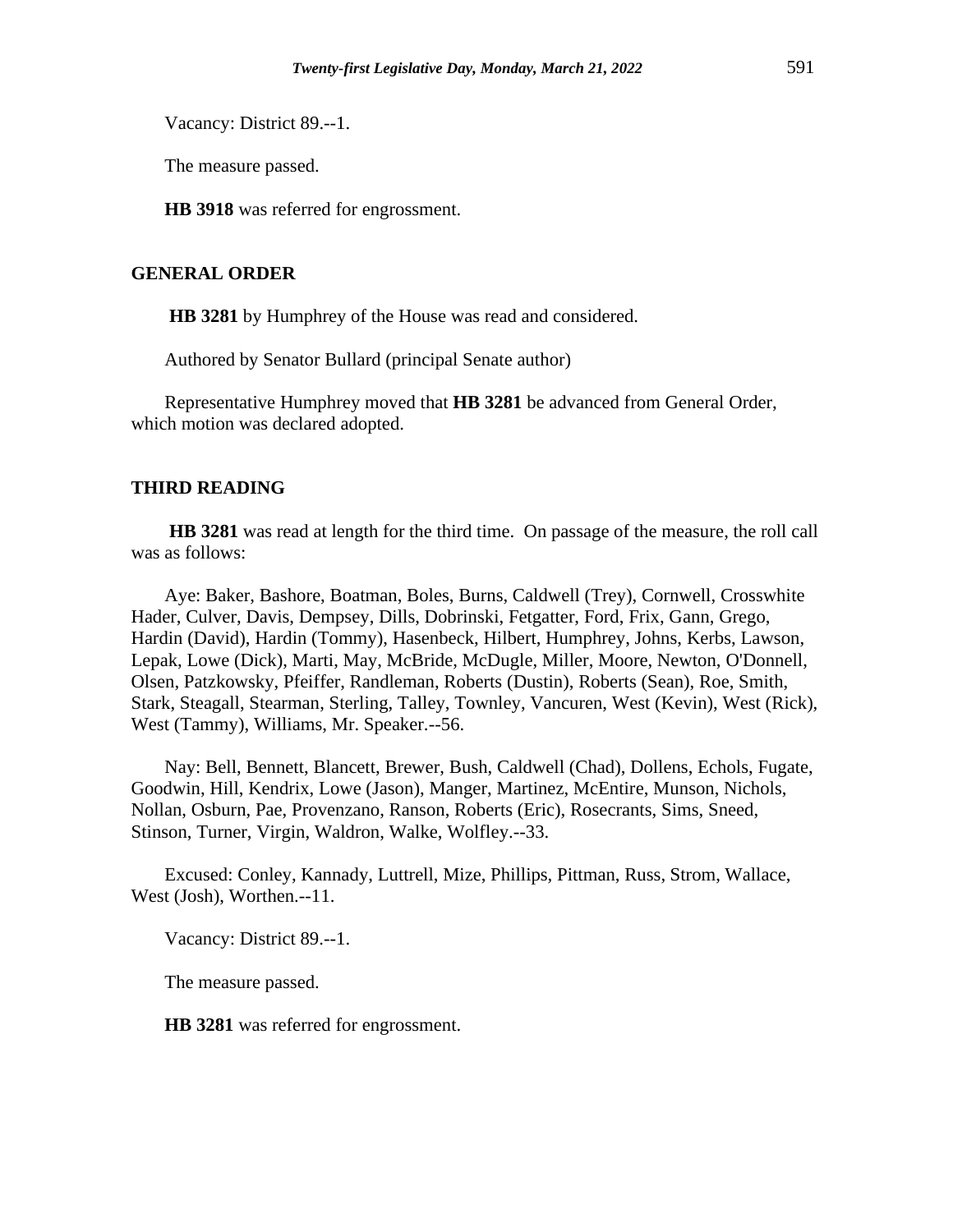## **GENERAL ORDER**

**HB 4154** by Goodwin of the House and Young of the Senate was read and considered.

Coauthored by Representative(s) Munson

Representative Goodwin moved that **HB 4154** be advanced from General Order, which motion was declared adopted.

## **THIRD READING**

**HB 4154** was read at length for the third time. On passage of the measure and emergency, the roll call was as follows:

Aye: Baker, Bashore, Bell, Bennett, Blancett, Boatman, Boles, Brewer, Burns, Bush, Cornwell, Crosswhite Hader, Culver, Davis, Dempsey, Dobrinski, Dollens, Echols, Fetgatter, Ford, Frix, Fugate, Goodwin, Hasenbeck, Hill, Johns, Lawson, Lepak, Lowe (Dick), Lowe (Jason), Luttrell, Manger, Marti, May, McBride, McDugle, McEntire, Miller, Moore, Munson, Newton, Nichols, Nollan, Osburn, Pae, Patzkowsky, Pfeiffer, Provenzano, Randleman, Ranson, Roberts (Dustin), Roe, Rosecrants, Sims, Sneed, Stark, Sterling, Stinson, Talley, Townley, Turner, Vancuren, Virgin, Waldron, Walke, West (Tammy), Wolfley, Mr. Speaker.--68.

Nay: Caldwell (Trey), Dills, Gann, Grego, Hardin (David), Hardin (Tommy), Hilbert, Humphrey, Kendrix, Kerbs, O'Donnell, Olsen, Roberts (Sean), Smith, Steagall, Stearman, West (Kevin), West (Rick), Williams.--19.

Excused: Caldwell (Chad), Conley, Kannady, Martinez, Mize, Phillips, Pittman, Roberts (Eric), Russ, Strom, Wallace, West (Josh), Worthen.--13.

Vacancy: District 89.--1.

The measure and emergency passed.

**HB 4154** was referred for engrossment.

#### **MOTION**

Representative Dobrinski asked that the Journal reflect that had he been present in the Chamber, he would have voted aye on **HBs 2991** and **3371**, which was the order.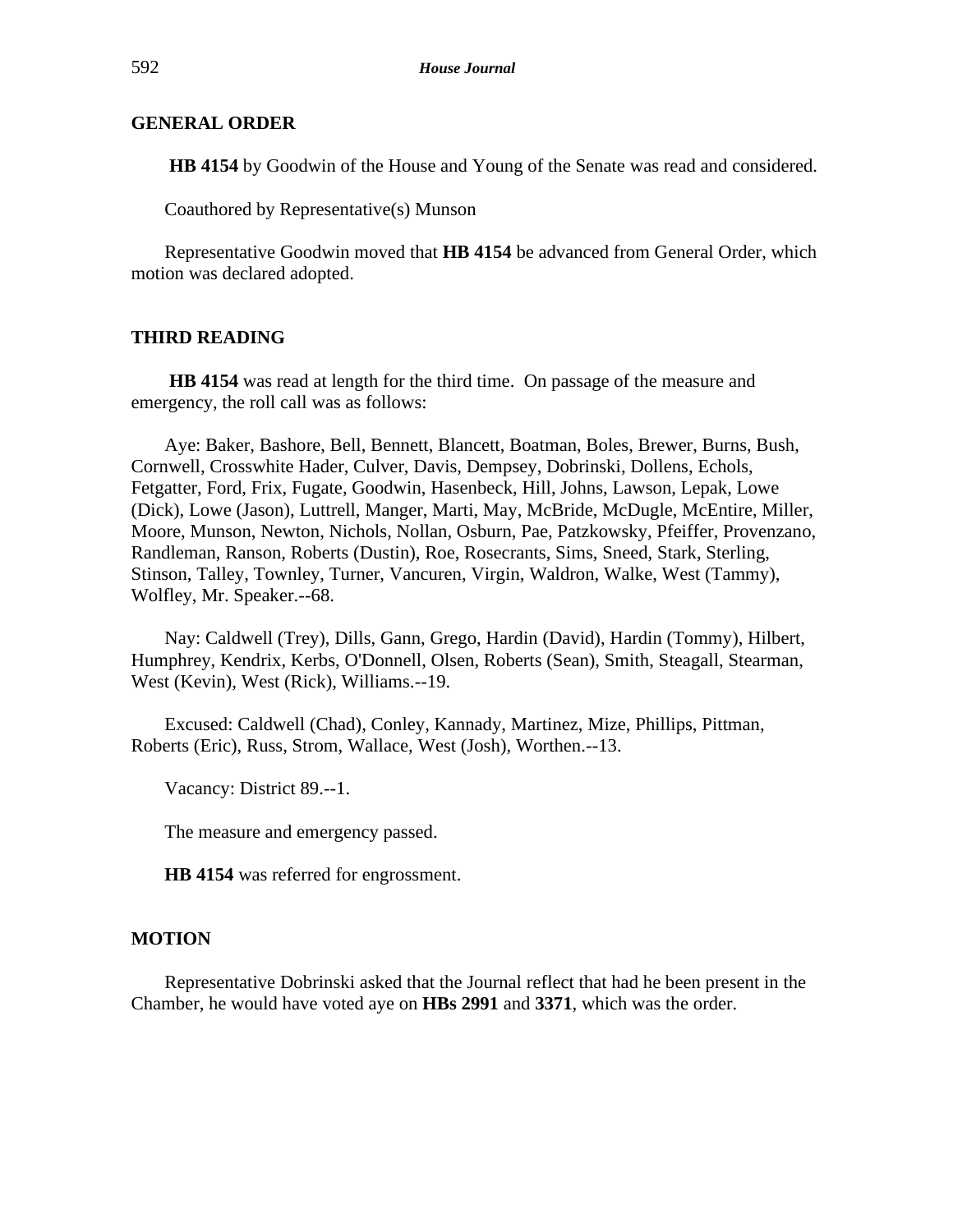## **VOTE EXPLANATION**

Representative Pittman asked that the Journal reflect that had she been present in the Chamber, Tuesday, March 15, she would have voted aye on **HBs 3709, 2368, 4354, 4281, 3469, 3055, 3970, 4077, 4078, 4082, 3867, 4227, 3039, 3054, 2065, 3062, 2745, 3132, 3167** and **3171** and nay on **HBs 3692** and **3902**.

## **MESSAGES FROM THE GOVERNOR**

In accordance with Article VI, Section 11, of the Oklahoma Constitution, Enrolled **House Bill 4461** has become law without the Governor's signature and has been filed with the Oklahoma Secretary of State on March 16, 2022.

## **APPOINTMENTS**

The Speaker announced the appointment of the following House Members as conferees on the General Conference Committee on Appropriations.

The Speaker and Speaker Pro Tempore are ex officio voting Members of the General Conference Committee on Appropriations.

#### **General Conference Committee on Appropriations**

Wallace, Chair Martinez, Vice-Chair

| Baker           | Mize             |
|-----------------|------------------|
| <b>Bennett</b>  | Munson           |
| <b>Blancett</b> | Newton           |
| Boatman         | <b>Nichols</b>   |
| Dills           | O'Donnell        |
| Echols          | Osburn           |
| Fetgatter       | Pfeiffer         |
| Ford            | Roberts (Dustin) |
| Goodwin         | Roberts (Sean)   |
| Hill            | <b>Russ</b>      |
| Kannady         | Sterling         |
| Lawson          | <b>Strom</b>     |
| Lepak           | Virgin           |
| McBride         | Walke            |
| McDugle         | West (Josh)      |
| McEntire        | West (Tammy)     |
| Miller          |                  |
|                 |                  |